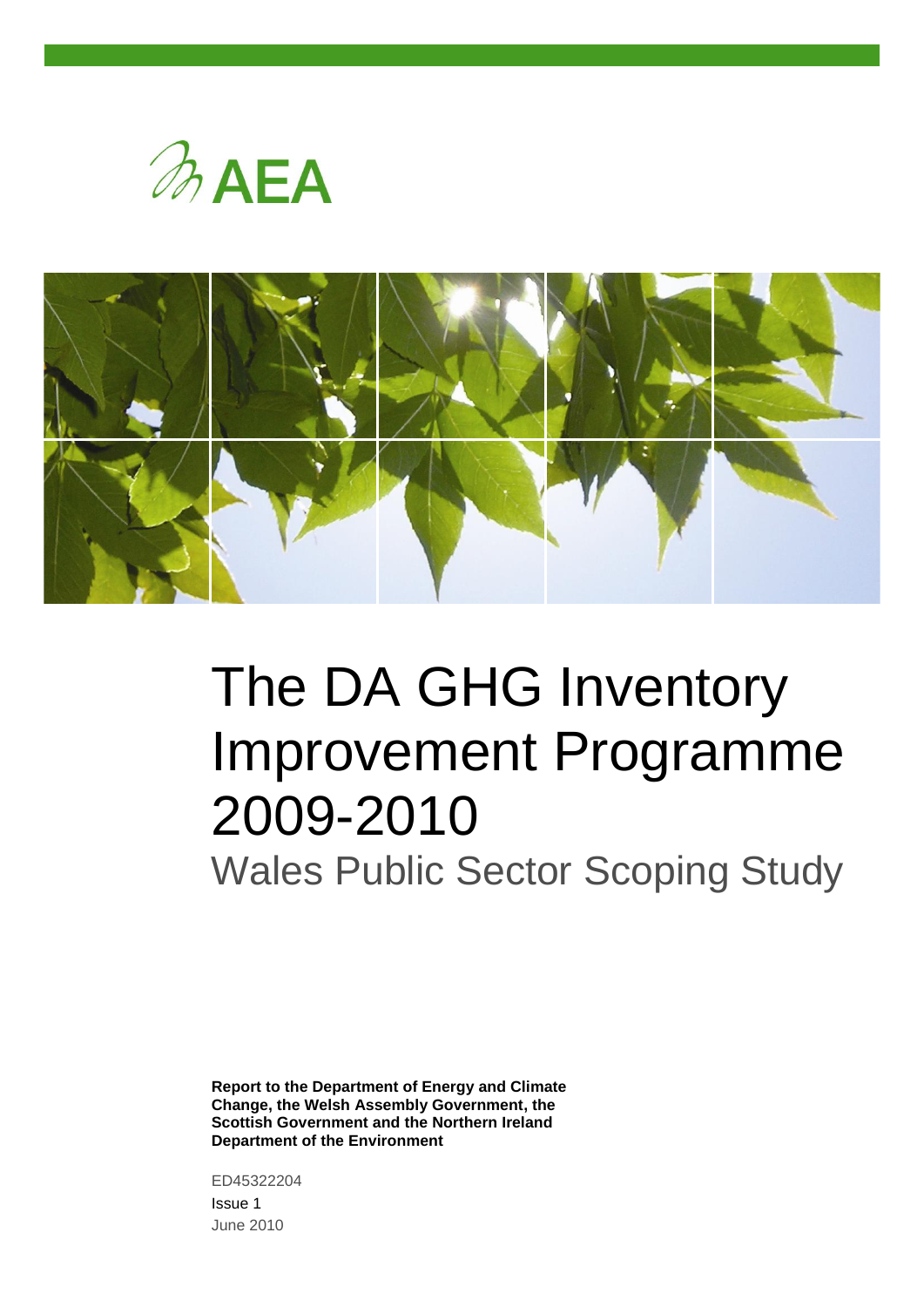Review of the GHG Public Sector Inventories for Wales AEAT/ENV/R/2990\_2 Issue 1

| Title                                             | The DA GHG Inventory Improvement Programme 2009-2010:<br><b>Wales Public Sector Scoping Study</b>                                                         |
|---------------------------------------------------|-----------------------------------------------------------------------------------------------------------------------------------------------------------|
| <b>Customer</b>                                   | The Department of Energy and Climate Change, the Welsh Assembly<br>Government, the Scottish Government, the Northern Ireland Department of<br>Environment |
| <b>Customer reference</b>                         | NAEI Framework Agreement/DA GHGI Improvement Programme                                                                                                    |
| Confidentiality,<br>copyright and<br>reproduction | Crown Copyright                                                                                                                                           |
| <b>NAEI Contacts</b><br>Database reference        | 45322/2008/CD6751/NB                                                                                                                                      |
| <b>Project number</b>                             | ED45322204                                                                                                                                                |
| <b>AEA report reference</b>                       | AEAT/ENV/R/2990 2 Issue 1                                                                                                                                 |

| <b>AEA Group</b> |
|------------------|
| 329 Harwell      |
| Didcot           |
| Oxfordshire      |
| OX11 0QJ         |
|                  |

Tel.: 0870 190 2846

AEA is a business name of AEA Technology plc

AEA is certificated to ISO9001 and ISO14001

| <b>Author</b>      | Name      | Nicola Brophy, Allan Herrera, Ben Poole and<br><b>Glen Thistlethwaite</b> |
|--------------------|-----------|---------------------------------------------------------------------------|
| <b>Approved by</b> | Name      | John Watterson                                                            |
|                    | Signature |                                                                           |

Date

 $18<sup>th</sup>$  June 2010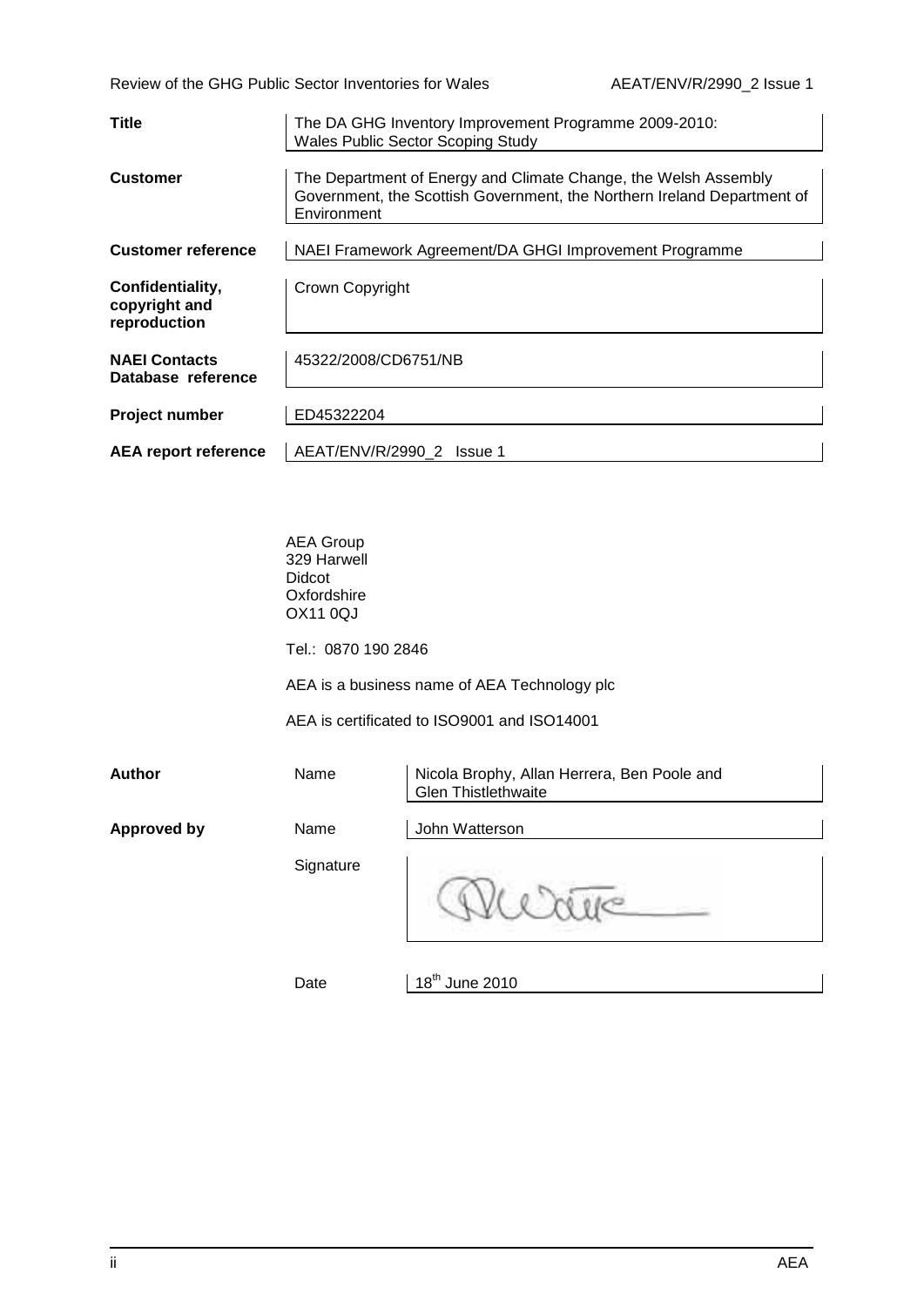## **Executive Summary**

### **E.S. 1. Background: GHG Inventory Improvement**

The demands on the Devolved Administration (DA) Greenhouse Gas (GHG) inventory have increased greatly in the last few years. At its inception, the DA inventory was designed to provide an estimate of total GHG emissions according to DA. The DA inventory presents emission estimates at a similar level of sector detail to that used in the UK GHG inventory, but many of the sector estimates are associated with high uncertainty as there is limited data available to underpin the DA estimates.

The expectations of the DA inventory are changing. The inventory is now being used to assess progress towards sector-specific GHG emission reduction targets; hence more accurate sector estimates are needed. These increasing expectations are being driven by the evolution of climate change policies at the devolved level of Government.

WAG has identified the public sector as a key sector for delivering the climate change policy through the obligations under the One Wales Commitment and subsequent Climate Change Strategy. The public sector will be expected to lead by example in targeting reductions in GHG emissions. The WAG climate strategy indicates that all of the public sector in Wales should be working towards 3% annual reductions in greenhouse gas emissions and this may require public bodies to target reductions in the operation of their own estates and within wider related activities, perhaps including transport and procurement.

AEA, on behalf of DECC, SG, WAG and DoENI conducted a review in 2009 of the GHG Inventories for Scotland, Wales, England and Northern Ireland. This review highlighted that energy and emissions data for small-scale combustion sectors (including the public sector) need be improved at DA level in order to enable these inventory data to be accurate and useful to WAG, SG and DoENI to monitor progress against devolved emission reduction targets.

The main actions identified for improving public sector emissions data were:

- Review a range of public sector reporting systems to identify whether data reporting from different organisations may be brought together to develop a consistent picture of public sector fuel use. **This is the main action of this study**, and may lead to improvements across several sectors, not just the public sector, depending on the data sources identified.
	- o Energy balance tables from the Digest of UK Energy Statistics (DUKES) underpin the compilation of the UK Inventory. Equivalent energy data for the DAs do not exist.
- Revise energy supplier reporting requirements, aiming to obtain greater detail on sectorspecific AND geographically-referenced fuel use information.
	- Sector- and geographically-referenced energy data would greatly improve the information for the DECC sub-national energy statistics which underpin DA GHG inventories and Local Authority  $CO<sub>2</sub>$  estimates.
	- o Commercial confidentiality issues need to be addressed to allow more detailed fuel use data to be generated; it appears that such data are not likely to become available to DECC or to the GHG Inventory Agency in the near future.
- Review Local Authority (LA) energy and / or GHG emissions reporting.
	- o Review existing commitments and mechanisms of GHG and energy reporting from LAs across the UK to explore data availability and usefulness.
	- o Consider future options to implement new, consistent, comprehensive reporting mechanisms across the UK, or amend existing systems to derive better data and enable local tracking of policy actions.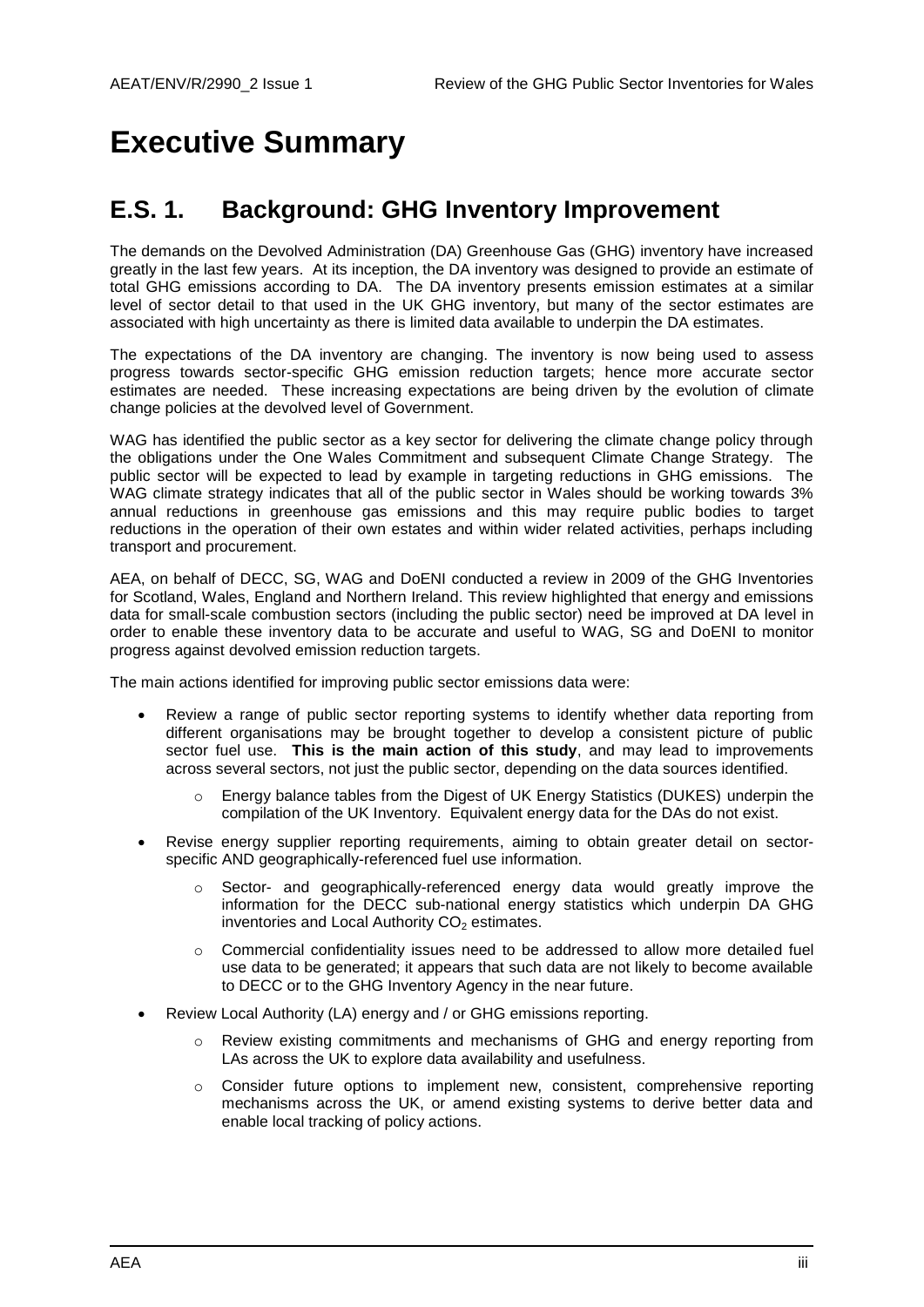### **E.S. 2. Climate Change and Sustainable Development Policies in Wales**

The Welsh Assembly Government (WAG) has set clear and in some cases ambitious climate change goals through the One Wales Commitment and subsequent Climate Change Strategy. The "*One Wales: A Progressive Agenda for the Government of Wales (2007)*" report established aims for the Government and people of Wales to achieve reductions in CO<sub>2</sub> emissions from Wales, targeting a 3% annual reduction in carbon equivalent emissions in all areas of devolved competence by 2011 and delivering the Welsh share of the statutory UK targets required by the Climate Change Act. The 3% annual reduction includes all emissions from the non-traded sector as well as emissions associated electricity consumption in the end user inventory<sup>1</sup>.

The One Wales commitment also outlined the intention of WAG to set specific sector targets for reductions in emissions from residential, public and transport sectors; furthermore, WAG is committed to work with heavy industry and power generation sectors to promote GHG emission reductions from these sectors. WAG has also reaffirmed the commitment to addressing Climate Change through One Wales: One Planet – a Consultation on a new Sustainable Development Scheme for Wales.

The One Wales Commitment and Climate Change Strategy have been designed to complement the requirements of the UK Climate Change Act, targeting an 80% reduction in GHG emissions by 2050.

The WAG Climate Change Strategy is the delivery mechanism for the overall and sector-specific targets that have been established for Wales; the Strategy sets out the detailed policy actions that are to be implemented by WAG, and the emissions reductions that are forecast to help Wales achieve the GHG reduction targets over prescribed timescales.

### **E.S. 3. DA GHG Inventory Compilation**

The UK GHG inventory is based on UK statistics for activities producing GHG emissions, including: energy consumption, industrial production, waste, agriculture and land use change and forestry. It would be ideal to obtain a complete set of equivalent statistics for each constituent country of the UK to compile the DA inventories. However, detailed statistics are not available for all sources and for all constituent countries; for example there is no Wales energy balance that provides information on fuel use across different sectors (or overall) in Wales. To derive the DA inventories, therefore, it is necessary to disaggregate UK emissions into the four constituent countries, including Wales, using the best available proxy data or activity estimates to derive the DA share of UK emissions.

Where the required activity data is unavailable on a regional basis, a surrogate value may be used. For example, employment statistics or manufacturing output of a specific product, used as a surrogate for consumption data of a given fuel. **Annex 3** presents the approach to using drivers and proxy data in more detail, and information can also be found in the latest DA GHG inventory report.

The DA inventory reports emissions according to IPCC source category, for consistency and comparability with the reporting used in the national GHG inventory. The IPCC nomenclature does not have a public sector category. Emissions from the public sector source are reported under 1A4a Commercial/Institutional category, but this category does not solely contain emissions from the public sector. The category includes emissions from miscellaneous industrial and commercial combustion, the public service, and the stationary emissions from railways. The data that accompanies the DA inventories in the form of Excel Pivot Tables can be used to extract estimates of emissions solely associated with public sector combustion.

The transparency of reporting in the DA inventory is limited by the scope of reporting that DECC use in the Digest Of Energy Statistics which underpins much of the energy sector of the UK GHG inventory and then feeds through to the DA inventory. In DUKES (DECC, 2009), the fuel use reported under public administration is covered by the SIC categories (SIC, 2003) 75, 80, and 85. These are: 75, Public Administration and Defence; Compulsory Social Security; 80, Education; and 85, Health and Social Work. **Annex 3** presents the detailed approach to estimating and reporting emissions from the public sector and the sources and fuels that are used to estimate the emissions.

<sup>&</sup>lt;sup>1</sup><br>[http://www.airquality.co.uk/reports/cat07/0911120930\\_DA\\_End\\_Users\\_Report\\_2007\\_Issue\\_1.pdf](http://www.airquality.co.uk/reports/cat07/0911120930_DA_End_Users_Report_2007_Issue_1.pdf)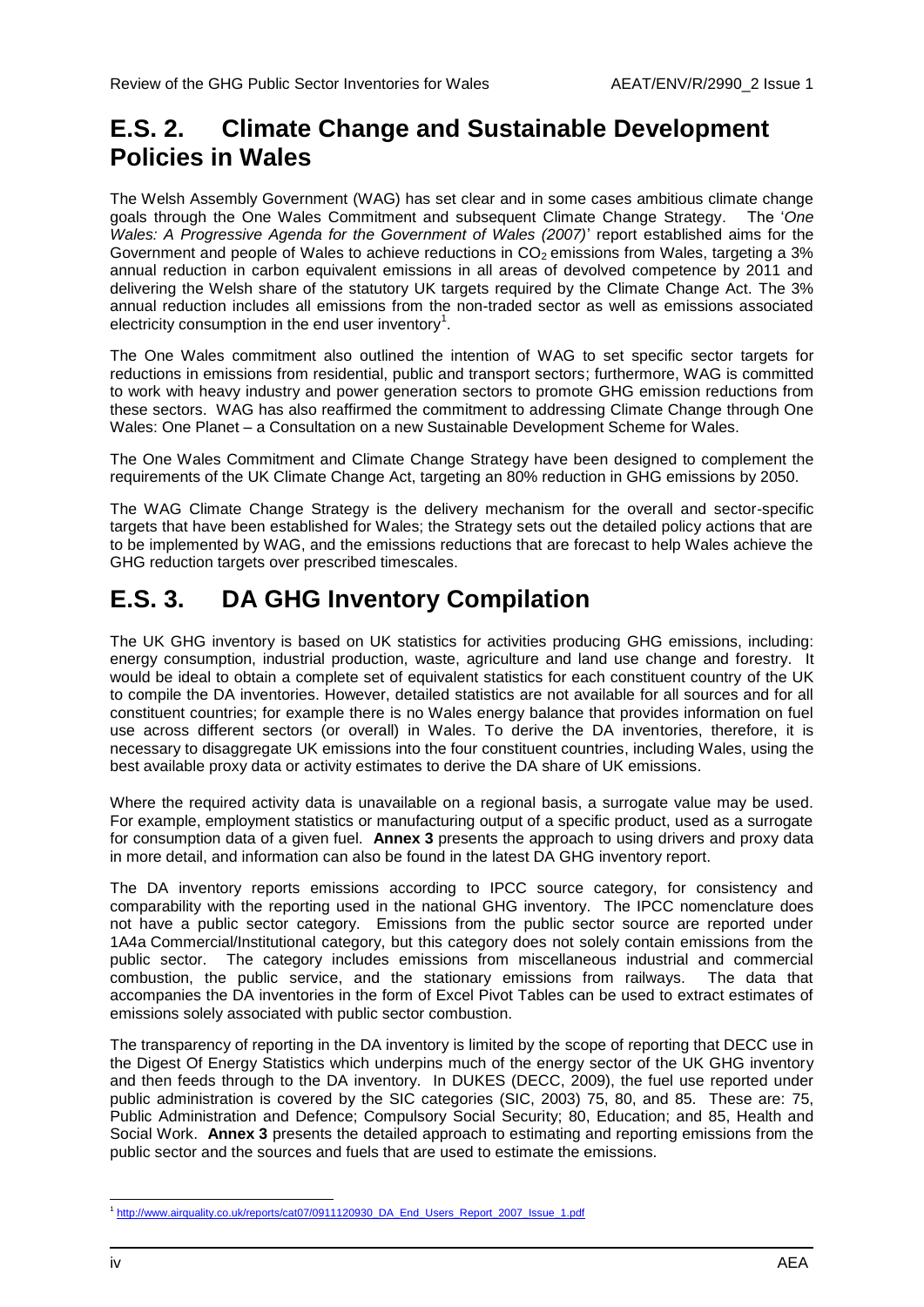### **Public Sector GHG Emission Estimates**

The DECC Regional Energy Statistics are the main data that are currently used to derive public sector emission estimates in the DAs. Over the last few years, DECC has developed energy consumption data to regional and local authority levels. DECC developed these data to reinforce the importance of local and regional decision-making in helping the UK achieve its national energy policy objectives. The available data include:

- Gas consumption data at regional and local authority level
- Electricity consumption data at regional and local authority level;
- Electricity and gas consumption data at middle layer super output area and intermediate geography zone (MLSOA/IGZ) and selected data at lower layer super output area (LLSOA);
- Road transport energy consumption at regional and local authority level;
- Other fuels at regional and local authority level.

The DECC Regional Energy Statistics do not provide a sector breakdown of non-domestic energy consumption; the public sector estimates are derived using a modelling approach that draws upon point source data from public sector sources (such as emission estimates from hospitals within the EU Emissions Trading Scheme) and local employment data for the public sector.

### **E.S. 4. Source Data Limitations**

Accurate, policy-sensitive datasets are not currently available at DA-level (or in some cases at UKlevel) for all of the sectors reported in the DA GHG inventory, including the public sector; uncertainties in the DA inventories are greater than those for the UK inventory, especially for small-scale nonregulated combustion sources, such as emission estimates for the domestic, public, commercial and small-scale industrial sectors. The main barrier to deriving more accurate DA inventories is the lack of detailed bottom-up data, especially on energy use in small-scale combustion sources; it is primarily the absence of DA-specific sector-specific energy consumption statistics that limits the accuracy and sensitivity of the Wales GHGI.

WAG is seeking to implement local policies to achieve GHG emission reductions and report progress against the targets set within the Climate Change Strategy, but the current lack of source data makes this aspiration to measure and track policy impacts impossible. There is an urgent need for more detailed Wales-specific data to be compiled annually from public sector bodies in order that the tracking of policy impacts and reporting against reduction targets can be achieved. The Wales GHGI is the primary reporting mechanism that will underpin the tracking of Wales GHG emissions against agreed targets, and therefore the compilation of more sensitive and accurate public sector emissions within that inventory is a high priority, but this cannot be achieved without new source data.

### **E.S. 5. Definition of Public Sector**

This research has highlighted the need to clarify the definition of the public sector emission estimates in the DA inventory; a range of different scopes and definitions of "public sector" have been noted, depending on the purpose of reporting and the organisations involved (See **Section 1.4** for more details). From the inventory perspective, as well as for progress reporting against emission reduction targets, it is very important that definitions of public sector remain consistent across the time series of reporting in order to avoid introducing any bias in estimates of reductions or increases in emissions. For example if one year it is decided to include the DVLA within the Welsh public sector, it must remain in that sector rather than be excluded in following years.

It is also important that where differences in the definition of public sector exist between different reporting mechanisms that this difference is clearly stated so that clarity in reporting is maintained and so that inaccurate comparisons are not made.

The inventory has a specific definition of public sector emissions which uses the definition in the Digest of UK Energy statistics (DUKES<sup>2</sup>). This definition deems that Public Administration includes those organisations that are in standard industrial classification (SIC) group 75 (Public Administration and Defence; Compulsory Social Security), 80 (Education) and 85 (Health and Social Work). This

<sup>&</sup>lt;sup>2</sup> <http://stats.berr.gov.uk/energystats/dukes08.pdf>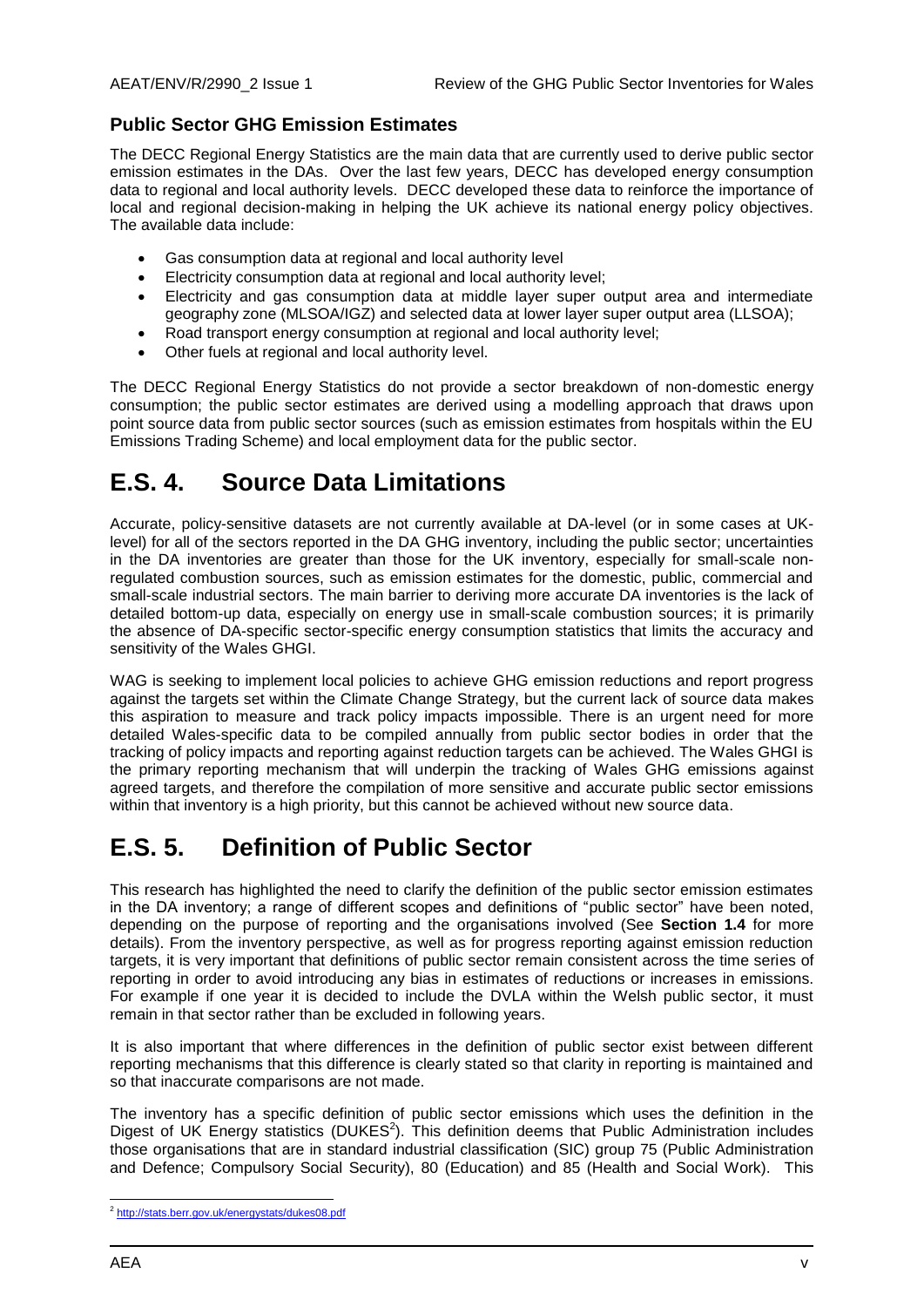therefore includes all of the public sector activities (UK, WAG, LA, prisons, NHS trusts etc), rather than just those that are under the control of WAG. Note also that the inventory definition covers fuel use in public sector buildings, but does not include: (i) emissions from public sector vehicle fleets or commuting (these are included within the "Transport" sector in the inventory), (ii) emissions from waste disposal or incineration conducted by public sector bodies (emissions from public sector operated landfills or waste incinerators – e.g. hospital incinerators - are reported under "Waste disposal" in the inventory), (iii) emissions from "upstream" activities that supply public bodies such as commercial services or construction / development initiatives under PPP/PFI.

The definition of public sector differs within other studies; for example, WAG is currently conducting a carbon footprinting study of Welsh public sector activities, the scope of which excludes non-devolved public bodies, such as the DVLA. It is recommended that the inventory agency be kept informed of the footprint study progress, and gain access to new data for inventory compilation, to maximise the usefulness of new data and ensure consistency between inventory and footprinting study data.

### **E.S. 6. New Sources of Data**

This review has identified potential sources of data that with further research could improve the accuracy of the emissions estimate for the sector. The approach taken to identifying these sources of data is set out in **Chapter [2](#page-13-0)** and the review is presented in **Chapters [3](#page-16-0) and [4](#page-26-0)**. The information that we have identified and reviewed includes data from programmes and studies undertaken by local authorities, institutes of higher education and the National Health Service. Some of these sources of information provide energy and emissions data that are directly applicable to the Welsh DA GHG inventory, but in order to be useful for DA inventory work the data must be comprehensive, covering all public sector emission sources in Wales. Other datasets have been researched that provide information that could improve the estimates of emissions in the other constituent countries of the DA inventory, and hence indirectly could improve the accuracy of the Wales GHG inventory.

As part of this scoping study, a questionnaire (see **Annex 5**) was developed and sent to Local Authorities in Wales via the Welsh Air Quality Forum which is managed by WAG and AEA. The objective was to obtain an insight into the system they are currently using for monitoring and reporting energy and emissions data.

One example of good practice for energy recording and reporting is that of NHS Wales. Their energy reporting system has been developed over many years and the level of reporting would be ideal for use in the DA GHG inventory. Another example of data that could become useful for the inventory is reporting under the CRC Energy Efficiency Scheme. Reporting through this scheme has not yet started; it is unclear as to the scope, format and data quality that will become available once the scheme is operational, and it is anticipated that data quality will be variable in the initial stages of CRC implementation. Data analysis will be needed to explore the usefulness of the CRC data once it becomes available. Through consultation with the Environment Agency, the regulator for the scheme, it is apparent that a high percentage of Local Authorities in Wales (but not all of them) are expected to report under CRC, and hence the data may well be very useful to provide at least a useful quality check for energy data estimates for the public sector. Note that the CRC data will not necessarily provide good geographical referencing of energy use, as the reporting system is designed to enable companies / organisations to report one submission to the scheme to cover multiple site. As a consequence, the data transparency (e.g. to enable analysis of energy use and emissions in the CRC for sites in Wales) will be very limited. (This may not be a problem for public sector reporting.)

Energy and emissions data from sources such as NHS Wales and the CRC Energy Efficiency Scheme only form part of the public sector story, and in order to ensure that inventory emissions estimates are complete and representative of the Wales public sector, similar quality data (detailed to enable full understanding of the reporting scope) would be needed across all of the public sector. For accurate, comprehensive reporting across the inventory time-series, one consistent data compilation methodology must be used for the sector. Where bottom up data exist for only one part of the sector, the inventory method must take a top-down approach to ensure that there are no gaps or doublecounts in the accounting of energy and emissions; in this instance, the available bottom-up data may provide a useful quality checking function for the inventory, but that is all.

**Table ES. 1** gives a brief summary of the data that have been reviewed during this scoping study. It contains descriptions of the scope, coverage and limitations of each data set and the work which would be needed in order to be able to use it during inventory compilation.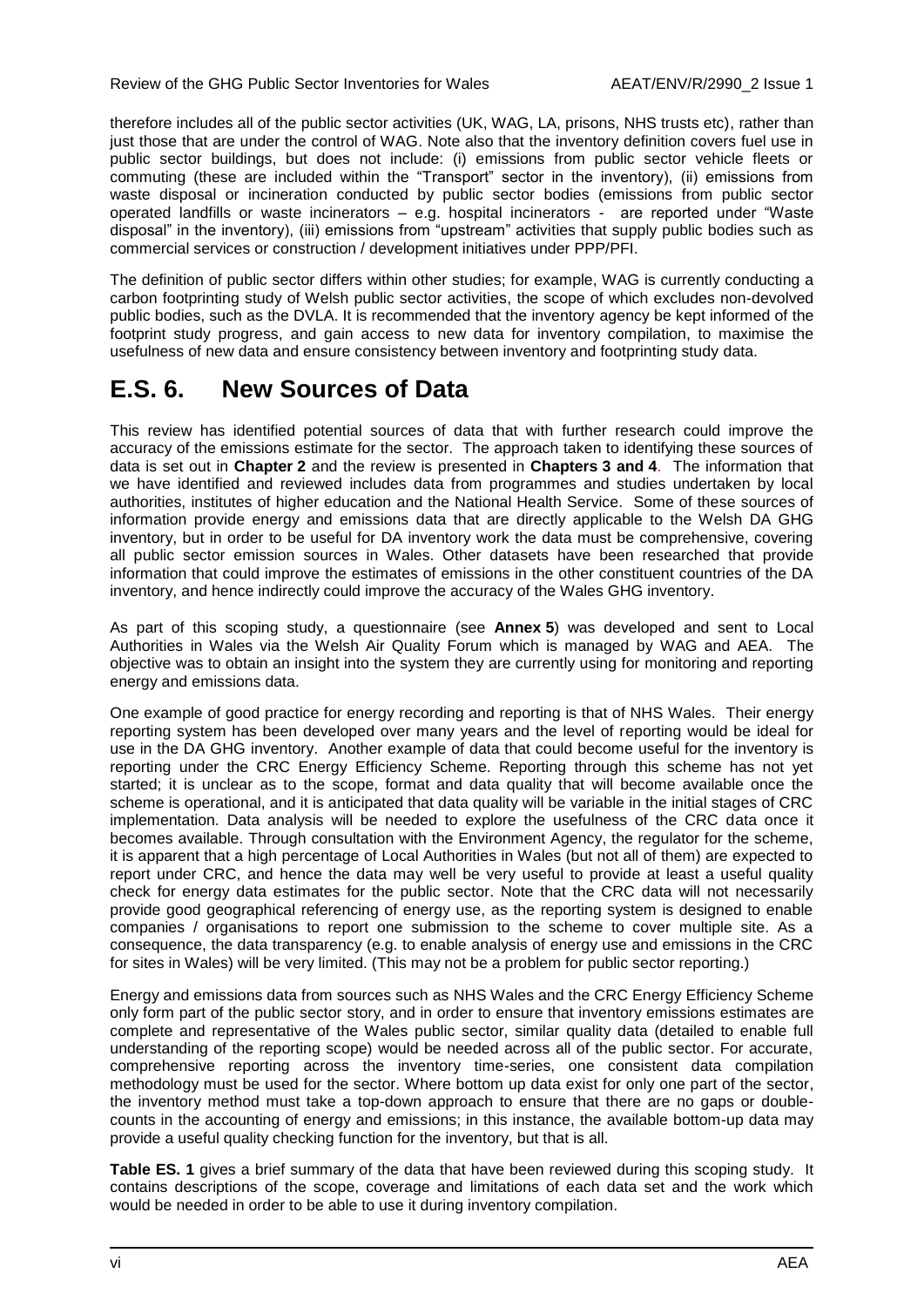### **E.S. 7. Conclusion and Recommendations**

The study team has reviewed energy and emissions reporting from across the Wales public sector, to assess the usefulness of available data for emission inventory compilation, as we seek to improve the data accuracy and sensitivity for public sector reporting. The key criteria to assess data usefulness in emissions inventory compilation and for energy and emissions policy target tracking include:

- Geographical coverage / relevance to WAG targets;
- Clear definition that activities fall within the WAG target for the "public sector";
- Detailed scope and reporting of emission sources, i.e. data reported separately for different sources such as energy use (by fuel) in buildings, transport, waste etc.
- High level of data accuracy, using a consistent data compilation and reporting method across years and across different public sector organisations;
- Data available across a required time-series, e.g. to include data from the WAG baseline years (2006 to 2011) and then into the future to enable annual data tracking;

Several of the reviewed datasets could be directly useful within a wider system of comprehensive public sector data reporting in future inventory work. Other datasets may be useful in future as part of inventory quality checking, but would need significant development in terms of consistency of scope and reporting across organisations to become more directly useful for the inventory.

The NHS Wales energy data reporting provides information that could be directly useful in inventory compilation; the scope of NHS reporting matches well with the inventory definition of "public sector", and is detailed enough to enable specific data to be used in isolation if needed. The reporting system has been working for many years, with clear operator guidance and a well-defined reporting structure. *The NHS system is an example of best practice for public sector reporting, noting that several years of developing experience across energy and environmental management within organisations is an essential part of delivering good quality, consistent data. The development of similar systems such as NI 185 for England (see Chapter [4](#page-26-0)) and the EU ETS has shown that it takes time for a reporting system to deliver consistent, reliable data. The development of reporting systems to deliver good quality public sector data will require several years of investment in systems, training and guidance.*

Other data that have been identified as potentially useful in the inventory compilation process, subject to further development / clarification of data scope and quality include:

- **The CRC Energy Efficiency Scheme.** Reporting does not commence until 2011. The scheme is not expected to provide comprehensive coverage of the Wales public sector (e.g. not all Local Authorities are expected to report), and there are uncertainties regarding the geographical referencing of CRC data. These factors will limit the usefulness of the CRC data. Until CRC reporting commences, future data availability is unclear and CRC data quality, completeness and usefulness cannot be assessed. *Once reporting commences, CRC data should be reviewed to assess its usefulness in inventory and target-tracking applications.*
- **Local Authorities (LAs) and Local Supply Boards**. A range of examples of energy and emissions reporting by local public organisations have been reviewed. Whilst in some cases the reports provide valuable information, there appears to be no consistent scope or method of reporting across Wales. The lack of a structured and consistent requirement or guidance for LAs to report their GHG emissions limits the usefulness of existing data. *A more consistent and complete reporting system needs to be implemented to improve data usefulness for inventory compilation and tracking of progress against energy and emissions policy targets.*

The scoping study has identified some useful data and derived recommendations for development of data reporting mechanisms, but the study has not identified a complete, consistent dataset that can be used in the short term to improve the current inventory estimation method. The data that are currently available are not comprehensive, consistent or detailed enough to be used within the inventory, and hence the current top-down method will need to be retained until bottom-up data from across the Wales public sector become available. It is recommended that DECC and the DA Governments review current energy data reporting systems and develop a programme to deliver country-specific energy balances derived on an annual basis. Improvements should initially focus on improving data collection in sectors where SG and WAG are targeting GHG emission reductions, such as transport, residential and public sectors.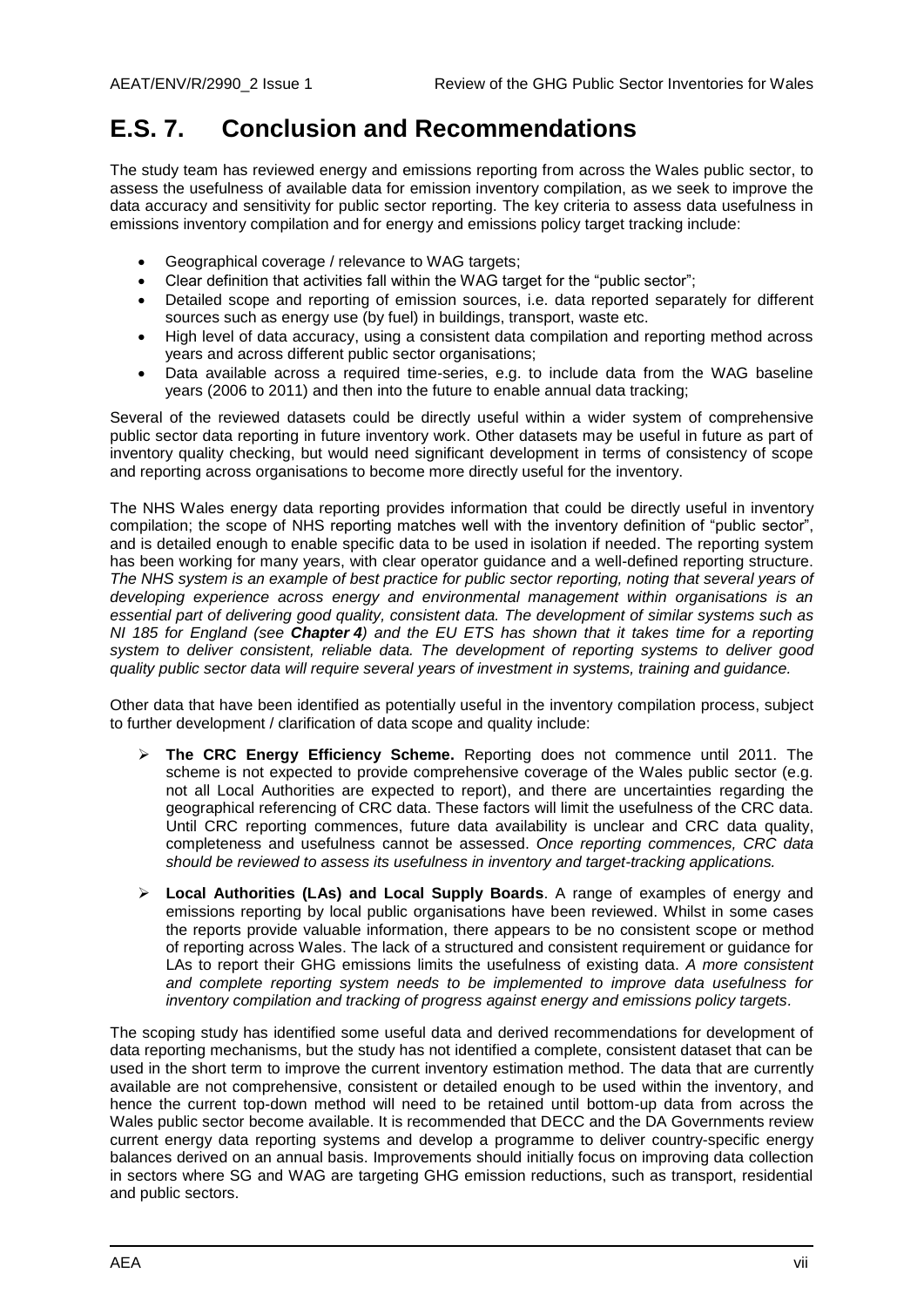#### Review of the GHG Public Sector Inventories for Wales AEAT/ENV/R/2990\_2 Issue 1

#### **Table ES. 1.** Summary of the main Wales public sector datasets reviewed during this scoping study

| Data set/<br><b>Report</b>                                                                 | <b>Data</b><br>owner        | <b>Scope</b>                                                                                                                                                                          | <b>Coverage</b>                                                                               | <b>Significant exclusions/limitations.</b><br><b>Differences from GHG inventory</b>                                                                                                                                                                                                                                                                                                                                                | Work needed to make data<br>useable in GHG inventory                                                                                                                                                                                                                                                                                                                                                              | How could it be used?                                                                                                                                                                                                                                                                                                                                                      |
|--------------------------------------------------------------------------------------------|-----------------------------|---------------------------------------------------------------------------------------------------------------------------------------------------------------------------------------|-----------------------------------------------------------------------------------------------|------------------------------------------------------------------------------------------------------------------------------------------------------------------------------------------------------------------------------------------------------------------------------------------------------------------------------------------------------------------------------------------------------------------------------------|-------------------------------------------------------------------------------------------------------------------------------------------------------------------------------------------------------------------------------------------------------------------------------------------------------------------------------------------------------------------------------------------------------------------|----------------------------------------------------------------------------------------------------------------------------------------------------------------------------------------------------------------------------------------------------------------------------------------------------------------------------------------------------------------------------|
| Carbon<br><b>Reduction</b><br>Commitment<br>(CRC)<br><b>Energy</b><br>Efficiency<br>Scheme | Environment<br>Agency       | Reporting energy<br>consumption and<br>$CO2$ emissions<br>from organisations<br>and companies<br>that meet the CRC<br>criteria. Typically<br>SMEs, public<br>bodies.<br>institutions. | All of UK.                                                                                    | Transport excluded.<br>First CRC reporting year is 2011. DA GHGI<br>reports from 1990. WAG targets use 2006-2011<br>baseline.<br>Data can be aggregated to company /<br>organisation level. Won't get "Wales" data in all<br>cases. May not be a problem for public sector.<br>Not comprehensive scope of reporting. (e.g. not<br>all Wales LAs in CRC). Wales-based UK public<br>bodies may not be logged as Wales public sector. | Data quality and reporting scope<br>would need to be assessed.<br>More geographically-referenced<br>reporting is needed. If unable to<br>determine CRC emissions for<br>Wales, then the data will always<br>be uncertain, e.g. where<br>organisations have HQ outside of<br>Wales. Even then, CRC will not<br>provide comprehensive data<br>coverage. Would need additional<br>data for larger and smaller sites. | Initially as a quality check only.<br>If data reporting scope can be<br>clarified and geographically-<br>referenced reporting ensured,<br>then the CRC could be a directly<br>useful data source for tracking<br>energy and emissions data within<br>Wales, for many sectors, not just<br>the public sector, when used in<br>conjunction with other data such<br>as EUETS. |
| <b>NHS Wales</b>                                                                           | <b>NHS Wales</b>            | Reporting energy<br>consumption from<br><b>NHS Health</b><br>Boards and<br>Trusts.                                                                                                    | All of NHS Wales -<br>except Ambulance<br>Trust.                                              | Transport excluded.<br>Only covers one part of the Wales public sector.<br>The NHS data does go back over several years<br>and therefore would cover the years for WAG<br>target-setting, but not the whole Wales GHGI.                                                                                                                                                                                                            | Further work needed to fully<br>assess the data usefulness.<br>Would need to be supplemented<br>by many other similar datasets to<br>cover the remaining public sector<br>sources.                                                                                                                                                                                                                                | If other data were available to a<br>similar level of quality, these data<br>would be directly useful in GHGI<br>compilation and for tracking<br>progress. Currently the NHS data<br>are an example of "best practice"<br>for public sector bodies to follow.                                                                                                              |
| <b>University of</b><br>Wales, CRC                                                         | University of<br>Wales, CRC | Reporting energy<br>consumption from<br>Welsh<br>Universities.                                                                                                                        | University of Wales<br>estates.                                                               | Currently developing energy data collection<br>methods. Any data collected will be recent,<br>possibly not early enough for Welsh baseline<br>year. Only covers one part of the Wales public<br>sector.                                                                                                                                                                                                                            | Data quality will need to be<br>assessed. This would need to<br>be one of many datasets used to<br>complete GHG inventory public<br>sector emissions data.                                                                                                                                                                                                                                                        | Unclear until data reporting is<br>established.                                                                                                                                                                                                                                                                                                                            |
| Local<br><b>Service</b><br>Boards<br>(LSBs)                                                | Individual<br><b>LSBs</b>   | Carbon footprint<br>including<br>emissions from<br>buildings, collating<br>energy<br>consumption data.                                                                                | LSBs cover all of<br>Wales, however<br>not all of them are<br>producing carbon<br>footprints. | This is still a developing area. Not all LSBs are<br>collecting and reporting this data. There are no<br>specific guidelines for what should be included;<br>LSBs may choose slightly different scope of<br>emissions.                                                                                                                                                                                                             | A consistent reporting scope and<br>annual data reporting method<br>across all LSBs would need to be<br>established.<br>Data quality would need to be<br>assessed. Depending on the<br>LSB data scope, additional public<br>sector data may be required to<br>provide a complete inventory.                                                                                                                       | The LSB reporting mechanism<br>has the potential to enable<br>reporting against all manner of<br>public sector targets, including<br>energy use and GHG emissions.<br>Could underpin future public<br>sector emission estimates.                                                                                                                                           |
| Local<br><b>Authority</b><br>(LA) data                                                     | Individual<br>LAs/WAG       | Various,<br>depending on<br>reporting<br>mechanism used.                                                                                                                              | Various, depending<br>on reporting<br>mechanism used.                                         | Inconsistent reporting mechanisms are used by<br>different LAs, with no agreed scope of data<br>reporting or system to collate the information in a<br>consistent manner. Currently the data are too<br>fragmented and variable in scope to be useful. It<br>is difficult to assess the data quality, as there is<br>no comparability.                                                                                             | A consistent data collection<br>method needs to be developed<br>and tested over a number of<br>years.<br>Data quality would need to be<br>assessed. Depending on the LA<br>data scope, additional public<br>sector data may be required to<br>provide a complete inventory.                                                                                                                                       | If a consistent methodology<br>could be developed similar to NI<br>185 or the Carbon Trust<br>reporting tool, data collected<br>could be used for quality<br>checking. Depending on<br>reporting scope and data quality,<br>these data could provide a key<br>dataset for future inventories.                                                                              |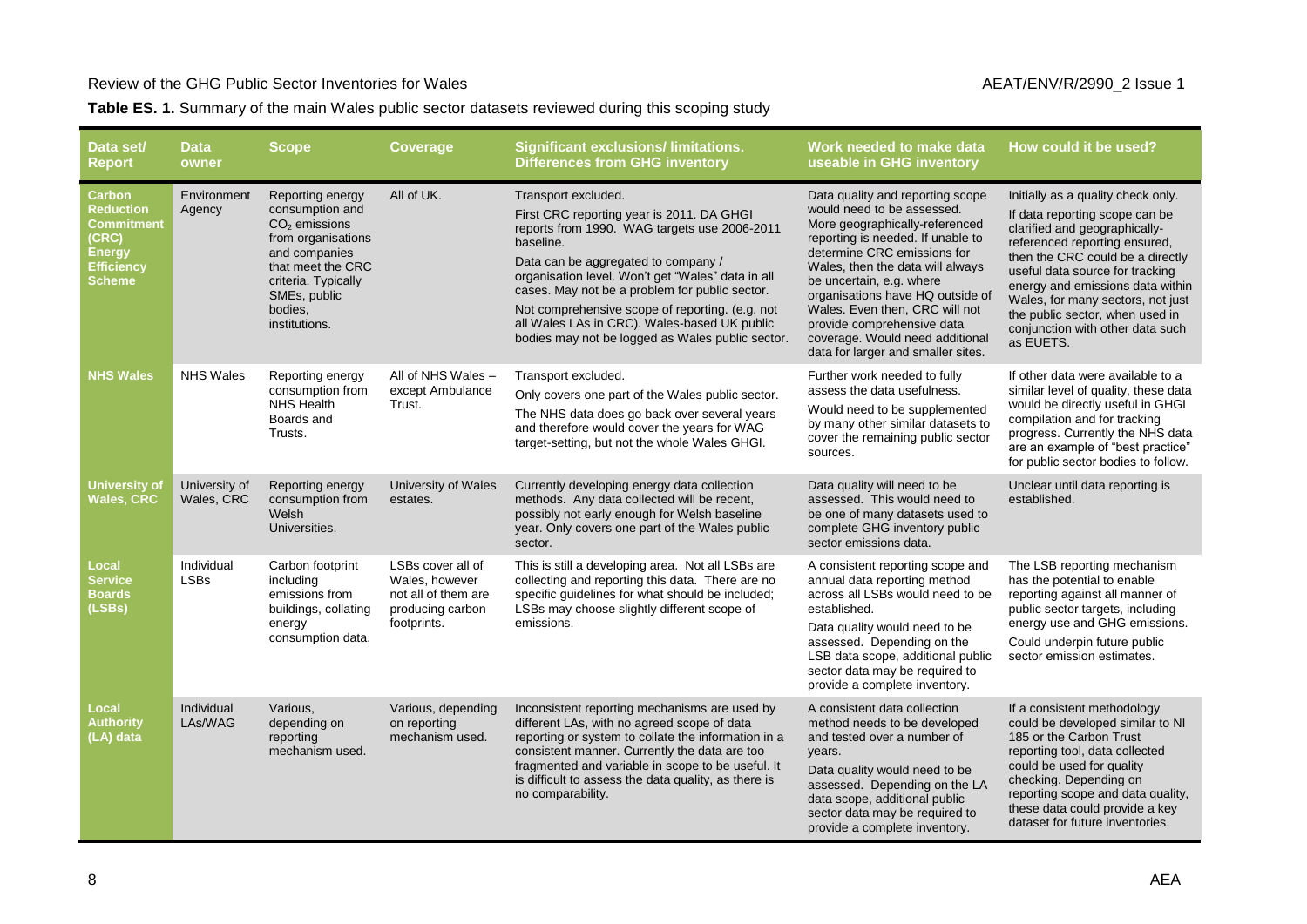## **Table of Contents**

| 1           |     | <b>Introduction</b>                                                           | 10 |
|-------------|-----|-------------------------------------------------------------------------------|----|
|             | 1.1 | Background                                                                    | 10 |
|             | 1.2 | Reasons for this Scoping Study                                                | 11 |
|             | 1.3 | Objectives of this Scoping Study                                              | 12 |
|             | 1.4 | Scope and Definition of the Public Sector                                     | 12 |
| $\mathbf 2$ |     | <b>Review of the Wales Public Sector Inventory Method</b>                     | 14 |
|             | 2.1 | Current Method for Estimating Public Sector Emissions in the DA GHG inventory | 14 |
|             | 2.2 | Limitations of the DA GHGI Methodology: Tracking Progress and WAG Policy      |    |
|             |     | Development                                                                   | 15 |
| 3           |     | Other GHG Data Sources for the Wales Public Sector                            | 17 |
|             | 3.1 | <b>CRC Energy Efficiency Scheme</b>                                           | 17 |
|             | 3.2 | NHS Data Reporting System in Wales                                            | 20 |
|             | 3.3 | University of Wales                                                           | 21 |
|             | 3.4 | <b>Local Service Boards</b>                                                   | 21 |
|             | 3.5 | Local Authority Data and Reporting                                            | 22 |
|             | 3.6 | Display Energy Certificates (DECs)                                            | 24 |
|             | 3.7 | <b>Other Reports Reviewed</b>                                                 | 24 |
|             | 3.8 | Summary of Available Data                                                     | 25 |
| 4           |     | <b>Public Sector Reporting Across the UK</b>                                  | 27 |
|             | 4.1 | National Indicators in England                                                | 27 |
|             | 4.2 | National Indicators in Scotland                                               | 27 |
|             | 4.3 | Northern Ireland Public Sector Energy Campaign                                | 28 |
|             | 4.4 | <b>Total Place</b>                                                            | 28 |
|             | 4.5 | NHS Energy Reporting Across the UK                                            | 28 |
|             | 4.6 | Summary                                                                       | 28 |
| 5           |     | <b>Conclusions and Recommendations</b>                                        | 29 |
| 6           |     | <b>Acknowledgements</b>                                                       | 30 |
|             |     | Appendix 1 - Glossary                                                         | 32 |
|             |     | <b>Appendix 2 - Assembly Government Sponsored Bodies (AGSBs)</b>              | 34 |
|             |     | Appendix 3 – Detailed approach to estimating emissions from each DA           | 35 |
|             |     | Appendix 4 – Bibliography                                                     | 38 |
|             |     | Appendix 5 – Questionnaire to LAs                                             | 39 |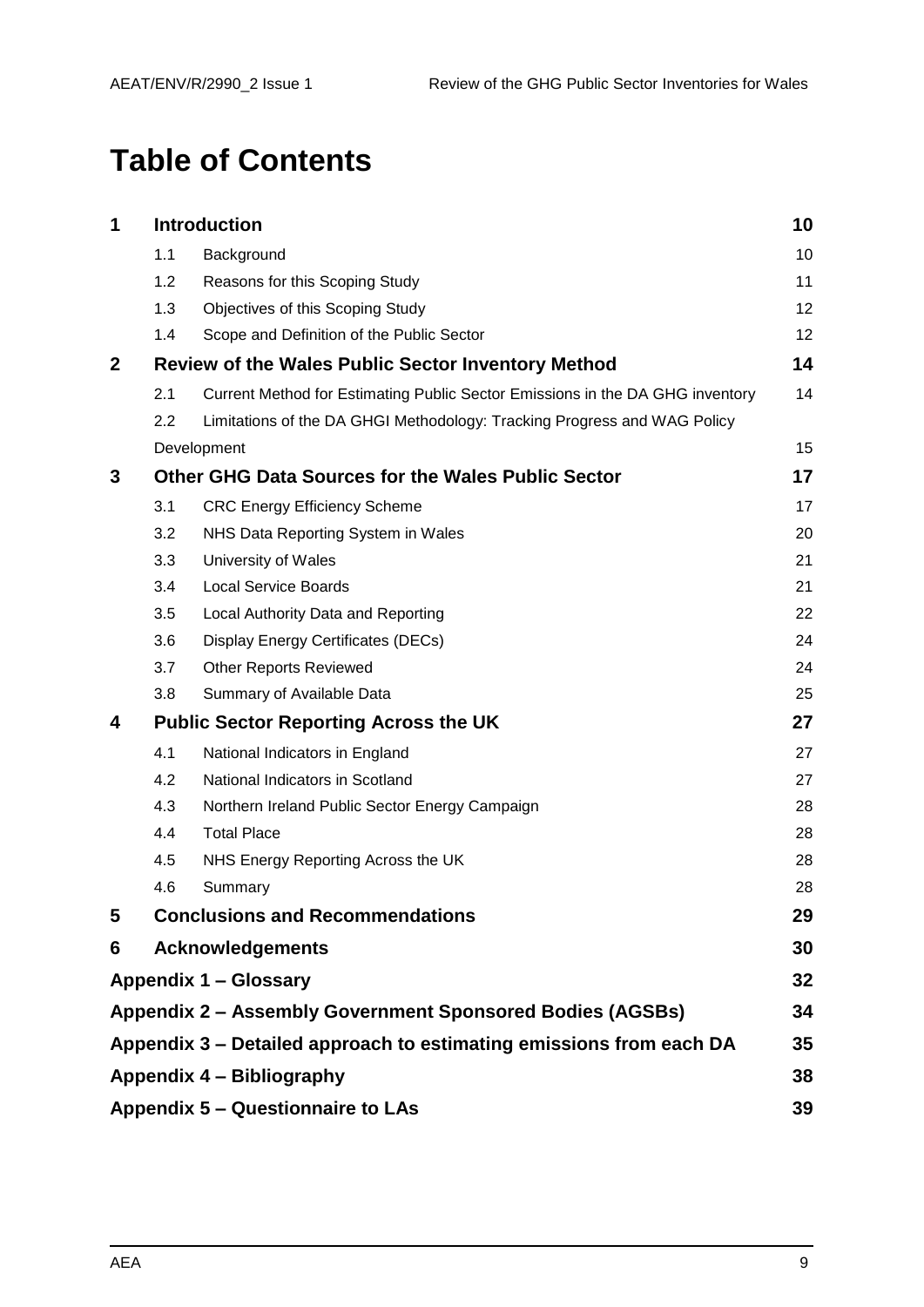## <span id="page-9-0"></span>**1 Introduction**

### <span id="page-9-1"></span>**1.1 Background**

#### **1.1.1 GHG Inventories for Scotland, Wales, England and Northern Ireland**

AEA, under contract to the Department of Energy and Climate Change (DECC) and the Governments of the Devolved Administrations (DAs), produces annual inventories of greenhouse gas (GHG) emissions from all anthropogenic sources for the constituent countries of the UK: England, Scotland, Wales and Northern Ireland. These inventories are calculated and reported in a manner consistent with the time-series of emissions and overall estimation methodology of the UK GHG inventory, which is the primary mechanism by which the UK"s progress towards its Kyoto Protocol reduction targets is assessed.

The GHG inventories for England, Scotland, Wales and Northern Ireland provide a mechanism for the devolved governments to fulfil increasing reporting and policy development demands, as climate change and energy policy come under greater focus at all levels of UK Government.

Currently there is a strong focus on the development of regional climate policy, and this is likely to continue into the medium term. This in turn is driving the demand for accurate estimates of emissions in high sectoral detail in addition to the current and continuing need for regionally accurate estimates of total GHG emissions. To help meet these new needs, AEA last year conducted a review of the DA inventories, on behalf of the Department of Energy and Climate Change (DECC), the Scottish Government (SG), the Welsh Assembly Government (WAG) and the Northern Ireland Department of the Environment (NIDoE). During this review we identified that the underlying data used to estimate emissions from public sector combustion could be improved, in order to enhance the suitability of these emissions for WAG to use to monitor progress against targets.

This review of all relevant DA public sector data would be a large task. We have therefore started with one of the DAs, Wales. This DA is particularly relevant as it has a specific public sector GHG mitigation target (see Section [1.1.3\)](#page-9-2).

#### <span id="page-9-3"></span>**1.1.2 Climate Change and Sustainable Development Policies in the DAs**

The climate change policy agenda has been changing rapidly at Devolved Administration Government level within the UK in the last year, with significant new challenges to data management and reporting now developing through new legislation, strategy documents and policy instruments. The Climate Change (Scotland) Act (2009), the One Wales Commitment and associated Welsh Strategy (2008), and the Northern Ireland Executive's Programme for Government (2008-11), outline each of the Devolved Administrations' aims, objectives and duties in reducing GHG emissions.

Each of the devolved Governments tailors their climate change policy legislation and policies to target their specific local and regional priorities. The development of end user GHG inventories enables better interrogation of the impacts of energy efficiency policies, as these impact upon both primary and secondary fuel use within the UK and DAs. The development of end user inventories provides a different picture of consumption patterns within the UK, compared to the production-based data presented in the recent "by source" inventory report, "*Greenhouse Gas Inventories for England, Scotland, Wales and Northern Ireland 1990-2007*" (AEA, 2009).

### <span id="page-9-2"></span>**1.1.3 Climate Change and Sustainable Development Policies in Wales**

The Welsh Assembly Government has set clear and in some cases ambitious climate change goals. The "*One Wales: A Progressive Agenda for the Government of Wales (2007)*" established aims for the Government and people of Wales to achieve reductions in  $CO<sub>2</sub>$  emissions from Wales, targeting a 3% annual reduction in carbon equivalent emissions in all areas of devolved competence by 2011 and delivering the Welsh share of the statutory UK targets required by the Climate Change Act. The 3%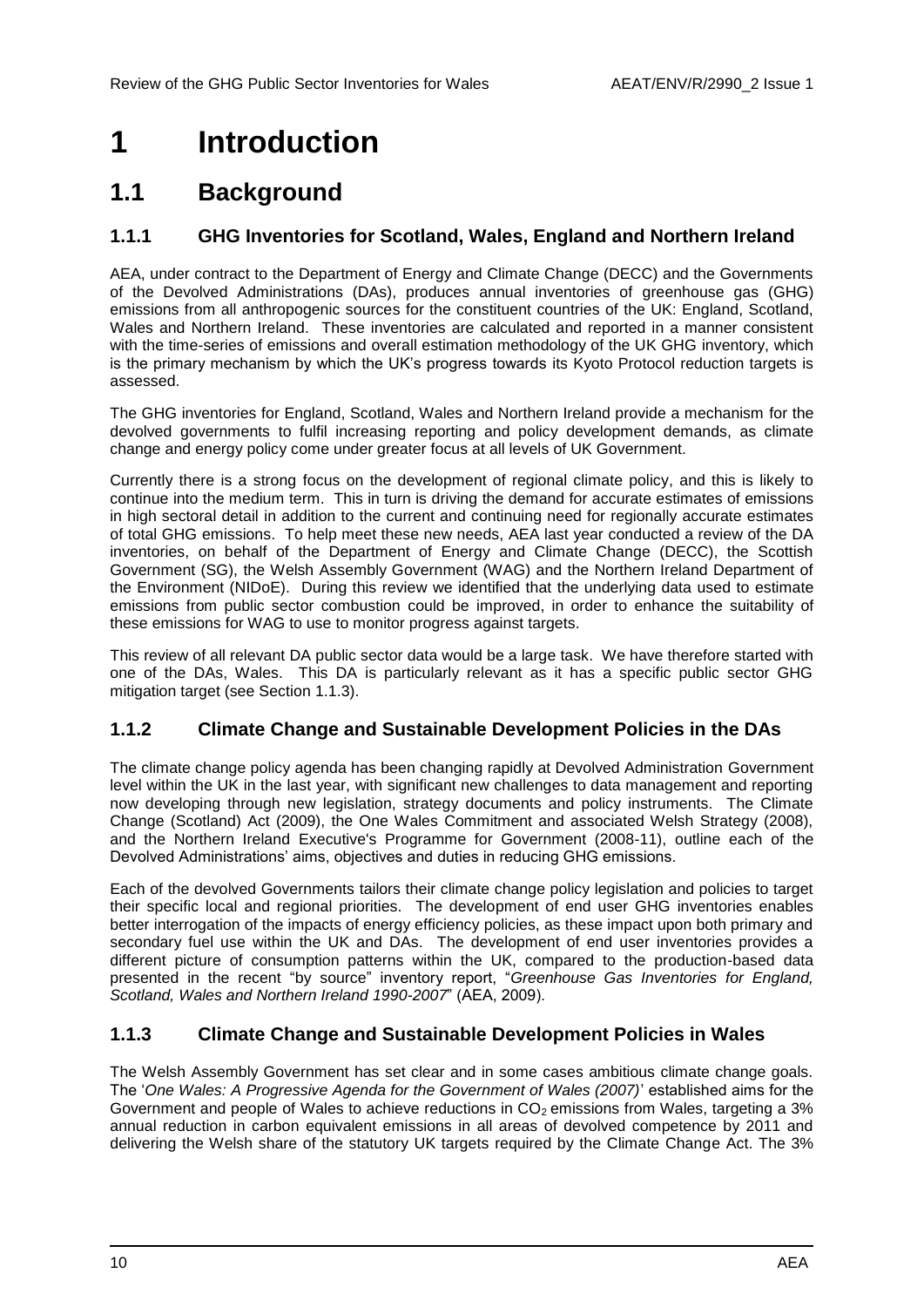annual reduction includes all emissions from the non-traded sector as well as emissions associated electricity consumption in the end user inventory<sup>3</sup>.

The One Wales commitment also outlined the intention of the Welsh Assembly Government to set specific **sector targets for reductions in emissions from residential, public and transport sectors**; and a further commitment to work with heavy industry and power generation sectors to promote reductions in emissions of GHG from these sectors. The Welsh Assembly Government has also reaffirmed the commitment to addressing Climate Change through One Wales: One Planet – a Consultation on a new Sustainable Development Scheme for Wales.

The One Wales Commitment and Climate Change Strategy have been designed to compliment the requirements of the UK Climate Change Act, targeting an 80% reduction in emissions of  $CO<sub>2</sub>$  eq. by 2050. In contrast to the Scottish Climate Change Bill, through the One Wales Commitment and Climate Change Strategy The Welsh Assembly Government outline their intend to focus on the levers "at their disposal" for reducing emissions, specifies sector targets for residential, public and transport sectors, waste, agriculture and land use, and business emissions. The approach proposed establishes a minimum reduction in emission over a ten year period relative to the sector"s contribution to baseline emissions, consistent with delivering annual reductions of 3% overall. The Climate Change Strategy outlines the proposed scope of the Welsh Emissions Account and identifies the Welsh GHG Inventory as the main data source to set the baseline and measure progress. The strategy places numerous key requirements on the inventory and includes the development of a comprehensive and robust set of GHG baseline emissions for 2006 to 2010 for each of the sectors specified.

The Wales Climate Change Strategy will be published in autumn 2010. It will:

- set out how WAG will deliver our One Wales commitments;
- sets targets for reduction in emissions and outline action needed for adaptation to the impact of climate change.

Further details are available at

<http://wales.gov.uk/about/programmeforgovernment/1wales/sustainableenvironment/?lang=en>

### <span id="page-10-0"></span>**1.2 Reasons for this Scoping Study**

#### **1.2.1 Findings of the DA GHG Inventory Review**

The review of GHG Inventories for Scotland, Wales, England and Northern Ireland conducted by AEA on behalf of DECC, SG, WAG and NIDoE found energy and emissions data for public sector combustion could be improved, in order to enhance the suitability of these emissions for WAG to use to monitor progress against targets.

The main actions identified for improving public sector emissions data were:

- Review a range of public sector reporting systems to identify whether data reporting from different organisations may be brought together to develop a consistent picture of public sector fuel use. **This is the main action of this study**, and may lead to improvements across several sectors, not just the public sector, depending on the data sources identified.
	- o Energy balance tables from the Digest of UK Energy Statistics (DUKES) underpin the compilation of the UK Inventory. Equivalent energy data for the DAs do not exist.
- Revise energy supplier reporting requirements, aiming to obtain greater detail on sectorspecific AND geographically-referenced fuel use information.
	- o Sector- and geographically-referenced energy data would greatly improve the information for the DECC sub-national energy statistics which underpin DA GHG inventories and Local Authority  $CO<sub>2</sub>$  estimates.
	- $\circ$  Commercial confidentiality issues need to be addressed to allow more detailed fuel use data to be generated; it appears that such data are not likely to become available to DECC or to the GHG Inventory Agency in the near future.

<sup>&</sup>lt;sup>3</sup><br>[http://www.airquality.co.uk/reports/cat07/0911120930\\_DA\\_End\\_Users\\_Report\\_2007\\_Issue\\_1.pdf](http://www.airquality.co.uk/reports/cat07/0911120930_DA_End_Users_Report_2007_Issue_1.pdf)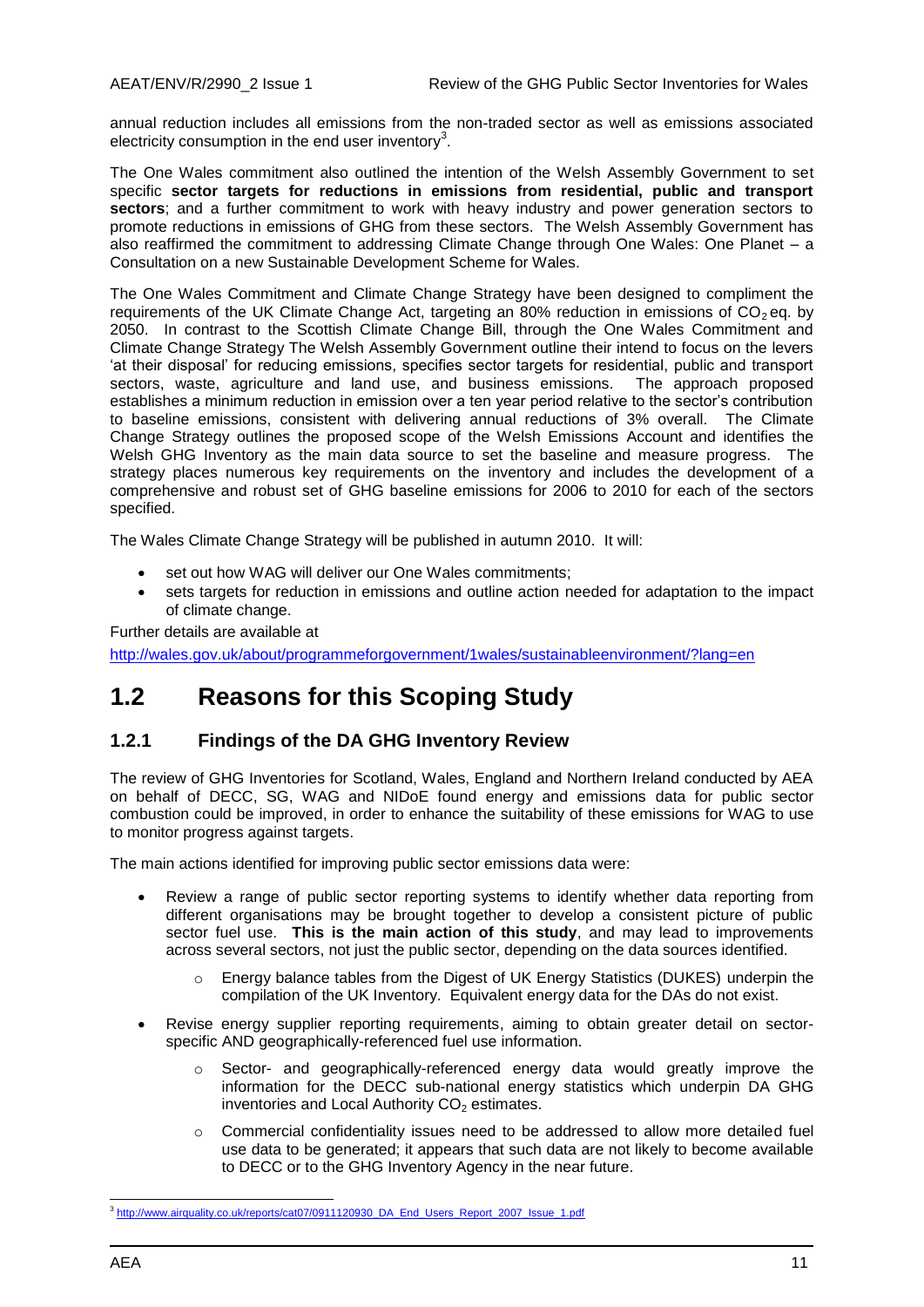- Review Local Authority (LA) energy and / or GHG emissions reporting.
	- o Review existing commitments and mechanisms of GHG and energy reporting from LAs across the UK to explore data availability and usefulness.
	- $\circ$  Consider future options to implement new, consistent, comprehensive reporting mechanisms across the UK, or amend existing systems to derive better data and enable local tracking of policy actions.

This scoping study provides a summary of the public sector energy and emissions data that are currently available through various reporting mechanisms and provides recommendations for improving these with a view to improving the accuracy of the public sector emissions in the DA GHG inventories.

### **1.2.2 Focus on the Wales GHG Inventory**

To review all relevant DA public sector data would be a large task and hence this scoping study is focussed on the Wales public sector inventory; reviewing available data in Wales is particularly important given that WAG is seeking to establish a series of sector-specific GHG mitigation targets, including one for the public sector (see Section [1.1.3\)](#page-9-2).

Limiting the study to data in Wales impacts upon the usefulness of the study findings to improve the DA GHG inventory estimates in the short term; further work will be needed to take forward the study findings and research other data across England, Scotland and Northern Ireland. Wherever possible, the study outputs will be used within DA inventory compilation, initially as a quality checking function.

### <span id="page-11-0"></span>**1.3 Objectives of this Scoping Study**

This scoping study has analysed the available fuel use data reported by public sector bodies in Wales, to develop a better understanding of the scope and completeness of reporting by the public sector, and to determine whether further work (across the UK) could lead to significant improvements in the accuracy and sensitivity of the public sector inventory data.

This study has reviewed public sector energy and emissions reporting mechanisms including energy data reported by LAs and from other public sector bodies. Available data sets have been assessed for data quality; coverage; reporting frequency and availability. This will allow assessment of their suitability for use within sector reporting calculations and allocations, for both DA GHG inventory compilation and quality checking.

### <span id="page-11-1"></span>**1.4 Scope and Definition of the Public Sector**

During the course of this scoping study it has been noted that the definitions of public sector differ depending on the purpose of reporting and the organisations involved. It is very important that definitions of public sector remain consistent across the time series of reporting in order to avoid introducing any bias in estimates of reductions or increases in emissions. For example if one year it is decided to include the DVLA within the Welsh public sector, it must remain in that sector rather than be excluded in following years.

It is also important that where differences in the definition of public sector exist between different reporting mechanisms that this difference is clearly stated so that clarity in reporting is maintained and so that inaccurate comparisons are not made.

### **1.4.1 WAG and Local Government Definitions of the Public Sector**

WAG is currently undertaking a footprinting study of the public sector in Wales. This is in order to establish a baseline estimate of GHG emissions to then monitor annual reductions against the 3% target. As part of this footprinting study, WAG is looking at how a baseline could currently be calculated, how this could be improved and what should and should not be included. There are several differences between the emissions that will be included in the 3% target and the GHG inventory.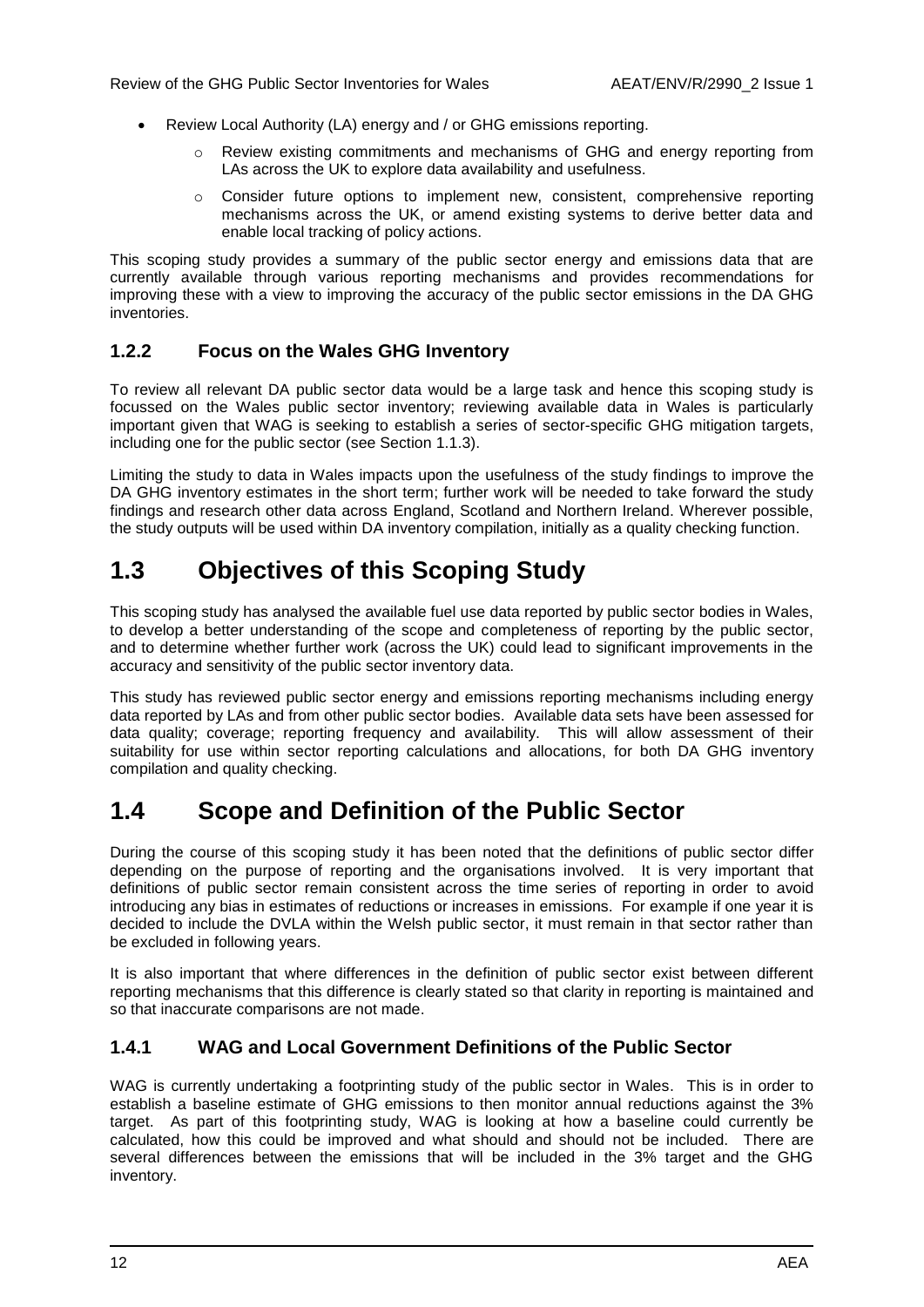WAG is seeking to establish a baseline which will include direct emissions that result from activities each public sector organisation controls plus emissions from the use of electricity. In order to do this, WAG needs a tool that enables them to collect this data from the public sector. This would then enable them to estimate a public sector baseline for Wales. It is envisaged that any tool that allows the collection of such data will also help the organisation report against its CRC targets.

The organisations included in the footprinting study consist of WAG, LAs, NHS Wales and approximately 30 Assembly Government Sponsored Bodies (AGSBs). A full list of these bodies can be found in Appendix 2

One reason for a difference between the GHG inventory and the Welsh footprinting study is that public sector data in the inventory includes UK public bodies operating in Wales e.g. HMRC, DWP, DVLA. The Welsh footprinting study will not cover these organisations so this would cause an underestimate when compared with the inventory emissions data.

Another reason is that the Welsh footprinting study proposes to include transport emissions occurring in the public sector whereas the GHG inventory includes all transport emissions in a separate sector regardless of the type of organisations using the transport. This is due to the strict international reporting requirements and guidelines the inventory must conform with.

### **1.4.2 GHG Inventory Definition of the Public Sector**

UK emissions from the "public sector" within the greenhouse gas inventory are calculated based on the fuels allocated to the Public Administration sector in the Commodity Balance tables in Digest of UK Energy statistics (http://stats.berr.gov.uk/energystats/dukes08.pdf). "Public sector" includes all of the public sector activities (UK, WAG, LA, prisons, NHS trusts etc). The commodity balance tables in DUKES are derived from reported fuel use by these different organisations. The "public sector" reported fuel use (and hence emissions) exclude any transport-related activities and hence is mainly emissions from direct fuel use (and electricity use) within public sector buildings.

Table 1E on page 24 of the Digest of UK Energy statistics indicates that Public Administration includes those organisations that are in standard industrial classification group 75 (Public Administration and Defence; Compulsory Social Security), 80 (Education) and 85 (Health and Social Work). The following link shows what is covered (See pages 159-166): http://www.statistics.gov.uk/methods\_quality/sic/downloads/UK\_SIC\_Vol1(2003).pdf

Details of the disaggregation method to estimate the DA-specific public sector emissions are outlined within the recent Greenhouse Gas Inventories for England, Scotland, Wales and Northern Ireland: 1990 – 2007 report. In summary:

- Public sector emissions in Wales from consumption of petroleum fuels and solid fuels are based on the DECC estimates of oil and coal use at regional and national level, consistent with the data published as Regional Energy Statistics.
- Public sector emissions in Wales from consumption of gas are based on analysis of limited point source data (e.g. from some large institutions that report to EUETS) supplemented by information from energy mapping grid studies, which use data on employment distributions and fuel intensity.
- Public sector emissions in Wales from consumption of electricity have been considered for the first time within the (ongoing) development of an end user inventory. The disaggregation of UK electricity use to the DAs is based on regional economic indicator data for the sector.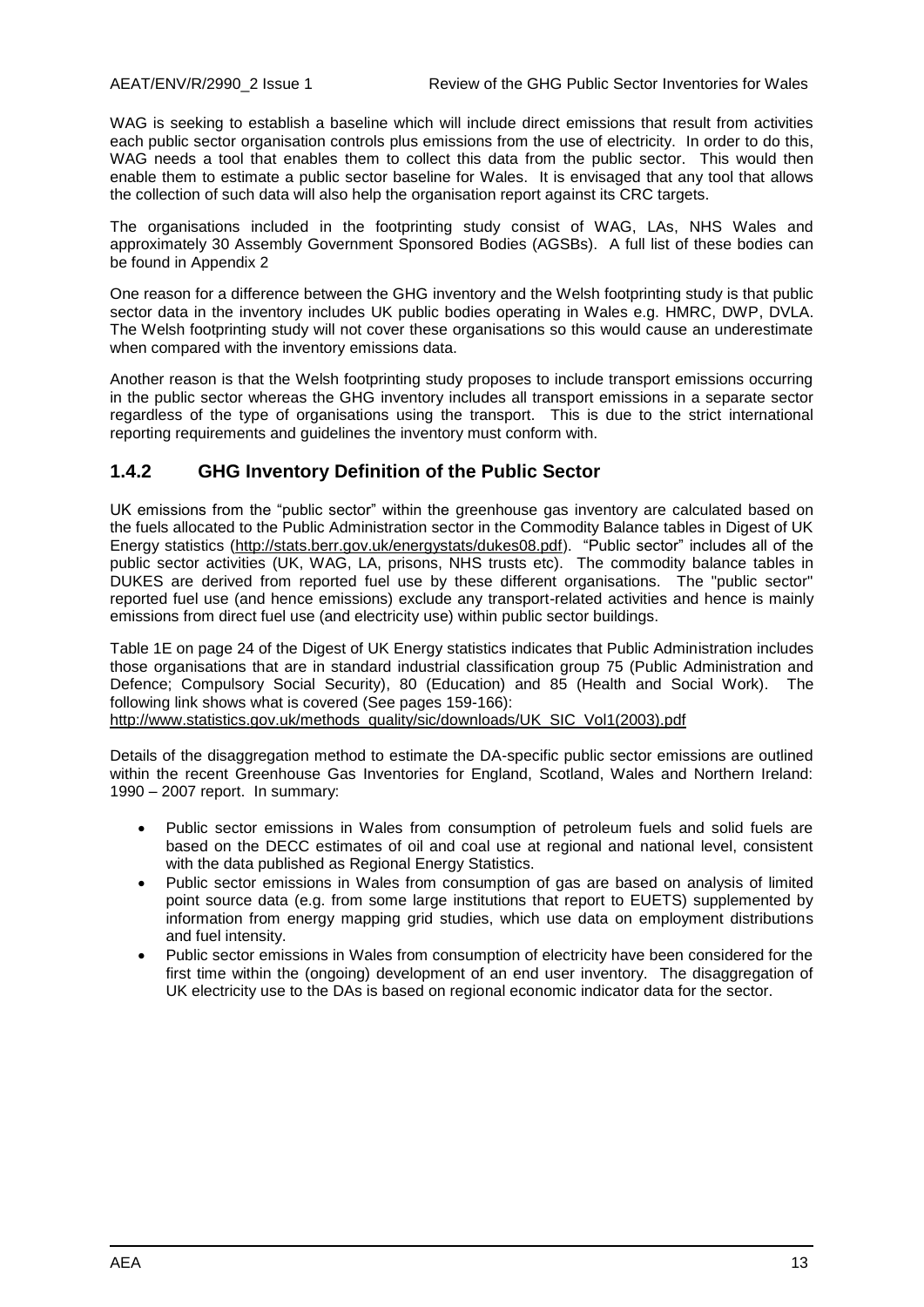## <span id="page-13-0"></span>**2 Review of the Wales Public Sector Inventory Method**

**Chapter [1](#page-9-0)** explained the background to this study. This chapter sets out the method and data sets used to derive emissions from the public sector in the current DA GHG inventory, analyses and presents the current limitations of the data with respect to the policy demands on that data. It then summarises the data reviewed during this research, and analyses how these data might help to improve the accuracy and transparency of the current public sector DA GHG inventory.

### <span id="page-13-1"></span>**2.1 Current Method for Estimating Public Sector Emissions in the DA GHG inventory**

There are two approaches to reporting the emissions from the DAs; emissions can be estimated according to source or end user (see **Section [1.1.2](#page-9-3)**). The description of the method below refers to the approach taken to estimate emissions by source. The data reviewed as part of this study could potentially help improve the accuracy of the emissions estimated using both approaches.

### **2.1.1 General Approach: the use of Drivers and Proxy Data**

The UK GHG inventory is based on UK statistics for activities producing greenhouse gas emissions. These include fuel consumption, industrial production, agriculture and land use change and forestry. In principle, it would be ideal to obtain a complete set of equivalent statistics for each constituent country to compile each inventory. Such a set of statistics is not available for all sources and for all constituent countries and hence it is necessary to disaggregate UK emissions into the four constituent countries, including Wales, by an estimation procedure.

Where the required activity is unavailable on a regional basis, a surrogate value may be used. For example, employment statistics or manufacturing output of a specific product, used as a surrogate for consumption data of a given fuel. **Annex 3** presents the approach to using drivers and proxy data in more detail, and information be found in the latest DA GHG inventory report also.

### <span id="page-13-2"></span>**2.1.2 Reporting and Estimating Emissions from the Public Sector**

The DA inventory reports emissions according to IPCC source category, for consistency and comparability with the reporting used in the national GHG inventory. The IPCC nomenclature does not have a public sector category. Emissions from the public sector source are reported under 1A4a Commercial/Institutional category, but this category does not solely contain emissions from the public sector. The category includes emissions from miscellaneous industrial and commercial combustion, the public service, and the stationary emissions from railways. The data that accompanies that DA inventories in the form of Excel Pivot Tables can be used to extract estimates of emissions solely associated with public sector combustion.

The transparency of reporting in the DA inventory is limited by the reporting that DECC use in the Digest Of Energy Statistics which underpins much of the energy sector of the UK GHG inventory and then feeds through to the DA inventory. In DUKES (DECC, 2009), the fuel use reported under public administration is covered by the SIC categories (SIC, 2003) 75, 80, and 85. These are: 75, Public Administration and Defence; Compulsory Social Security; 80, Education; and 85, Health and Social Work. **Annex 3** presents the detailed approach to estimating and reporting emissions from the public sector and the sources and fuels that are used to estimate the emissions.

The DECC Regional Energy Statistics are the main data that are currently used to derive public sector emission estimates in the DAs. Over the last few years, DECC has developed energy consumption data to regional and local authority levels. DECC developed these data to reinforce the importance of local and regional decision-making in helping the UK achieve its national energy policy objectives. The data sets available are:

- Gas consumption data at regional and local authority level
- Electricity consumption data at regional and local authority level;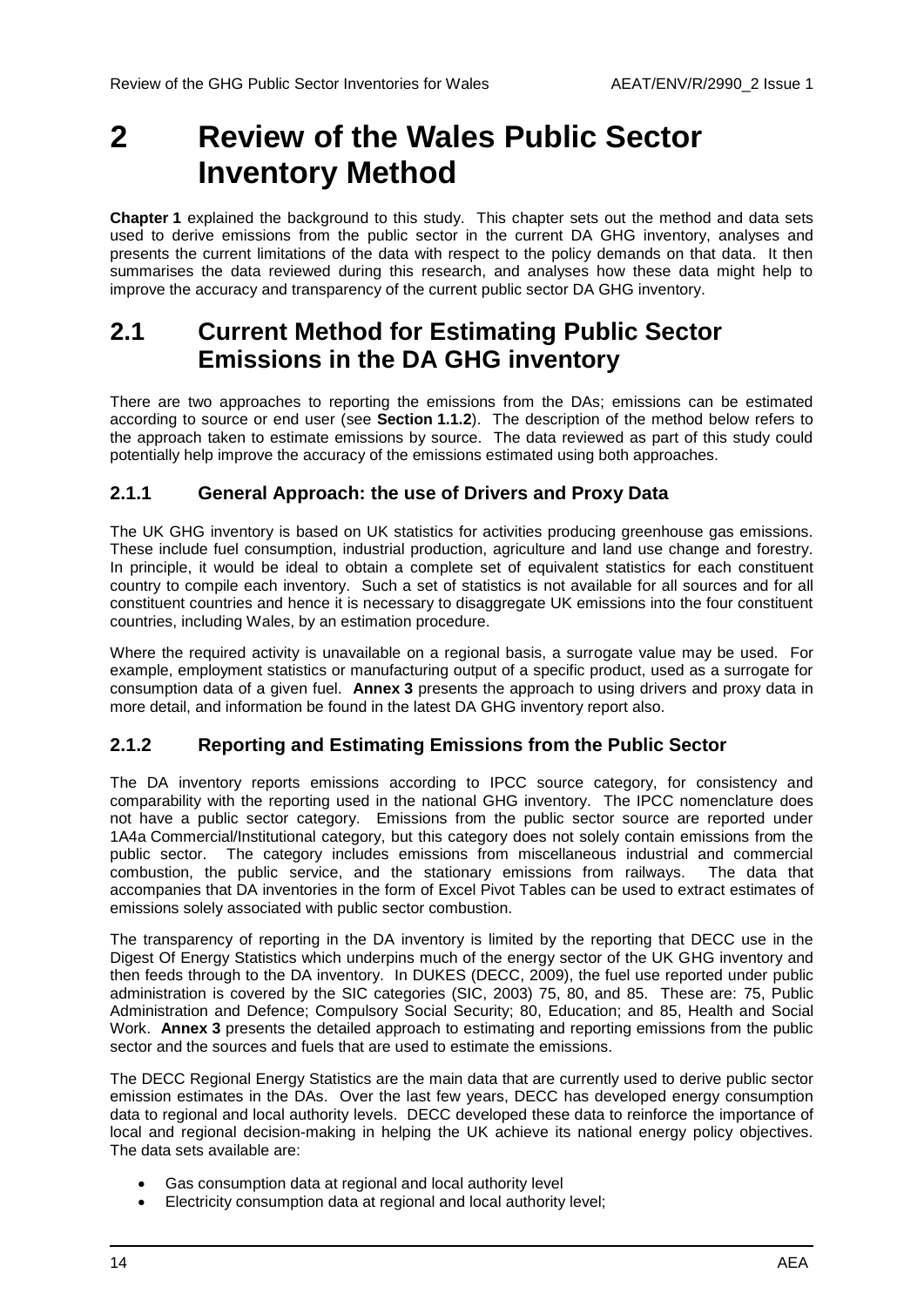- Electricity and gas consumption data at middle layer super output area and intermediate geography zone (MLSOA/IGZ) and selected data at lower layer super output area (LLSOA);
- Road transport energy consumption at regional and local authority level;
- Other fuels at regional and local authority level.

The method of estimating local and regional allocations of **public sector**, **commercial and industrial**  fuels benefits from the good quality datasets available to estimate fuel use in major point source sites, including sites that report annual emissions to either EU ETS or to environmental regulators under IPPC. These data provide a very significant proportion of the sector fuel use allocations, and although the data processing is a very resource-intensive operation, it nevertheless provides good quality output data.

The remaining fuel use for **industrial, commercial and public sectors** are then allocated across the local authorities (and then aggregated up to DA totals) based on employment and sector economic indicators, and assumptions of fuel use per employee or per unit production. These methods provide a reasonable estimate of the regional split of UK data, but are subject to uncertainty and are not sensitive to local changes in practice or site-specific improvements in energy efficiency.

The following data sets are used:

- Office of National Statistics Inter-Departmental Business Register (IDBR) which provides data on employment at business unit level by Standard Industrial Classification (SIC) code; and
- DECC Energy Consumption in the UK data on industrial and commercial sector fuel usage.

The SIC codes in the IDBR database are matched with the DECC energy datasets in order to calculate total employment by DECC energy sector. From this, the fuel intensity per employee is calculated for each SIC code, and these intensities are then applied to employment distributions across the UK to make maps of fuel use.

### <span id="page-14-0"></span>**2.2 Limitations of the DA GHGI Methodology: Tracking Progress and WAG Policy Development**

#### **2.2.1 Policy Expectations: More Accurate and Transparent Reporting**

The demands on the DA inventory have increased greatly in the last few years. At its inception, the DA inventory was designed to provide an estimate of total GHG emissions according to DA. It also reported emissions in a similar level of sector detail to that used in national reporting, although many of these sectoral estimates were associated with considerable uncertainties as there was limited data available to underpin the estimates.

The expectations of the DA inventory are changing. The inventory is now being used to judge progress towards specific targets, and hence more accurate sectoral estimates are required. These increasing expectations are being driven by demanding climate change policies, which are summarised in **Section [1.1.2](#page-9-3)**. There is an increasing requirement for the inventory to be more sensitive to measures which aim to reduce GHG emissions in a variety of ways. If these different methods of GHG reduction are to be traced by the inventory, the compilation mechanism will need to become more complex. This is for the most part dependant on the availability of suitable data.

WAG has identified the public sector as a key sector for delivering the climate change policy through the obligations under the One Wales Commitment and subsequent Climate Change Strategy. The public sector will be expected to lead by example in targeting reductions in GHG emissions. The WAG climate strategy indicates that all of the public sector in Wales should be working towards 3% annual reductions in greenhouse gas emissions. This may require public bodies to target reductions in the operation of their own estates and within wider related activities, perhaps including transport and procurement.

### **2.2.2 Data Limitations**

Accurate, policy-sensitive datasets are not currently available at DA-level (or in some cases at UKlevel) for all of the sectors reported in the DA GHG inventory, including the public sector; uncertainties in the DA inventories are greater than those for the UK inventory, especially for small-scale non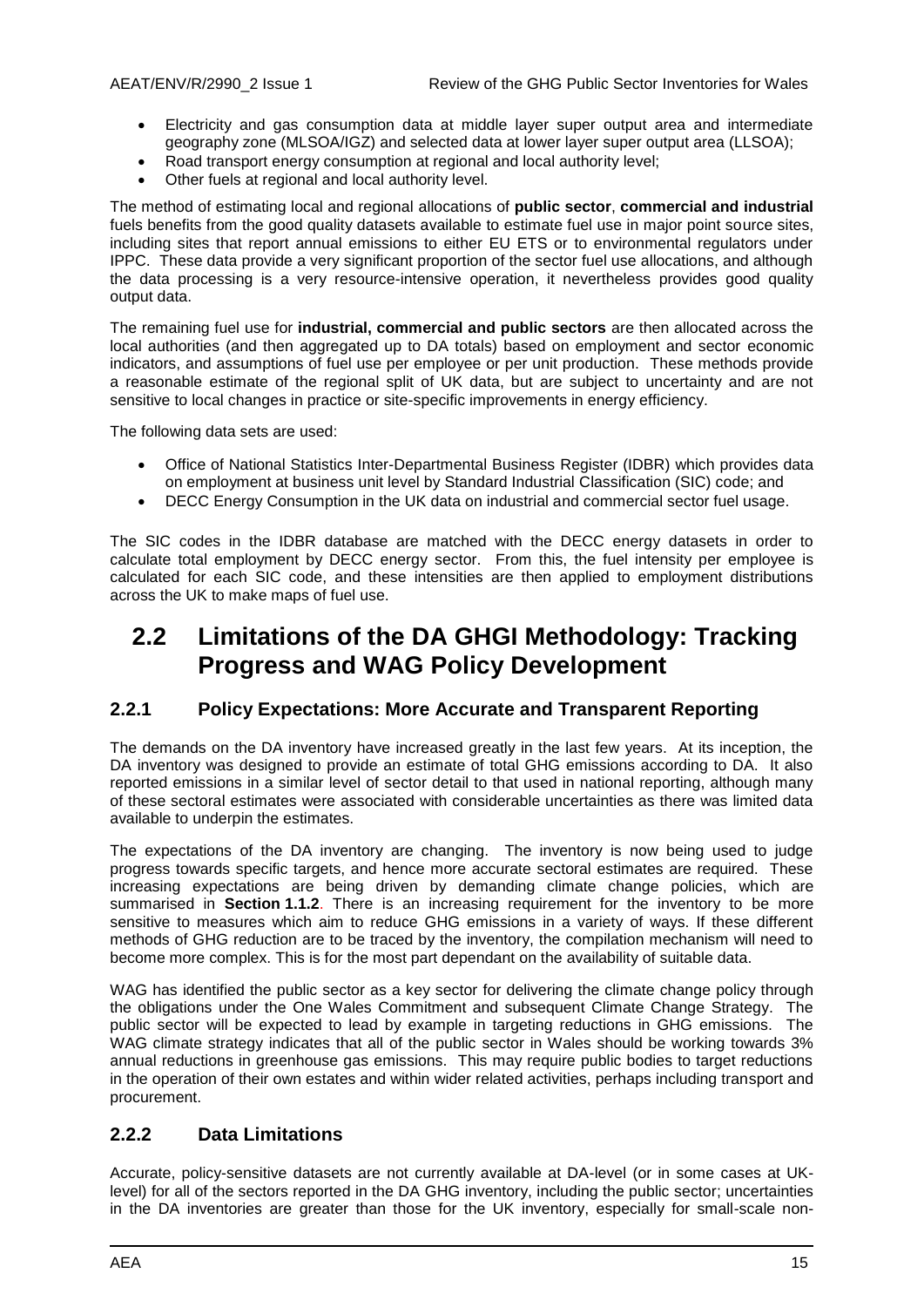regulated combustion sources, such as emission estimates for the domestic, public, commercial and small-scale industrial sectors. The main barrier to deriving more accurate DA inventories is the lack of detailed bottom-up data, especially on energy use in small-scale combustion sources; it is primarily the absence of DA-specific sector-specific energy consumption statistics that limits the accuracy and sensitivity of the Wales GHGI.

WAG is seeking to implement local policies to achieve GHG emission reductions and report progress against the targets set within the Climate Change Strategy, but the current lack of source data makes this aspiration to measure and track policy impacts impossible. There is an urgent need for more detailed Wales-specific data to be compiled annually from public sector bodies in order that the tracking of policy impacts and reporting against reduction targets can be achieved. The Wales GHGI is the primary reporting mechanism that will underpin the tracking of Wales GHG emissions against agreed targets, and therefore the compilation of more sensitive and accurate public sector emissions within that inventory is a high priority, but this cannot be achieved without new source data.

Data on solid and liquid fuels are sourced (by DECC) from annual surveys of fuel suppliers: refiners, colliers and others. The accuracy of source sector allocations from these data is much more uncertain. *Note, however, that emissions from gas use in 2006 made up 95% of the emissions in sector 1A4a (Public & Commercial).*

Note also that many DA GHGI estimation methods where DA-specific annual source data are not available (such as energy statistics, but also in other sectors such as Land Use Change and Forestry) rely on periodic research rather than annual data. For example, the energy modelling work that underpins the DECC Regional Energy Statistics relies on a rolling programme of sector research over a period of years; not all sector estimates are revised annually due to resource limitations. This reliance on non-annualised information as part of the data compilation creates inertia in annual changes within inventory data, which further limits the data sensitivity to local policy impacts. Access to new sources of annual bottom-up data would remove this reliance and improve the data sensitivity, enabling more accurate reporting against annual DA targets.

It is recommended that DECC and the DA Governments review current energy data reporting systems and identify a programme to develop country-specific energy balances that can be derived on an annual basis. Improvements should focus on improving data collection in key sectors where SG and WAG are targeting GHG emission reductions, such as transport, residential and public sectors.

### **2.2.3 Sources of New Data**

As outlined in **Section [2.1.2](#page-13-2)**, public sector inventory estimates are based on DECC regional energy statistics, which draw upon regional proxy data including GVA and population statistics. The limited source data leads to estimates that are subject to significant uncertainties.

This review has identified potential sources of data that with further research could improve the accuracy of the emissions estimate for the sector. The approach taken to identifying these sources of data has been to use the knowledge of the DA inventory team and through discussions with the each of the DA project officers in each of the DAs. The data we have indentified includes data from programmes and studies undertaken by local authorities, higher education and the National Health Service. Some of these data would provide data directly applicable to the Welsh DA GHG inventory. Other data sets would improve the estimates of emissions in the other constituent countries of the DA inventory, and hence indirectly could improve the accuracy of the Welsh DA inventory.

Details provided by additional resources are explored in **Chapter [3](#page-16-0)**, and a summary of data and reports reviewed is given in **Appendix 4**. Further research is needed to assess the scope for using some or all of these resources, and / or recommending improvements / changes to the scope, detail and format of annual or periodic reporting mechanisms across the public sector, to best develop future data.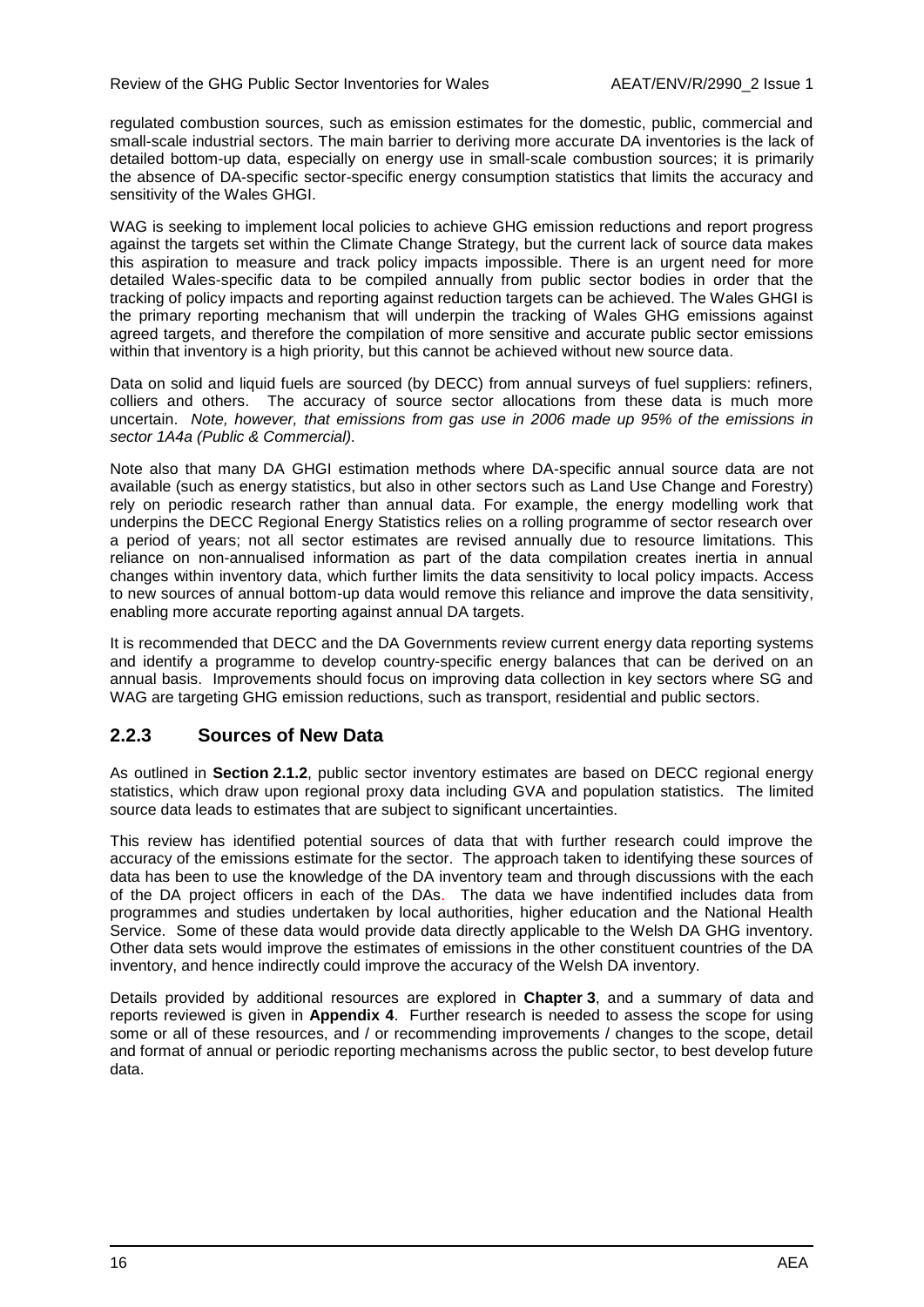## <span id="page-16-0"></span>**3 Other GHG Data Sources for the Wales Public Sector**

**Chapter [2](#page-13-0)** summarises the method used to estimate the emissions from the public sector in the DA GHG inventory, and the sources of data that were identified for review which may help improve the accuracy of the emission estimates. This chapter reviews each of these sources, and considers how relevant the data are, and how easy it might be to utilise the data in the DA GHG inventory for Wales. There is a summary table of this data review in **[Table 3-1](#page-25-0)** at the end of this chapter. **Chapter [4](#page-26-0)** considers data sources that might be useful from the rest of the UK.

### <span id="page-16-1"></span>**3.1 CRC Energy Efficiency Scheme**

### **3.1.1 Background to the CRC**

The CRC Energy Efficiency Scheme<sup>4</sup> (formerly known as the Carbon Reduction Commitment and in this document referred to as CRC) is the UK's mandatory climate change and energy saving scheme, which starts in April 2010.

The scheme is designed to tackle  $CO<sub>2</sub>$  emissions not already covered by Climate Change Agreements (CCAs) and the EU Emissions Trading Scheme (EU ETS). Organisations are eligible for CRC if they (and their subsidiaries) have at least one half-hourly electricity meter (HHM) settled on the half-hourly market. They qualify as participants if their total half-hourly electricity consumption exceeded 6,000 megawatt-hours (MWh) during 2008.

Although eligibility for CRC is judged using electricity consumption, the annual reports will take into account consumption of other fuels as well, as long as this consumption is not included in EU ETS or CCA submissions.

Participating organisations are required to report their emissions annually using a reporting system developed by the EA. Although it is not a requirement to report all energy source data, organisations are required to maintain an evidence pack and audit trail for the data reported.

The scheme will publish a performance league table on an annual basis which will provide a reputational driver towards better performance and will provide penalties plus "naming and shaming" for non-compliance.

### **3.1.2 WAG reporting under the CRC**

All UK central Government departments and Devolved Administrations must participate in CRC regardless of the amount of electricity they consume – these are referred to as "mandated participants". However if they wish they can voluntarily disaggregate any part of their structure including wholly owned or controlled companies regardless of size or legal status and these would then be required to participate in the scheme on a mandatory basis.

A start has been made in putting together emissions data for the WAG estate but the data set is incomplete and therefore inconclusive. However it appears that the WAG Admin Estate (PLSE), DE&T, and the DE&T Transport and Strategic Regeneration estate have by far the biggest emissions.

Within WAG, CRC reporting should be the responsibility of Director Generals (DGs) and a reporting template for all offices is currently being developed. Work has been done to check that meter reading data held by WAG, the EA and energy suppliers is consistent and consumption data for individual sites is now known.

The management structure and personnel within WAG as parent organisation will be used for registration purposes under the CRC this includes WAG"s main business address and contact details for administration and invoicing purposes. As main parent organisation WAG will be required to make information disclosure.

 4 <http://www.environment-agency.gov.uk/business/topics/pollution/98263.aspx>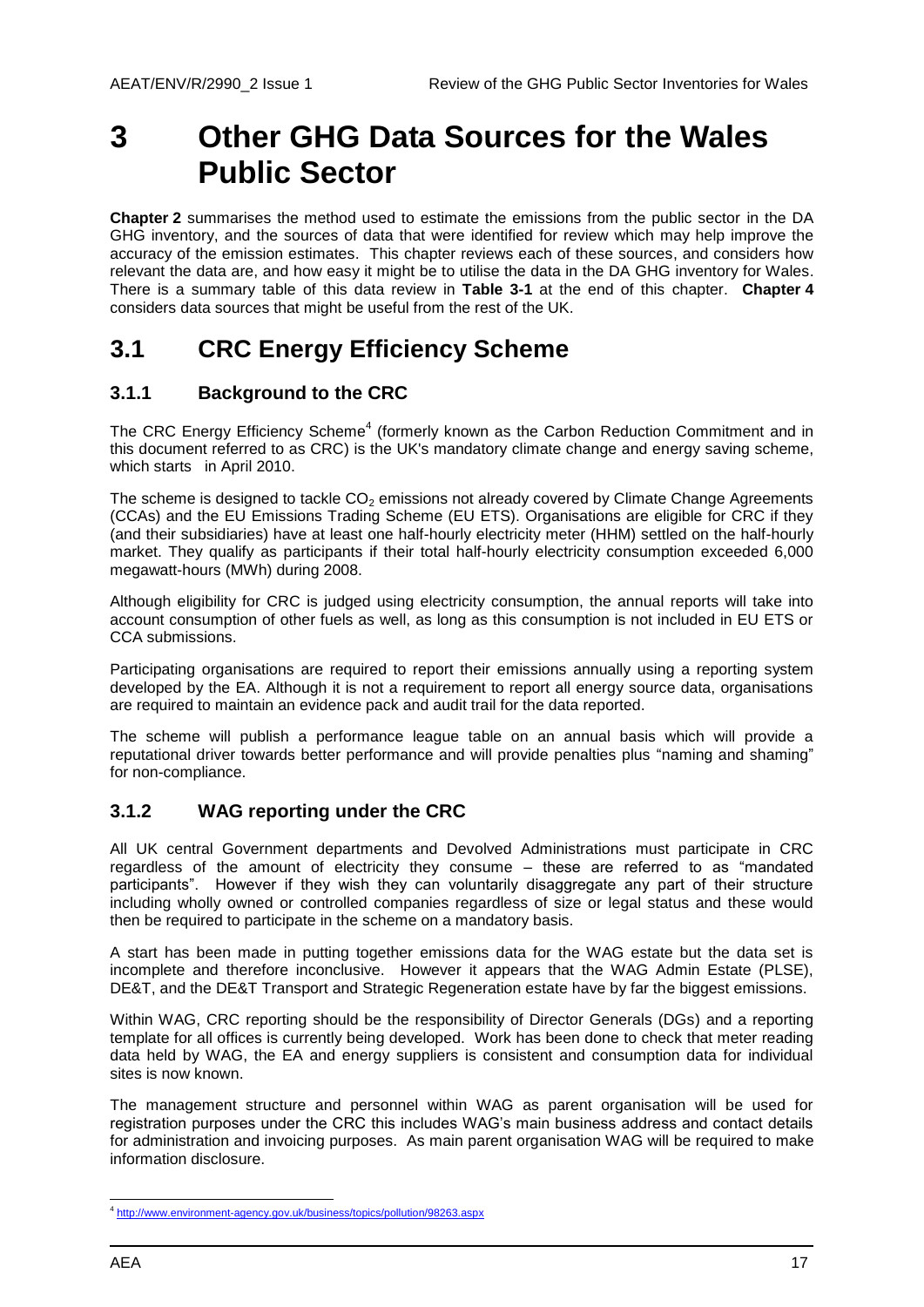It should be noted that WAG is going through a process of transition and consolidation across its various operations and estates. To that end offices are being merged to enable more intensive use of fewer buildings and functions consolidated.

A schematic diagram is being used as a tool to filter organisations affiliated to WAG to determine eligibility for participation in CRC. It seeks to determine the legal status of the individual entities using a set of criteria which seeks to determine legal accountability under the CRC. Information is provided on half hourly meter readings across the estate followed by more detailed information on the energy consumption of each sector across the estates.

Although eligibility for CRC is judged using electricity consumption, the annual reports will take into account consumption of other fuels as well. Currently, consumption data for others fuels is not reported in a centralised system for WAG so some work is still needed for the first reporting period.

### **3.1.3 Scope of Reporting**

In Wales there are 106 CRC participants, 30 of which are classified as public sector organisations. This would be a relatively small number of organisations to request data from if it were deemed necessary.

Organisations reporting to CRC will only be required to report one set of energy data rather than reporting separately for each building or subsidiary organisation. This means that geographical referencing would be difficult for larger companies and there won"t necessarily be a separate annual report for each DA for those companies which spread across the UK. However, this is likely to only be an issue for private sector; for Wales we know that most public sector organisations are separate from their English counterparts. The only possible exception to this rule is the Environment Agency.

A list of public body organisations that need further investigation to determine whether they are CRC eligible has been prepared. Data is incomplete or inconclusive for these organisations and further vetting and research is required to determine their status.

There is also a list of 23 assembly government sponsored bodies (AGSBs) which may be eligible for participation in CRC in their own right. In addition, there are organisations whose status (eligibility) may have changed since the baseline year 2008.

Out of a total of 22 LAs, it is expected that 17 of them will be part of CRC. The remaining 5 are likely to have been required to report their electricity consumption during the qualification stage of CRC. Local authorities in particular have a critical role to play in reducing their emissions which is already recognised in national performance indicator EEF/002 (for more information on EEF/002, see Section [3.5\)](#page-21-0).

There is also separate LA reporting, see **Section [3.5](#page-21-0)** for more details. The figure below shows the boundary of CRC reporting with respect to the boundaries of other types of emissions reporting.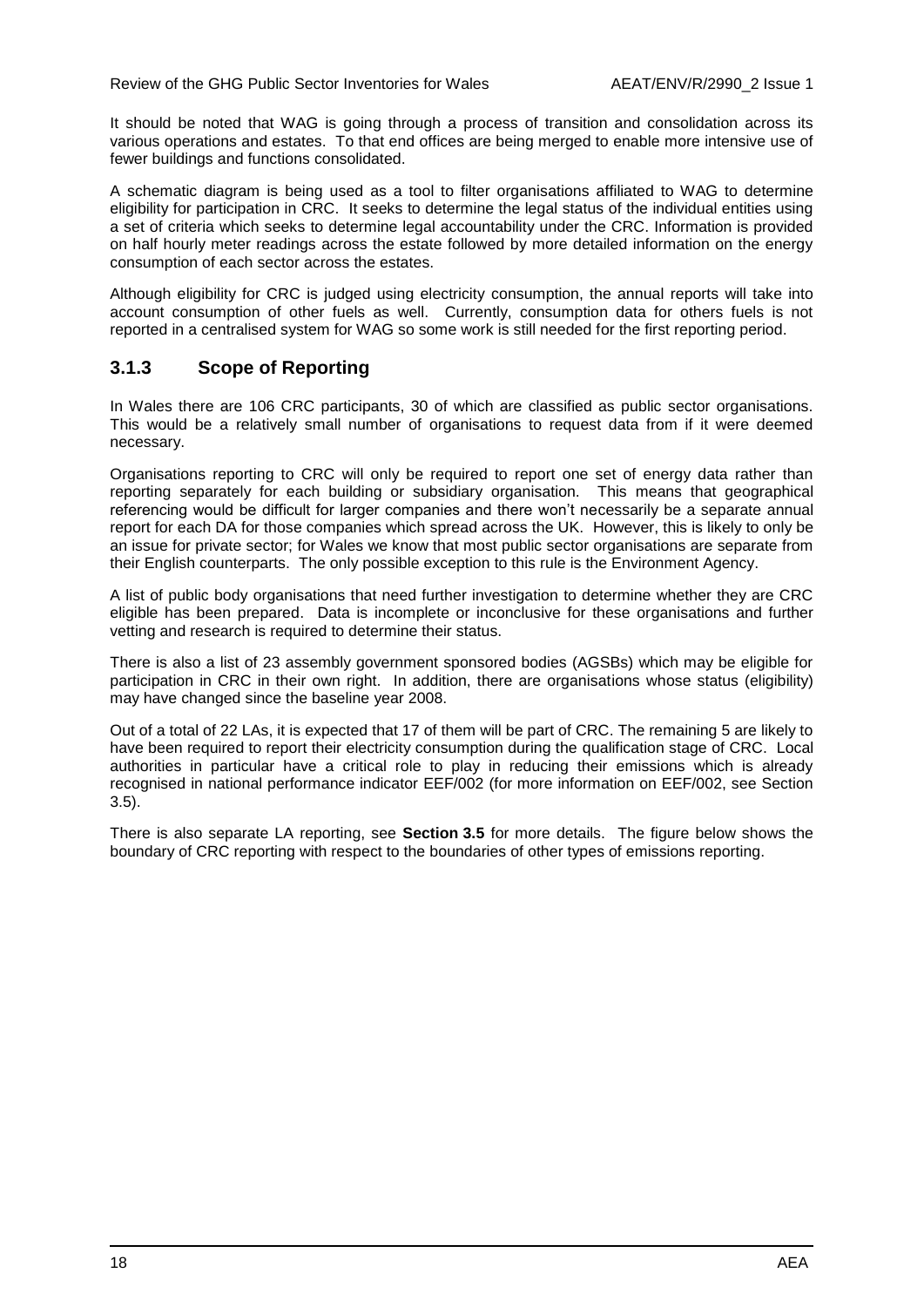

The following things are required for a CRC footprint report:

- Preparation gather energy/fuel supply data
- Report on all non-excluded supplies
- Demonstrates 90% regulated emissions
- Enter the data via the Registry

### **3.1.4 Usefulness of CRC Data for the Wales Public Sector**

Of the 30 public sector organisations reporting to CRC, it is not clear at this stage what proportion of public sector organisations this represents.

The first reporting of CRC data will be in July 2011, reporting on emissions during the 2010-2011 financial year. The DA GHGI has a baseline of 1990 so there will be an issue of how to calculate public sector data for previous years. The DA GHGI also reports emissions in calendar years rather than financial years; it is not yet known whether quarterly data will be available.

Organisations are obliged to report to CRC with 95% accuracy and to maintain an evidence pack for the figures which are reported. However, it is not clear what quality checks will be applied to the data used. The DA GHGI would require consistent methodology to be applied to all public sector reporting.

In addition, the scheme will cover fix point  $CO<sub>2</sub>$  emissions only and will exclude transport emissions. Transport emissions is likely to be an important energy user in at least some of the estates, however this will not be shown in WAG"s CRC reporting and is not needed for the DA GHG inventory data.

### **3.1.5 Recommendations**

With the start of the CRC in April of this year it will be important for WAG to be able to achieve data granularity across its various estates in order to assess the performance of its individual sectors. The performance of individual agencies and organisations must be separated out for assessment so that improvements and remedial actions can be targeted where they will do the most good.

In its present configuration there is concern that carbon accounting under the CRC is slanted towards urban environments and fails to take account of the unique situation and practices of the rural sector. There is a need for the CRC be equally effective in gauging the carbon footprint of rural and urban estates which come under the DA.

Given that current WAG policy is to consolidate its operations across fewer estates and to make more intensive use of fewer buildings, provisions are being made to ensure that new buildings meet highest building standards for energy efficiency. WAG should develop a set of criteria as part of an overall framework which specifies the sustainability requirements of buildings within its estates. This could be aided by the use of a green lease toolkit.

It could be possible to develop a method of reporting for those public sector bodies which will report to the CRC. WAG could collect data from the evidence packs to feed into the GHG inventory. However, initially this would need to be on an experimental basis or as part of a quality checking exercise in order to monitor the data quality of collected data. It will also be useful for attributing fuel use to public sector bodies.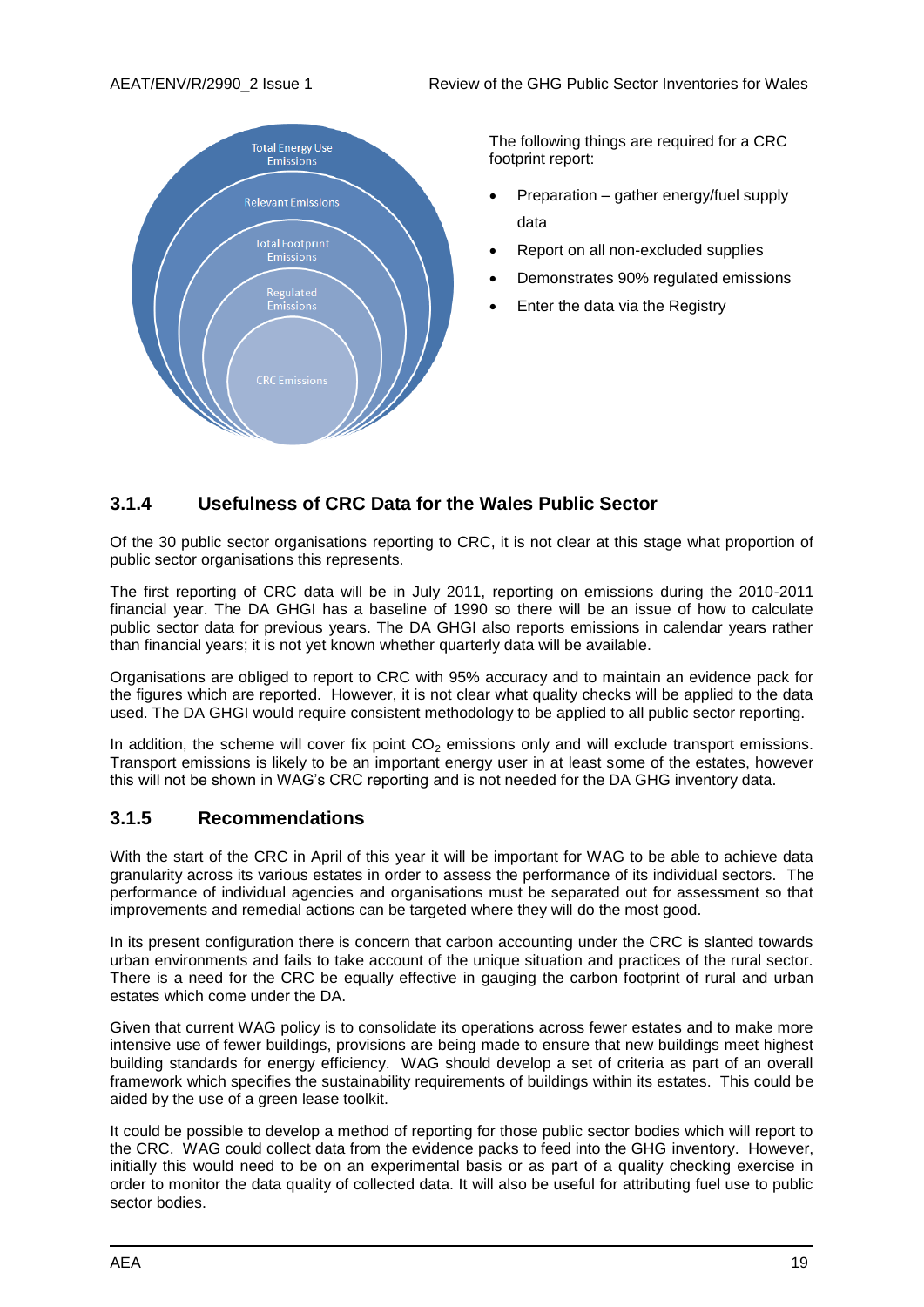### <span id="page-19-0"></span>**3.2 NHS Data Reporting System in Wales**

### **3.2.1 Scope of Reporting**

The NHS Estate in Wales is managed by Welsh Health Estates. Since April 2002, information on the condition and performance of the NHS estate in Wales has been collected in the on-line Estates and Facilities Performance Management System (EFPMS). Each year, Welsh Health Estates publishes the Estate Condition and Performance Report, which is based on annual estate data returns for the financial year submitted to the EFPMS. The report includes summary data and useful contextual explanation of trends in the energy performance of the estate, including:

- Primary energy consumption for each NHS Trust
- Carbon dioxide emissions for each NHS Trust
- Net energy consumption for each hospital

If access to the raw data in the EFPMS were granted, it would be a very useful source of information on energy consumption and carbon emissions for the NHS in Wales over the period from 2002 onwards.

### **3.2.2 Usefulness of the NHS Data Reporting System**

Over recent years, the structure of the NHS in Wales has undergone a number of changes, which could impact on the ability to make direct comparisons between years. The most recent and major restructure occurred in October 2009 and involved the replacement of seven NHS Trusts with six Health Boards. Prior to 01 October 2009, the NHS Trusts in Wales were:

- Abertawe Bro Morgannwg University NHS Trust
- Cardiff and Vale NHS Trust
- Cwm Taf NHS Trust
- Gwent Healthcare NHS Trust
- Hywel Dda NHS Trust
- North Wales NHS Trust
- North West Wales NHS Trust
- Powys Teaching Health Board
- Velindre NHS Trust
- Welsh Ambulance Services NHS Trust

On 01 October 2009, these were restructured as:

- Health Boards
	- o Abertawe Bro Morgannwg University Health Board
		- o Aneurin Bevan Health Board
		- o Betsi Cadwaladr University Health Board
		- o Cardiff & Vale University Health Board
		- o Cwm Taf Health Board
		- o Hywel Dda Health Board
		- o Powys Teaching Health Board
- NHS Trusts
	- o Velindre NHS Trust
	- o Welsh Ambulance Services NHS Trust

The EFPMS also collects information on waste, transport and water consumption. However the report highlights a number of data quality issues:

*"Concerning data on environmental issues dealing with waste, transport and water, during the eight year reporting period there have been significant changes to the definitions for waste and transport*  which preclude making direct performance comparisons or the possibility of identifying meaningful *trends. For waste, the definitions have improved considerably and work is ongoing to review the transport data to incorporate wider travel considerations in future."*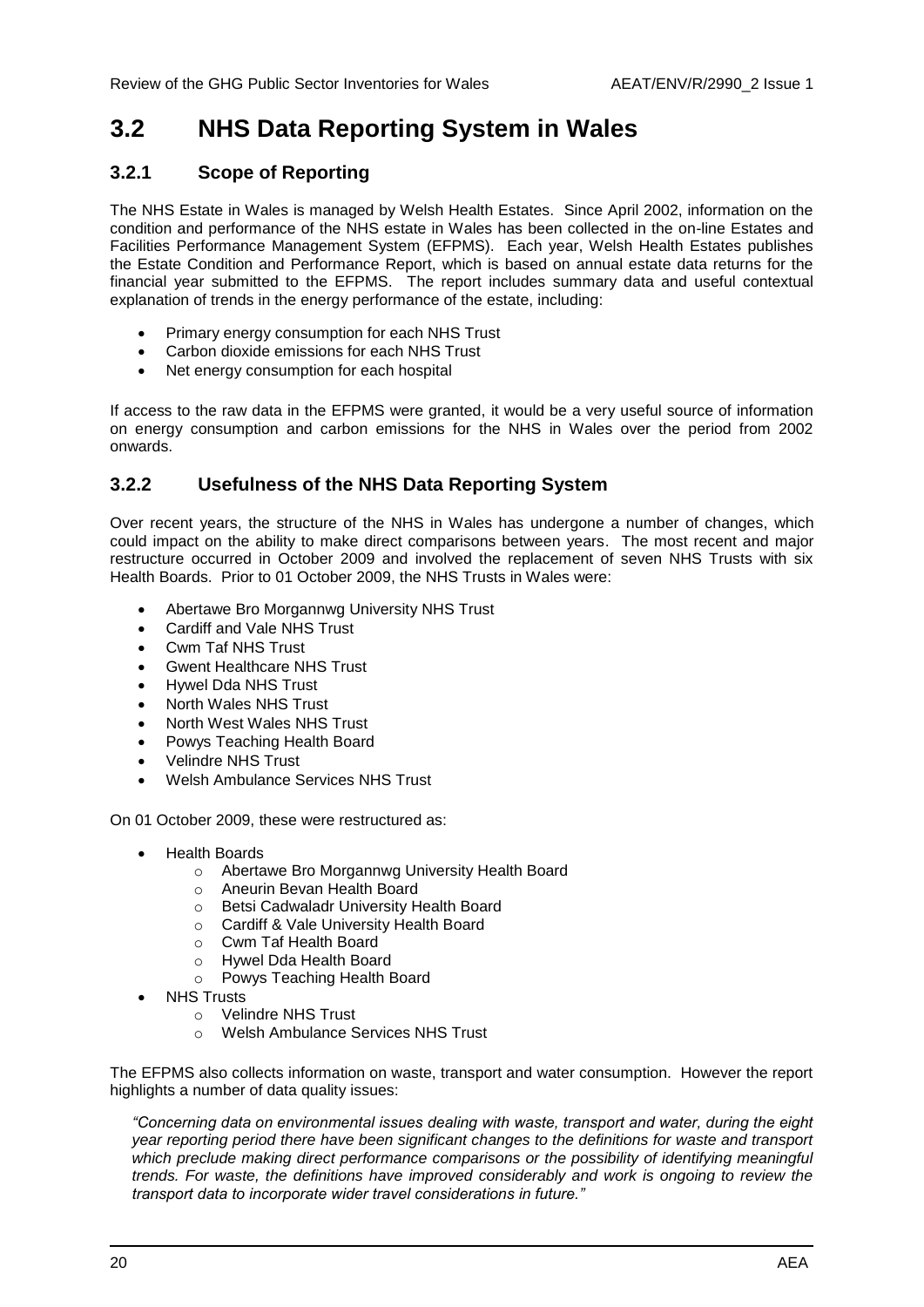Furthermore:

*"The reporting of transport information remains variable with gaps in much of the required data from several Trusts. A few Trusts failed to submit any of the required data."*

With regard to the DA GHG inventory, it would not be important to report public sector transport information however as that would be included in a separate sector.

#### **3.2.3 Recommendations**

The EFPMS is an example of a consistent annual reporting system that captures detailed information on the energy performance from a number of organisations. It could be used as an example of good practice reporting for other public sector institutions.

The EFPMS is comparable to the Department of Health Estates Return Information Collection (ERIC) system for England. NHS Scotland also has a similar web-based information system that could provide useful energy data.

### <span id="page-20-0"></span>**3.3 University of Wales**

The universities in Wales will participate in the Carbon Reduction Commitment (CRC) Energy Efficiency Scheme, where they meet the qualification threshold - those that have at least one half hourly electricity meter and an annual half hourly metered electricity supply of at least 6,000 MWh in 2008.

Each university will register and participate in CRC individually. There are currently no plans to collate energy data across the University of Wales. However, it is understood from our correspondence with Cardiff University that the Higher Education Funding Council for Wales may set benchmarks for Welsh universities in future.

Cardiff University is currently working towards attainment of the Carbon Trust Standard, which would require them to have energy data over a three year period. Other universities in Wales may also be working towards attainment of the Carbon Trust Standard.

### <span id="page-20-1"></span>**3.4 Local Service Boards**

### **3.4.1 Scope of Reporting**

Local Service Boards (LSBs) are leadership groups responsible for ensuring that all the public services in their area work together to improve delivery for citizens. The Boards work as teams of senior officers from the organisations responsible for local service delivery. LSBs are not separate and formal institutions. They should not therefore be seen as distinct delivery mechanisms in themselves.

Each of the twenty two local authority areas in Wales has an LSB. There is no prescription over membership of LSBs and areas have developed their approach based on their local circumstances and the priorities being tackled. A typical LSB would include senior figures from the local authority, the local health board, the local NHS trust, the relevant police force, the relevant fire and rescue service, the Welsh Assembly Government and the local county voluntary council.

A number of LSB, such as Carmarthenshire and Gwynedd, have recently worked with the Carbon Trust to complete a Carbon Management Plan for LSB partners, establishing a Carbon Footprint for each organisation and setting targets for reduction. Through correspondence with Carmarthenshire LSB, it is understood that the emissions scope of the carbon footprint covers the non-domestic building stock for the base year 2005/06. Carmarthenshire LSB is now measuring this carbon footprint annually, starting from 2009/10, but do not have data for the intervening years.

Each organisation in the LSB collects the energy data and calculates the carbon footprint for their organisation individually. Only the headline figures and targets are collated by Carmarthenshire LSB. There are targets for:

• Reduction in carbon emissions from buildings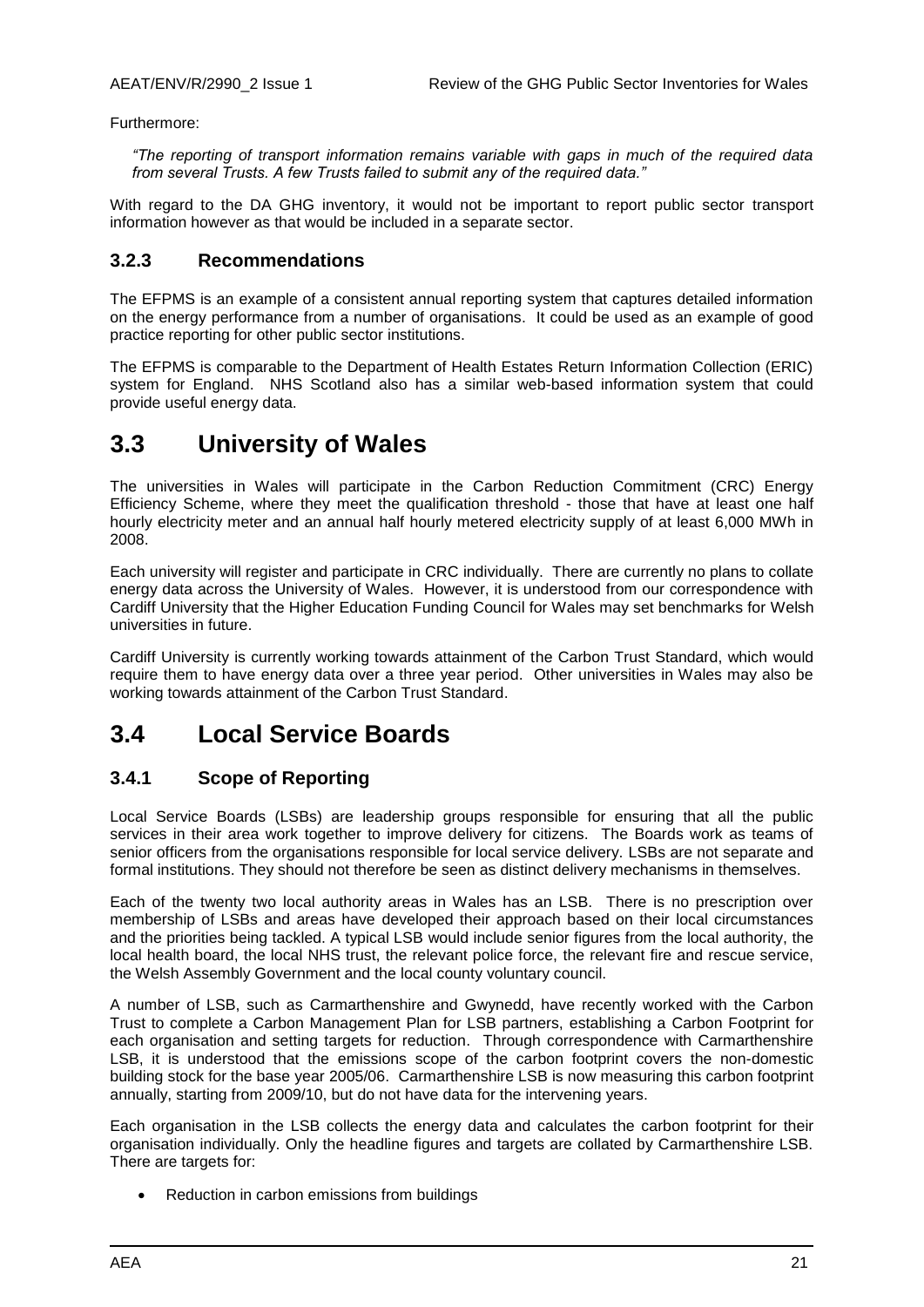- Reduction in waste to landfill
- Reduction in business mileage
- Reduction in fleet mileage
- Commitment to using Fair Trade products

#### **3.4.2 Usefulness of Data from Local Service Boards**

To date, only a few LSBs have measured the carbon footprints of their member organisations. This is partly because many of the LSBs are relatively new bodies; six were set up as a pilot in 2007, the remaining sixteen were set up in 2009. The collection of information on energy use by LSBs is currently inconsistent.

Environmental data collection by LSBs is not centrally coordinated. Environmental data collected by LSBs is of variable scope and detail because:

- There is a different level of development of data reporting systems and experience of energy managers within LSBs;
- The organisational coverage of LSBs is not consistent;
- The scope of reporting of energy and emissions data across LSBs is not consistent and there is no central guidance regarding data collection and reporting.

### <span id="page-21-0"></span>**3.5 Local Authority Data and Reporting**

As part of this scoping study, a questionnaire (see **Annex 5**) was developed and sent to Local Authorities in Wales via the Welsh Air Quality Forum. The objective was to obtain an insight into the system they are currently using for monitoring and reporting energy and emissions data. The following paragraphs give a summary of the responses supplied.

### **3.5.1 Local Authority Reporting: Energy, Emissions, Indicators**

Most respondents indicated that the scope of their reporting covers all building stocks including domestic council owned buildings and non-domestic buildings. They also report on emissions from transportation and business travel; however it does not appear that they report on staff commuting.

In most cases the reports are prepared under the requirement of and within the framework of the "National Strategic Indicator Changing Energy Use and Carbon Dioxide Emissions" EEF/S/002/01- 001(EEF/002). Only one organisation from the responses we received will fall below the CRC threshold while the others have indicated that they will be reporting to the CRC as a legal obligation. At the present time organisations are providing data returns under some or all of the National Indicators below:

- National Strategic Indicator EEF/002a (NS18a) (NSPI19) for % reduction in carbon emissions in the council"s non-domestic public stock,
- WAG National Strategic Indicator EEF/002bi (NS18bi) for percentage reduction in energy use in the housing stock,
- WAG National Strategic Indicator EEF/002bii (NS18bii) for percentage reduction in carbon dioxide emissions in the housing stock.

On the question of how the organisations gathered their data on energy use and GHG emissions respondents indicated a number of sources. These varied between the different organisations but were predominantly derived from the following sources:

- supplier invoices and energy bills (submitted monthly, quarterly and annually),
- direct meter readings,
- fuel cards, business travel financial claim forms and from staff submissions in the case of business mileage.

In some instances, site managers are asked to return meter readings monthly to help validate invoices or to assist in the resolution of account queries.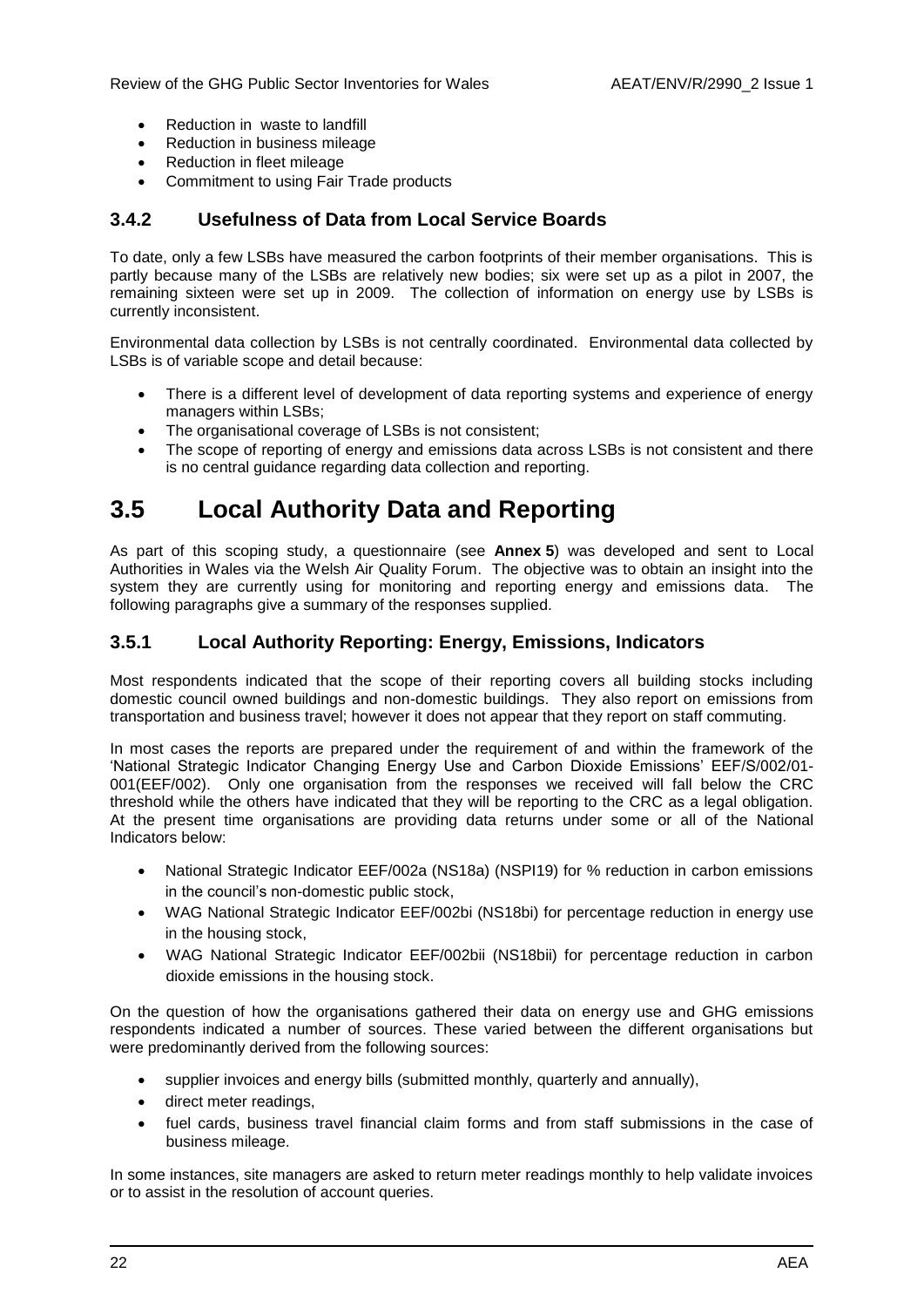It appears that organisations are using a range of tools in their energy reporting and monitoring system. These tools range from bespoke in-house solutions to specialty software including:

- Systemslink Energy Manager computer package,
- TEAM Sigma monitoring and targeting software,
- I-prophets digital energy online system,
- Carbon Trust spreadsheets and own spreadsheets,
- Commercial database package TEAM Energy Accounting,
- In house bespoke spreadsheets and monitoring systems.

#### **3.5.2 Limitations of Existing Reporting Mechanisms and Suggestions for Improvement**

Although there appears to be a standard reporting format across all authorities, respondents reported numerous difficulties in data reporting on energy and GHG emissions. These include problems with the data quality of floor areas, and a lack of reliable data from suppliers. Other problems include accuracy of data held especially in regards to buildings where the portfolio may be changing and difficulty in getting meter readings from all sites each month.

Problems are also reported with the frequency with which Defra updates its carbon conversion figures. It was also noted that the CRC will be using different conversion figures from Defra and WAG"s National Performance Indicators.

Suggestions to improve the current system include standardising the way GHG data is collected so that accurate comparisons can be made between authorities. Respondents also suggested that problems with data collection should be brainstormed with other local authorities.

While it is believed that the CRC Energy Efficiency Scheme will standardise the approach for many organisations it was also suggested that the WAG performance indicators should be dropped or made to mirror the CRC reporting process to prevent duplication.

#### **3.5.3 Performance Measurement Framework for Welsh Local Authorities - National Strategic Indicators**

The performance measurement framework has been in place since 2005, recent consultation has resulted in a set of indicators becoming statutory for 2010-11. These are the National Strategic Indicators.

The National Strategic Indicators are collected by each local authority and reported in their Improvement Plans. Local authorities are legally obliged to collect and publish data for the National Strategic Indicators, under the Local Government (Best Value Performance Indicator) (Wales) Order 2005.

Three performance indicators relate to energy efficiency. From 2005/06 to 2007/08 the energy efficiency performance indicators were:

- EEF/001a Percentage change in carbon dioxide emissions in the non domestic public stock
- EEF/001bi Percentage change in energy use in the housing stock
- EEF/001bii Percentage change in carbon dioxide emissions in the housing stock

From 2008/09 EEF/001 was replaced with EEF/002. The energy efficiency performance indicators are now:

- EEF/002a Percentage reduction in carbon dioxide emissions in the non domestic public building stock
- EEF/002bi Percentage reduction in energy use in the housing stock
- EEF/002bii Percentage reduction in carbon dioxide emissions in the housing stock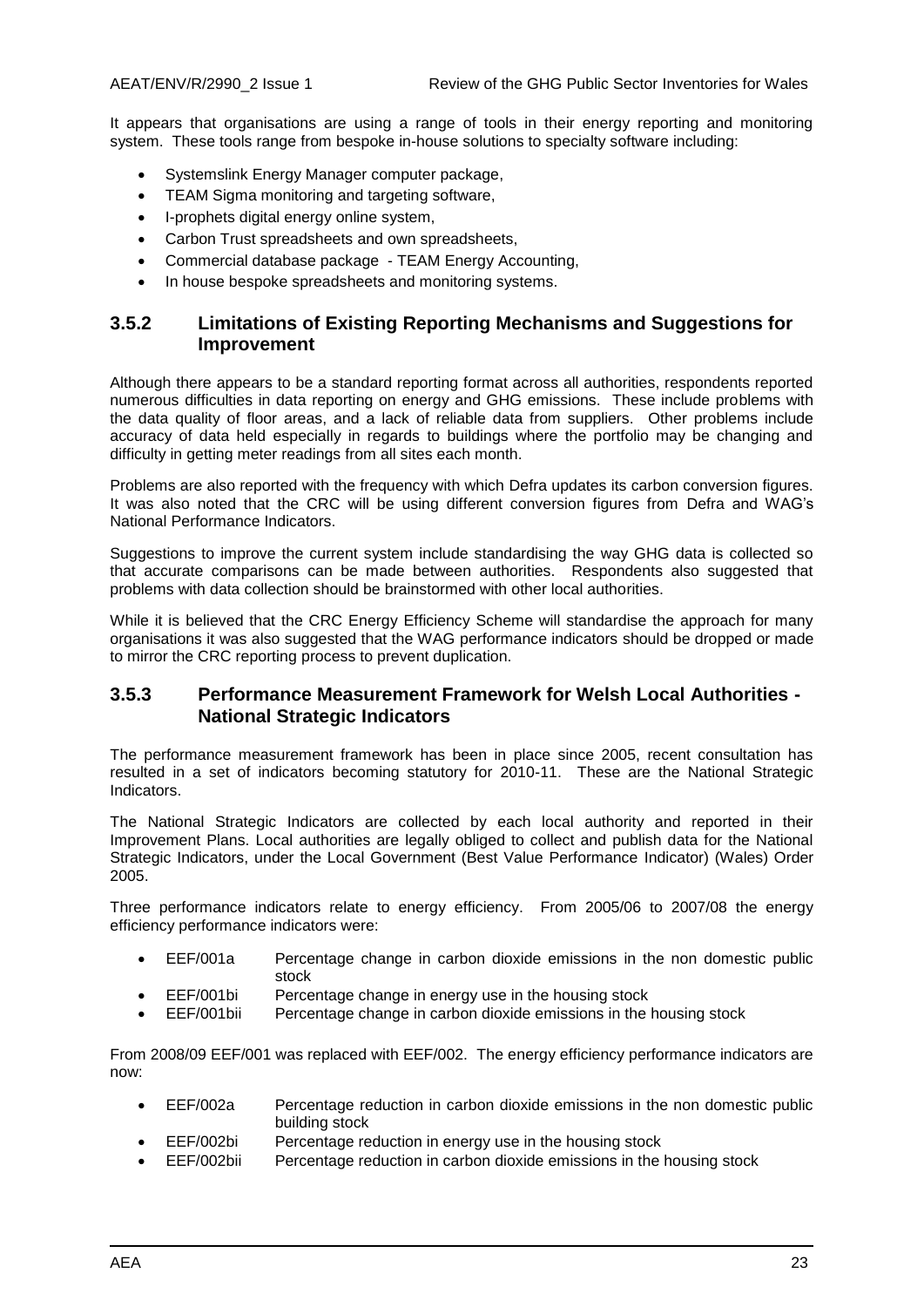Data on the National Strategic Indicators is publicly available through the Local Government Data Unit Wales website. The data quality appears to be quite poor with many missing entries.

### <span id="page-23-0"></span>**3.6 Display Energy Certificates (DECs)**

Since October 2008 DECs are required to be displayed in all public buildings with a total useful floor area of over 1,000 m<sup>2</sup>. They show the actual energy usage of a building, the Operational Rating and help the public to see the energy efficiency of the building.

It might be possible for the data collected through this scheme to be used for inventory purposes. However more investigation would be needed into how this would be collected and what data would be available for use.

### <span id="page-23-1"></span>**3.7 Other Reports Reviewed**

### **3.7.1 Sustainable Development in Government Wales 2009**

A report entitled "Sustainable Development in Government Wales 2009" was produced for WAG which addressed the Sustainable Development Commission assessment of the performance of the Welsh Assembly Government administrative estate operations against its Green Dragon targets. The assessment shows that the picture is mixed in regards to the data analyzed for 2008 – 2009 with very good progress being made in some areas such as waste and renewable electricity, while insufficient progress is being made in others such as emissions from road vehicles.

The report does not provide bottom up data on carbon foot printing within the public sector but instead report on progress against objectives within the various categories against the 2006/7 baseline.

### **3.7.2 Sustainable Operations on the Government Estate (SOGE)**

The current SOGE framework applies to the UK based operations of all central government departments and their executive agencies (EAs). SOGE targets apply to operations on the government estate and gives targets for carbon reduction and adoption of sustainable environmental technologies. New data on energy use by public bodies have not been found from this source.

SOGE will require departments to show an actual reduction in carbon emission such as in the more efficient use of office space and in the way buildings are used and constructed. Departments are urged to seek every opportunity to improve energy efficiency on their estate. A full sustainability appraisal must be completed when an office is to be relocated.

### **3.7.3 One Planet Wales**

*One Planet Wales* looks at ways in which the nation could live and prosper on the resources of "one planet", in an ecologically sustainable economy. It looks at the prospects for Wales up to the year 2050, and calls for the transformation of all sectors to embrace low impact activities with high value added performance. It links these prospects to the bigger picture – global climate change, resource efficiency, and the overall "footprint" of human activity.

One Planet Wales focuses on eight key activity sectors namely, food, shelter, transport, products, services, public, energy and waste. It provides an agenda for integrated asset management for each sector and a business case for reinvestment for innovation, with the ambition for full-scale industrial evolution across supply and demand sides.

### **3.7.4 Ecological Footprint of the Public Sector in Wales**

The Welsh Assembly Government (WAG) has commissioned this study by Arup to improve its understanding of the ecological footprint impact of Welsh public sector in line with its commitment to reduce the ecological footprint of Welsh residents to sustainable levels within one generation. The study utilises data derived from sector expenditure and on site energy consumption from seven key public sector categories falling within the public sector. Expenditure profile data was not available for the emergency services and Assembly Government Sponsored Bodies (AGSBs).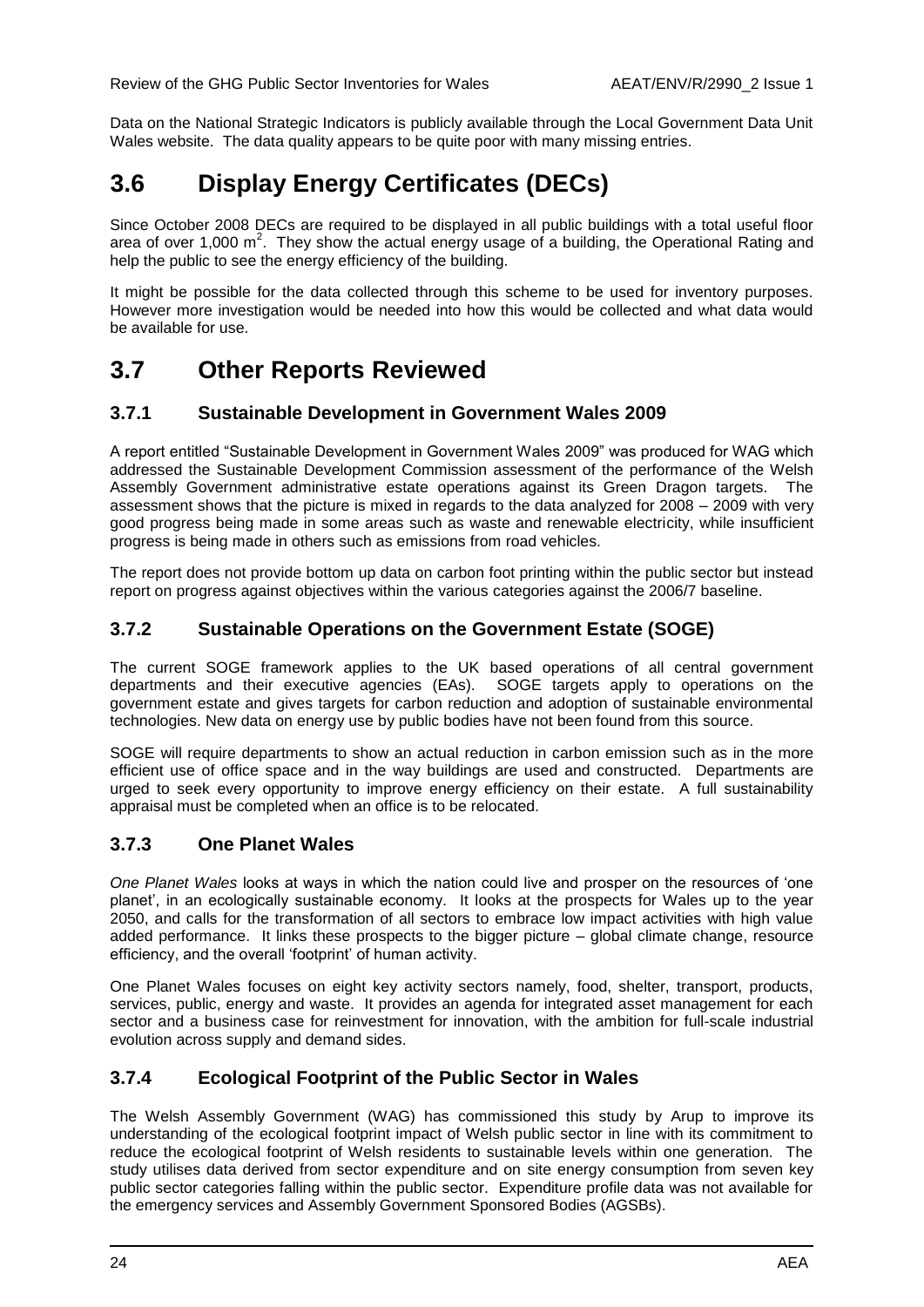The results of the study showed that the carbon footprint of the Welsh public sector was around 4.8 million tonnes of emissions equating to around 12% of Wales consumption based carbon emission. Analysis of the data showed that consumption of products and services accounted for 72% of the carbon footprint from the sector suggesting that this is the area in which most effort at carbon reduction should be focused.

The results belie the fact that there was wide variation between the different public sector bodies in terms of their carbon footprint. WAG offices generated 90% of their carbon footprint through procurement while the carbon consumption of local authorities is dominated by energy consumption. There is also wide variation in the amount of direct data available from the various public sector bodies. While good data was available for some offices it was necessary to make assumptions for some offices based on the staff population.

### **3.7.5 Green Dragon**

Green Dragon is a stepped Standard recognising effective environmental management. The Standard offers an environmental management system relevant to the specific needs of companies and organisations and rewards actions taken to achieve environmental improvements.

Within the Green Dragon Standard there are five levels, with each step contributing towards achievement of the International and European environmental standards ISO 14001 and EMAS. During the appraisal and audit processes for the Green Dragon Standard, there is an evaluation of costs as well as environmental performance - this means that at each stage the company or organisation will have an outline environmental management system that relates to its bottom line.

- 170 organisations in Wales have registered. Some are public sector, but not all.
- Eevel 3 and above requires  $CO<sub>2</sub>$  data collection through energy consumption and transport under direct control of the organisation.

### <span id="page-24-0"></span>**3.8 Summary of Available Data**

**[Table 3-1](#page-25-0)** provides a summary of the information in this chapter. It summarises the data owner, scope and coverage of the data, significant exclusions and limitations, differences in the procedures for estimating and reporting compared to the current DA GHG inventory, and summarises work needed to make the data useable in GHG inventory and how the data might be used.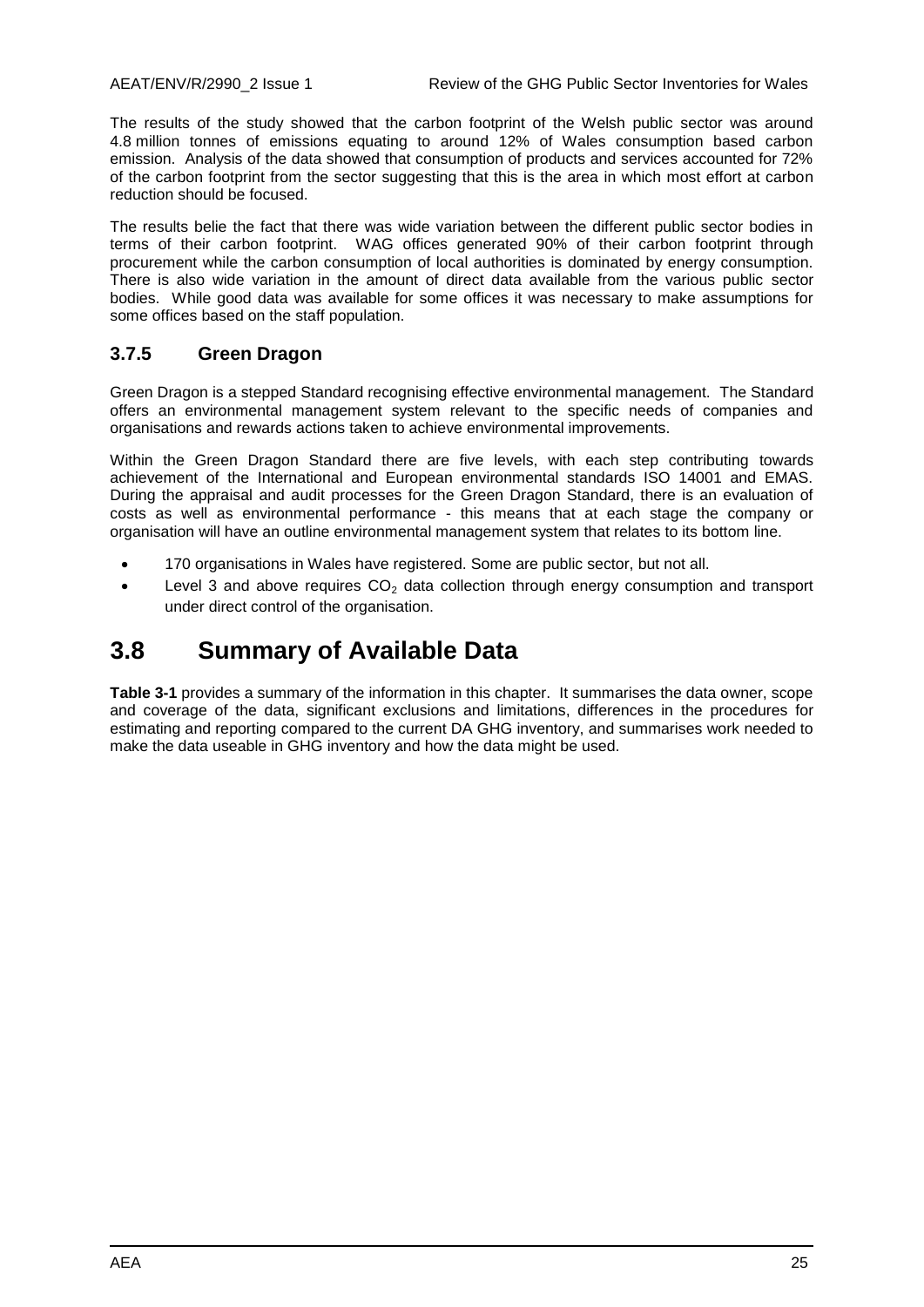|  |  |  |  |  | Table 3-1 Summary of the main Wales public sector datasets reviewed during this scoping study |  |
|--|--|--|--|--|-----------------------------------------------------------------------------------------------|--|
|--|--|--|--|--|-----------------------------------------------------------------------------------------------|--|

<span id="page-25-0"></span>

| Data set/<br><b>Report</b>                                                                                      | <b>Data</b><br>owner        | <b>Scope</b>                                                                                                                                                                          | <b>Coverage</b>                                                                               | <b>Significant exclusions/limitations.</b><br><b>Differences from GHG inventory</b>                                                                                                                                                                                                                                                                                                                                                | Work needed to make data<br>useable in GHG inventory                                                                                                                                                                                                                                                                                                                                      | How could it be used?                                                                                                                                                                                                                                                                                                                                                      |
|-----------------------------------------------------------------------------------------------------------------|-----------------------------|---------------------------------------------------------------------------------------------------------------------------------------------------------------------------------------|-----------------------------------------------------------------------------------------------|------------------------------------------------------------------------------------------------------------------------------------------------------------------------------------------------------------------------------------------------------------------------------------------------------------------------------------------------------------------------------------------------------------------------------------|-------------------------------------------------------------------------------------------------------------------------------------------------------------------------------------------------------------------------------------------------------------------------------------------------------------------------------------------------------------------------------------------|----------------------------------------------------------------------------------------------------------------------------------------------------------------------------------------------------------------------------------------------------------------------------------------------------------------------------------------------------------------------------|
| Carbon<br><b>Reduction</b><br><b>Commitment</b><br>(CRC)<br><b>Energy</b><br><b>Efficiency</b><br><b>Scheme</b> | Environment<br>Agency       | Reporting energy<br>consumption and<br>$CO2$ emissions<br>from organisations<br>and companies<br>that meet the CRC<br>criteria. Typically<br>SMEs, public<br>bodies.<br>institutions. | All of UK.                                                                                    | Transport excluded.<br>First CRC reporting year is 2011. DA GHGI<br>reports from 1990. WAG targets use 2006-2011<br>baseline.<br>Data can be aggregated to company /<br>organisation level. Won't get "Wales" data in all<br>cases. May not be a problem for public sector.<br>Not comprehensive scope of reporting. (e.g. not<br>all Wales LAs in CRC). Wales-based UK public<br>bodies may not be logged as Wales public sector. | Data quality and reporting scope<br>needs to be assessed. More<br>geographically-referenced<br>reporting is needed. If unable to<br>determine CRC emissions for<br>Wales, then the data will be<br>uncertain, e.g. where<br>organisations have HQ outside of<br>Wales. CRC will not provide<br>comprehensive data coverage,<br>and hence additional data are<br>needed for non-CRC sites. | Initially as a quality check only.<br>If data reporting scope can be<br>clarified and geographically-<br>referenced reporting ensured,<br>then the CRC could be a directly<br>useful data source for tracking<br>energy and emissions data within<br>Wales, for many sectors, not just<br>the public sector, when used in<br>conjunction with other data such<br>as EUETS. |
| <b>NHS Wales</b>                                                                                                | <b>NHS Wales</b>            | Reporting energy<br>consumption from<br><b>NHS Health</b><br>Boards and<br>Trusts.                                                                                                    | All of NHS Wales -<br>except Ambulance<br>Trust.                                              | Transport excluded.<br>Only covers one part of the Wales public sector.<br>The NHS data does go back over several years<br>and therefore would cover the years for WAG<br>target-setting, but not the whole Wales GHGI.                                                                                                                                                                                                            | Further work needed to fully<br>assess the data usefulness.<br>Would need to be supplemented<br>by many other similar datasets to<br>cover the remaining public sector<br>sources.                                                                                                                                                                                                        | If other data were available to a<br>similar level of quality, these data<br>would be directly useful in GHGI<br>compilation and for tracking<br>progress. Currently the NHS data<br>are an example of "best practice"<br>for public sector bodies to follow.                                                                                                              |
| <b>University of</b><br><b>Wales, CRC</b>                                                                       | University of<br>Wales, CRC | Reporting energy<br>consumption from<br>Welsh<br>Universities.                                                                                                                        | University of Wales<br>estates.                                                               | Currently developing energy data collection<br>methods. Any data collected will be recent, and<br>unlikely to cover data for the WAG baseline. Only<br>covers one part of the Wales public sector.                                                                                                                                                                                                                                 | Data quality needs to be<br>assessed. Additional data would<br>be needed to deliver a complete<br>public sector GHG inventory.                                                                                                                                                                                                                                                            | Unclear until data reporting is<br>established.                                                                                                                                                                                                                                                                                                                            |
| Local<br><b>Service</b><br><b>Boards</b><br>(LSBs)                                                              | Individual<br><b>LSBs</b>   | Carbon footprint<br>including<br>emissions from<br>buildings, collating<br>energy<br>consumption data.                                                                                | LSBs cover all of<br>Wales, however<br>not all of them are<br>producing carbon<br>footprints. | This is still a developing area. Not all LSBs are<br>collecting and reporting this data. There are no<br>specific guidelines for what should be included;<br>LSBs may choose slightly different scope of<br>emissions.                                                                                                                                                                                                             | A consistent reporting scope and<br>annual data reporting method<br>across all LSBs needs to be<br>established. Data quality needs<br>to be assessed. Depending on<br>the LSB data scope, additional<br>data may be needed to provide a<br>complete public sector inventory.                                                                                                              | The LSB reporting mechanism<br>has the potential to enable<br>reporting against all manner of<br>public sector targets, including<br>energy use and GHG emissions.<br>Could underpin future public<br>sector emission estimates.                                                                                                                                           |
| <b>Local</b><br><b>Authority</b><br>(LA) data                                                                   | Individual<br>LAs/WAG       | Various,<br>depending on<br>reporting<br>mechanism used.                                                                                                                              | Various, depending<br>on reporting<br>mechanism used.                                         | Inconsistent reporting mechanisms are used by<br>different LAs, with no agreed scope of data<br>reporting or system to collate the information in a<br>consistent manner. Currently the data are too<br>fragmented and variable in scope to be useful. It<br>is difficult to assess the data quality, as there is<br>no comparability.                                                                                             | A consistent data collection<br>method needs to be developed<br>and tested over a number of<br>years.<br>Data quality would need to be<br>assessed. Depending on the LA<br>data scope, additional public<br>sector data may be required to<br>provide a complete inventory.                                                                                                               | If a consistent methodology<br>could be developed similar to NI<br>185 or the Carbon Trust<br>reporting tool, data collected<br>could be used for quality<br>checking. Depending on<br>reporting scope and data quality,<br>these data could provide a key<br>dataset for future inventories.                                                                              |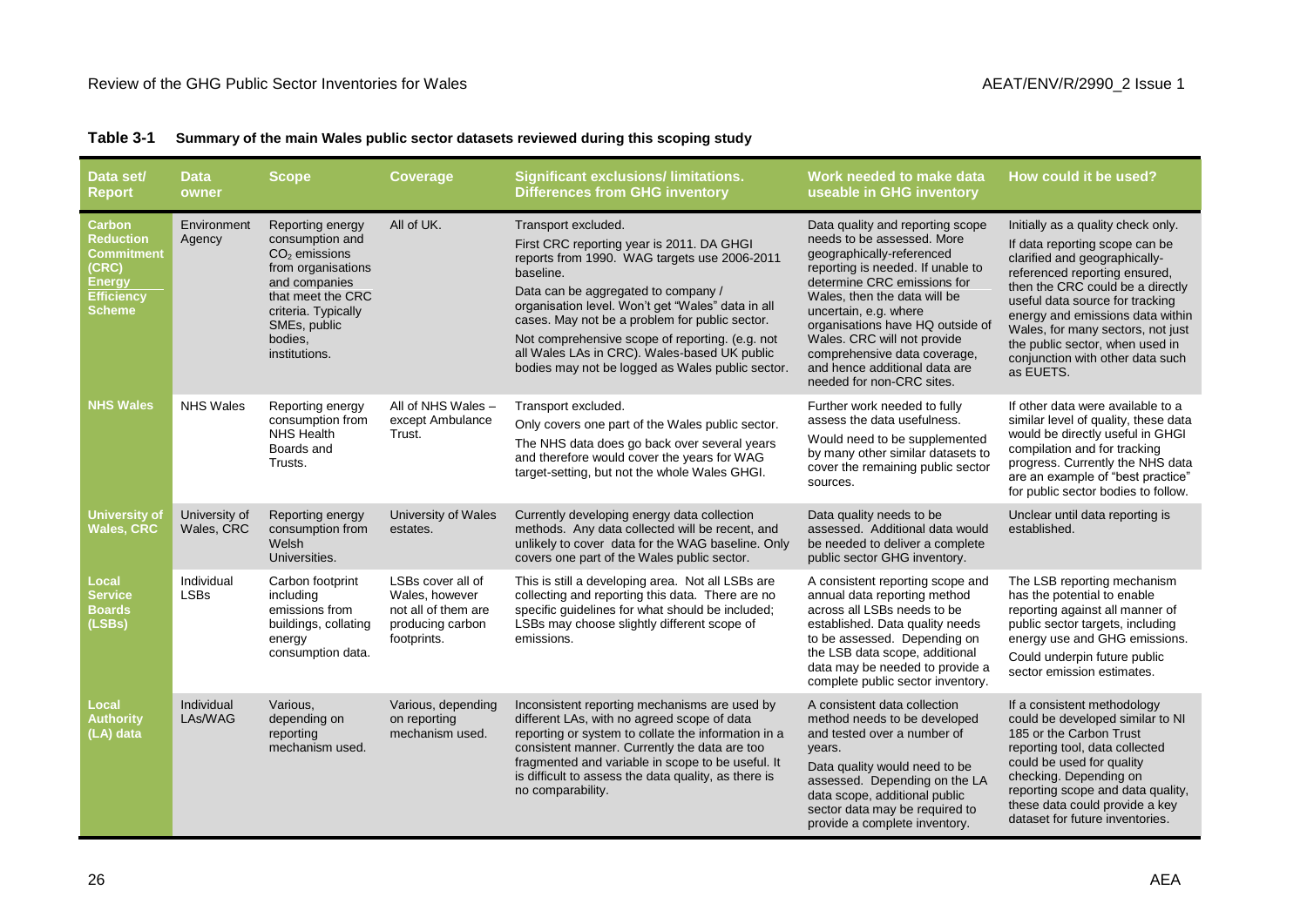## <span id="page-26-0"></span>**4 Public Sector Reporting Across the UK**

**Chapter [3](#page-16-0)** has summarised the data sources that we expect to be directly relevant for Wales. Other countries within the UK have many similar reporting requirements to Wales. Some of these, where it could be useful to adapt this information for national reporting, are summarised in this chapter.

### <span id="page-26-1"></span>**4.1 National Indicators in England**

Since 2008, English LAs have been reporting to a new single set of 198 national indicators under a new performance framework. The indicators cover a wide range of subjects from childcare to crime rates to adult participation in sport. The indicators NI185 and NI186 relate to carbon emissions.

### **4.1.1 NI 185**

NI185 is a measure of CO<sub>2</sub> reduction from Local Authority operations. NI 185 is coupled with NI 194 in a spreadsheet which calculates air quality (AQ) pollutant emissions alongside  $CO<sub>2</sub>$  emissions, the spreadsheet is completed by LAs for reporting to DECC. This spreadsheet tool was developed from the Carbon Trust carbon management tool to give a consistent method of reporting and in order to maintain the link between GHG and AQ pollutant emissions.

Through experience from working with this tool, it has useful outputs but would benefit from a trial period for LAs to report. In order to be used to its potential and for ease of reporting an online method for reporting should also be developed. For some LAs there are many thousands of data points within these spreadsheets which could be assessed more quickly and reliably using an online tool.

### **4.1.2 NI 186**

NI186 is a measure of per capita  $CO<sub>2</sub>$  emissions in the LA area. The emissions data are prepared by AEA on behalf of DECC using a nationally consistent method as a subsector of the national inventory. Emissions in NI 186 are not separated out into public and private sector.

### **4.1.3 Impetus Report: Local Area Agreements**

Pilkington Energy Efficiency Trust commissioned a study during 2008 by Impetus Consulting called Local Area Agreements: progress towards local leadership on climate change mitigation. As part of this work a steering group of stakeholders was set up to explore the use of NI 186 in England.

This study looks at the impact that National Indicator NI186 is having within the Local Authorities LAs. A representative sample of 25 LAs was chosen across England out of a possible pool of 152 LAs. Latest indications are that about two thirds of all LAs in England have adopted NI 186 as a priority indicator in their Local area agreements. However there are substantial variations in uptake across the regions. The report suggests that LAs that agree to the inclusion of NI186 in Local Area Agreements has a lot to do with those councils achieving a higher level of project delivery experience. Although many LAs have opted in to NI186 there are various issues that have arisen that have prevented them from performing to the ideal standard. The report found that in many instances these include misunderstandings and misconceptions about the scheme.

### <span id="page-26-2"></span>**4.2 National Indicators in Scotland**

Scotland has a group of forty-five National Indicators used to track progress towards the achievement of the Scottish National Outcomes. One of these is to "Reduce Overall Ecological Footprint" of Local Authorities.

This indicator aims to reduce the overall ecological footprint of Scotland by setting targets for reduction within LAs. The footprints look at all aspects of the LA including energy consumption, waste and transport. It is aimed at LA areas rather than the public sector or LA own estate footprint.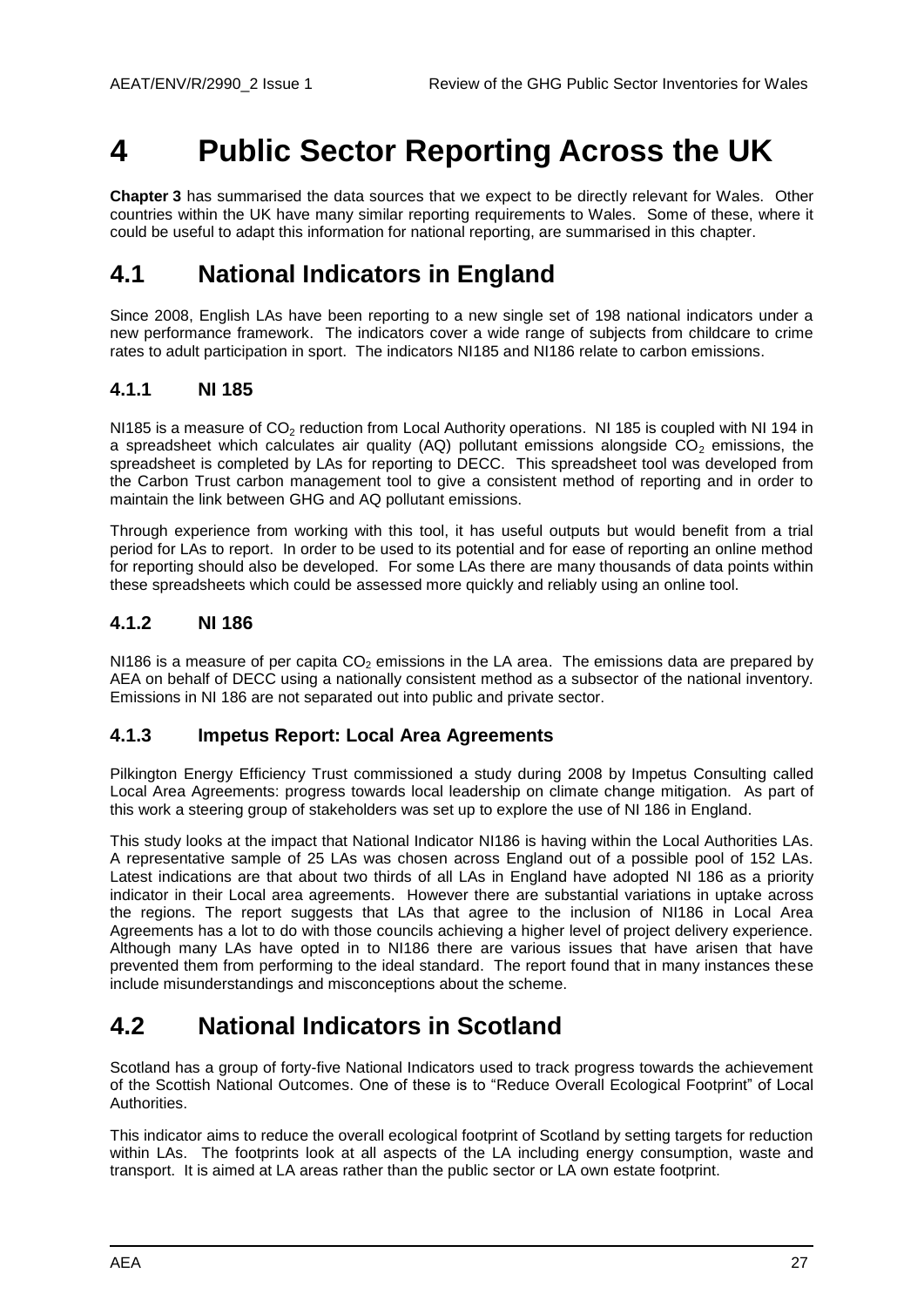### <span id="page-27-0"></span>**4.3 Northern Ireland Public Sector Energy Campaign**

In Northern Ireland, the Department of Finance and Personnel publish annual reports on the energy performance of buildings occupied by the Northern Ireland public sector. The Northern Ireland Government strategy document "First Steps towards Sustainability" published in 2006 seeks to secure a 25% reduction in GHG emissions in Northern Ireland by 2025, compared to 1990 levels. The PSEC report provides an annual tracking of energy use in public sector buildings and hence is a very useful dataset for consideration within the GHG inventory compilation. The emissions data are presented by fuel within the report. Further work is needed to explore the scope and coverage of the report; currently the data reported by DFP are used as a quality check in the GHG inventory compilation process.

### <span id="page-27-1"></span>**4.4 Total Place**

Total Place is an initiative run by CLG to create a pilot programme to test new approaches to efficient use of resources and service improvement in local areas. The current economic climate will place severe pressure on managers to look for savings and efficiencies to cut down expenses and resource use within their organisations. This work will map money flowing from central and local bodies and make links between services, to identify where public money can be spent more effectively. Total Place is currently concerned with economic efficiency rather than fuel efficiency. However, if it proves to be successful, it might be possible in future to expand the scope of the programme in order to tackle fuel consumption and GHG emissions. It is also currently only aimed at England but could possibly be developed to encompass the whole of the UK.

### <span id="page-27-2"></span>**4.5 NHS Energy Reporting Across the UK**

As the scoping study has been focused on Wales, it has already touched upon the energy reporting systems used by NHS Wales. NHS Scotland also has a similar method of reporting energy consumption. Emissions are calculated based on known energy consumption data from the annual returns by Boards to HFS via the eMART (Health Facilities Scotland Environment Monitoring and Reporting Tool) data system. The available dataset for this sector begins in 1989. During the analysis, the bottom-up consumption data is compared to that estimated from the top-down I-O (Input-Output) analysis, to confirm the validity of the top-down data.

Estates Return Information Collection (ERIC) is the main central data collection for estates and facilities services from the NHS (England) containing information dating back to 1999/2000. This information is used for supporting policy development and strategic investment planning in the Department of Health for the NHS estate. ERIC data is also used by other organisations such as the Healthcare Commission and National Audit Office. It might also be possible for the GHGI team to request this data for emissions inventory purposes.

Health and Social Care in Northern Ireland (HSC NI) is split into five regional health trusts. Environmental reporting is completed by each of the health trusts. How this reporting would contribute to the GHG inventory would need to be investigated further.

### <span id="page-27-3"></span>**4.6 Summary**

Each constituent country of the UK has an approach to collecting data that is used to assess progress towards local GHG mitigation targets. Some of these approaches might be useful for WAG to consider, as they may provide a detailed source of data. However, the boundaries of the approaches mean that the coverage of the public sector is incomplete, or not transparent, and so most of the approaches have limited potential to enhance the accuracy of the estimates of emissions from the whole public sector. The NI185 indicator requires detailed energy use data from the own estate of a local authority, but the coverage is not the full public sector. NI186 is generated on behalf of LAs, using data that is already partially included in the DA GHG inventory. Other initiatives such as Total Place may provide detailed data about local services, but not the full public sector. The NHS energy data reporting in particular would contain all the information needed for compilation of the DA GHG inventory for that part of the public sector.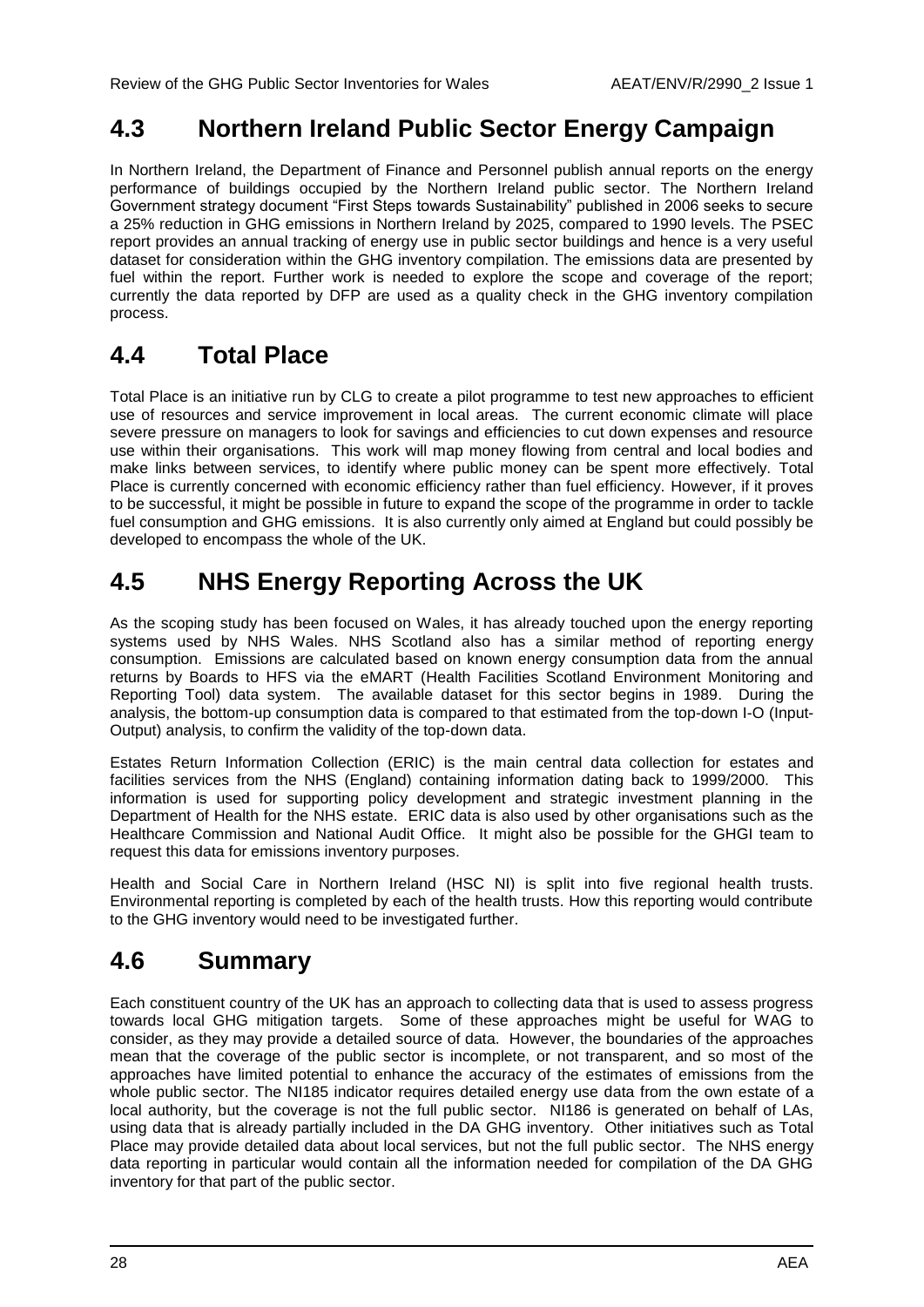## <span id="page-28-0"></span>**5 Conclusions and Recommendations**

The study team has reviewed energy and emissions reporting from across the Wales public sector, to assess the usefulness of available data for emission inventory compilation, as we seek to improve the data accuracy and sensitivity for public sector reporting. The key criteria to assess data usefulness in emissions inventory compilation and for energy and emissions policy target tracking include:

- Geographical coverage / relevance to WAG targets;
- Clear definition that activities fall within the WAG target for the "public sector";
- Detailed scope and reporting of emission sources, i.e. data reported separately for different sources such as energy use (by fuel) in buildings, transport, waste etc.
- High level of data accuracy, using a consistent data compilation and reporting method across years and across different public sector organisations;
- Data available across a required time-series, e.g. to include data from the WAG baseline years (2006 to 2011) and then into the future to enable annual data tracking;

Several of the reviewed datasets could be directly useful within a wider system of comprehensive public sector data reporting in future inventory work. Other datasets may be useful in future as part of inventory quality checking, but would need significant development in terms of consistency of scope and reporting across organisations to become more directly useful for the inventory.

The NHS Wales energy data reporting provides information that could be directly useful in inventory compilation; the scope of NHS reporting matches well with the inventory definition of "public sector", and is detailed enough to enable specific data to be used in isolation if needed. The reporting system has been working for many years, with clear operator guidance and a well-defined reporting structure. *The NHS system is an example of best practice for public sector reporting, noting that several years of developing experience across energy and environmental management within organisations is an essential part of delivering good quality, consistent data. The development of similar systems such as NI 185 for England and the EU ETS has shown that it takes time for a reporting system to deliver consistent, reliable data. The development of reporting systems to deliver good quality public sector data will require several years of investment in systems, training and guidance.*

Other data that have been identified as potentially useful in the inventory compilation process, subject to further development / clarification of data scope and quality include:

- **The CRC Energy Efficiency Scheme.** Reporting does not commence until 2011. The scheme is not expected to provide comprehensive coverage of the Wales public sector (e.g. not all Local Authorities are expected to report), and there are uncertainties regarding the geographical referencing of CRC data. These factors will limit the usefulness of the CRC data. Until CRC reporting commences, future data availability is unclear and CRC data quality, completeness and usefulness cannot be assessed. *Once reporting commences, CRC data should be reviewed to assess its usefulness in inventory and target-tracking applications.*
- **Local Authorities (LAs) and Local Supply Boards**. A range of examples of energy and emissions reporting by local public organisations have been reviewed. Whilst in some cases the reports provide valuable information, there appears to be no consistent scope or method of reporting across Wales. The lack of a structured and consistent requirement or guidance for LAs to report their GHG emissions limits the usefulness of existing data. *A more consistent and complete reporting system needs to be implemented to improve data usefulness for inventory compilation and tracking of progress against energy and emissions policy targets.*

The scoping study has identified some useful data and derived recommendations for development of data reporting mechanisms, but the study has not identified a complete, consistent dataset that can be used in the short term to improve the current inventory estimation method. The data that are currently available are not comprehensive, consistent or detailed enough to be used within the inventory, and hence the current top-down method will need to be retained until bottom-up data from across the Wales public sector become available. It is recommended that DECC and the DA Governments review current energy data reporting systems and develop a programme to deliver country-specific energy balances derived on an annual basis. Improvements should initially focus on improving data collection in sectors where SG and WAG are targeting GHG emission reductions, such as transport, residential and public sectors.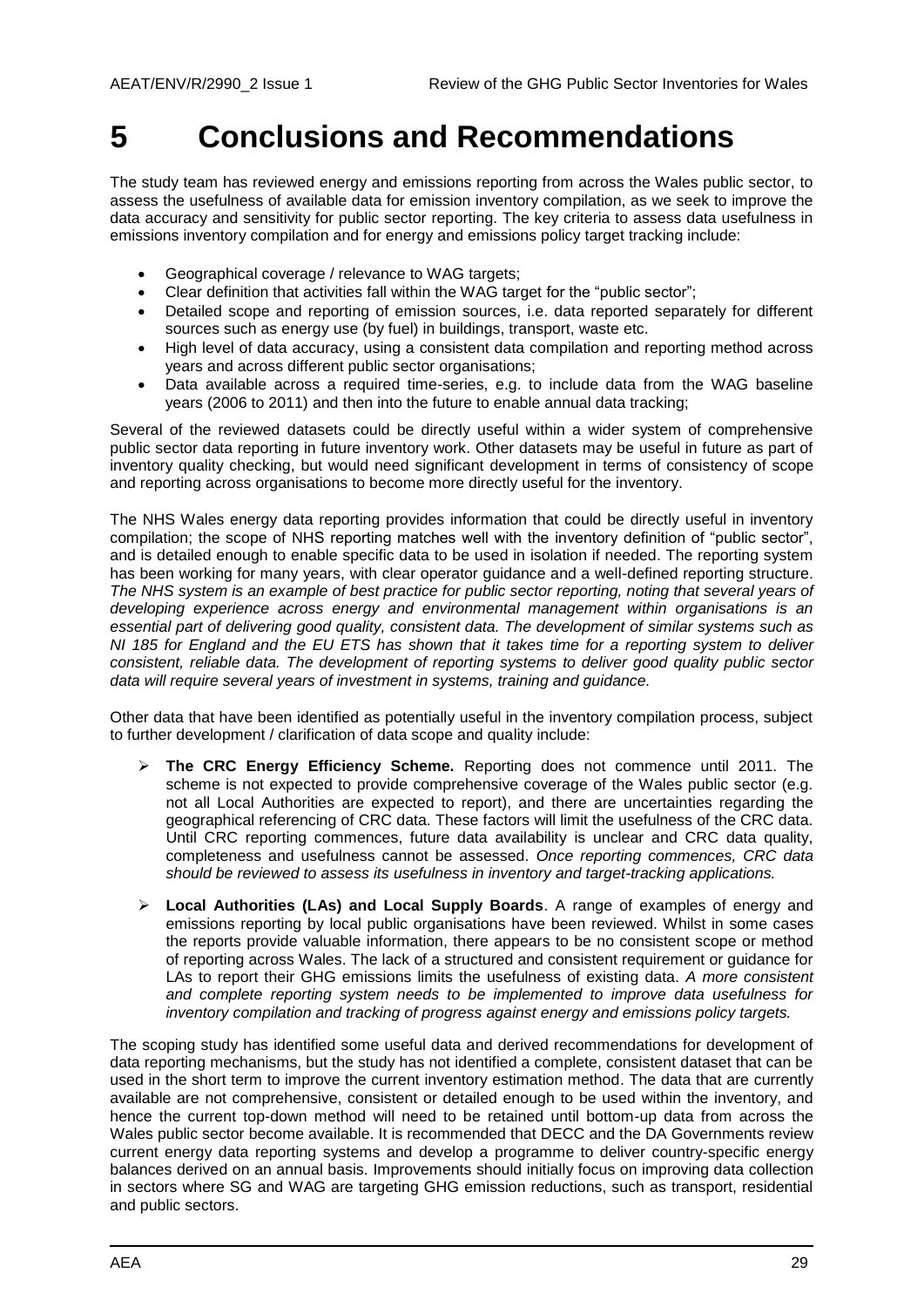## <span id="page-29-0"></span>**6 Acknowledgements**

The following people, groups and organisations have helped in the production of this report.

| WAG:                            | Ross Hunter<br>Ravinder Sandhu<br>Emma Edworthy<br><b>Matthew Sayer</b><br><b>Andy Fraser</b><br><b>Mark Griffiths</b><br><b>Ruth Gow</b>                           |
|---------------------------------|---------------------------------------------------------------------------------------------------------------------------------------------------------------------|
| DECC:                           | <b>Helen Champion</b><br><b>Julian Prime</b><br>Laura Williams<br><b>Rachel Mould</b>                                                                               |
| <b>NHS Wales:</b>               | Eric Thomas                                                                                                                                                         |
| EA Wales:                       | <b>Richard Griffiths</b><br>Darren Turner<br><b>Brian Jones</b>                                                                                                     |
| Cardiff University:             | John Newton, Assistant Director of Finance                                                                                                                          |
| Carmarthenshire LSB: Owen Jones |                                                                                                                                                                     |
| The Welsh Air Quality Forum     |                                                                                                                                                                     |
| LA contacts:                    | <b>Steve Keating</b><br><b>Andy Williams</b><br><b>Peter Oates</b><br>Roger Alsop<br>Helen Burkhalter<br><b>Matthew Lane</b><br>Candido Choo Yin<br>Michael Jenkins |

Oliver Matthews

Welsh LGA Craig Mitchell

Scottish Government: Marina Curran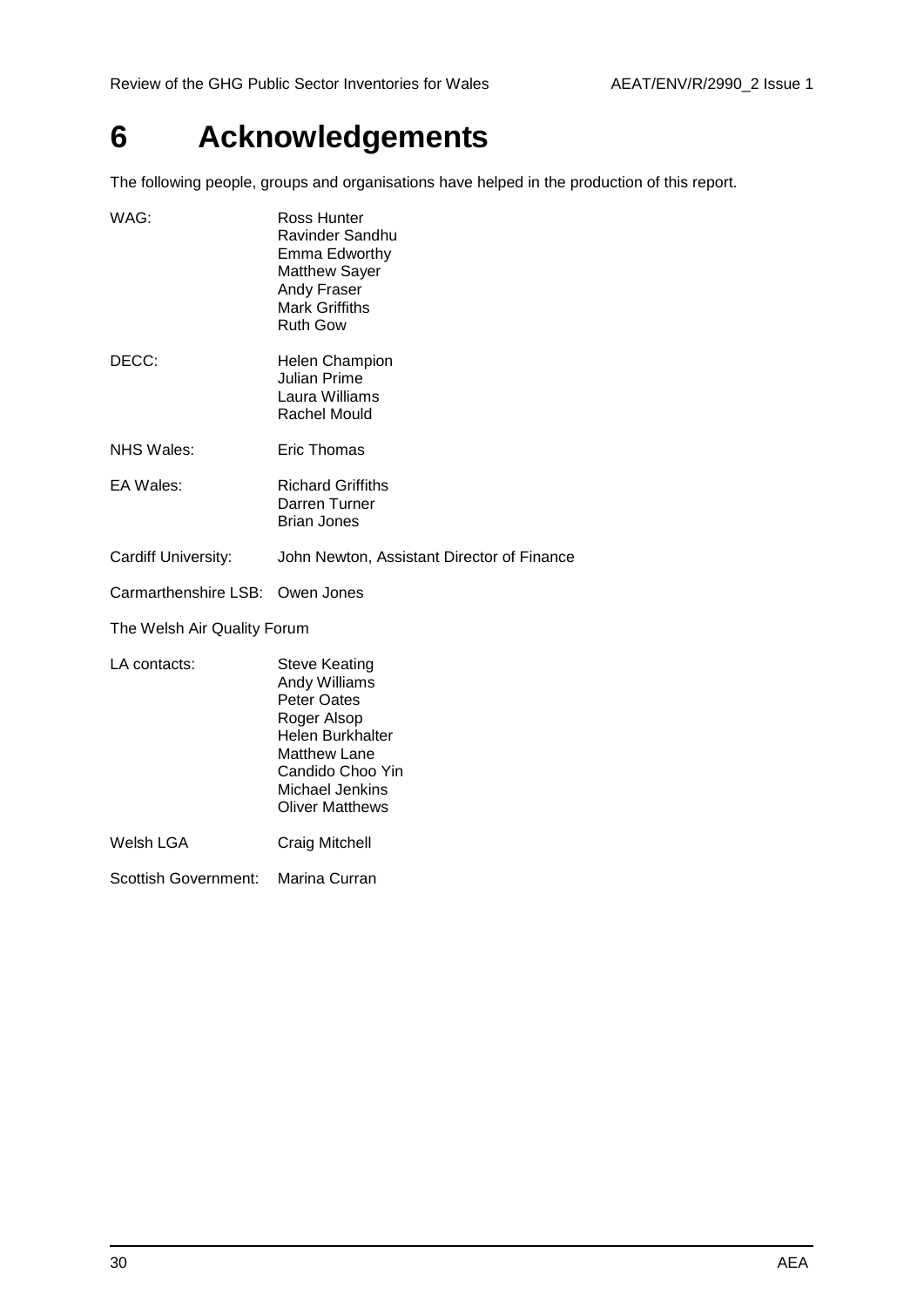## **Appendices**

- Appendix 1: Glossary
- Appendix 2: Assembly Government Sponsored Bodies (AGSBs)
- Appendix 3: Detailed approach to estimating emissions from each Devolved Administration
- Appendix 4: Bibliography
- Appendix 5: Questionnaire to LAs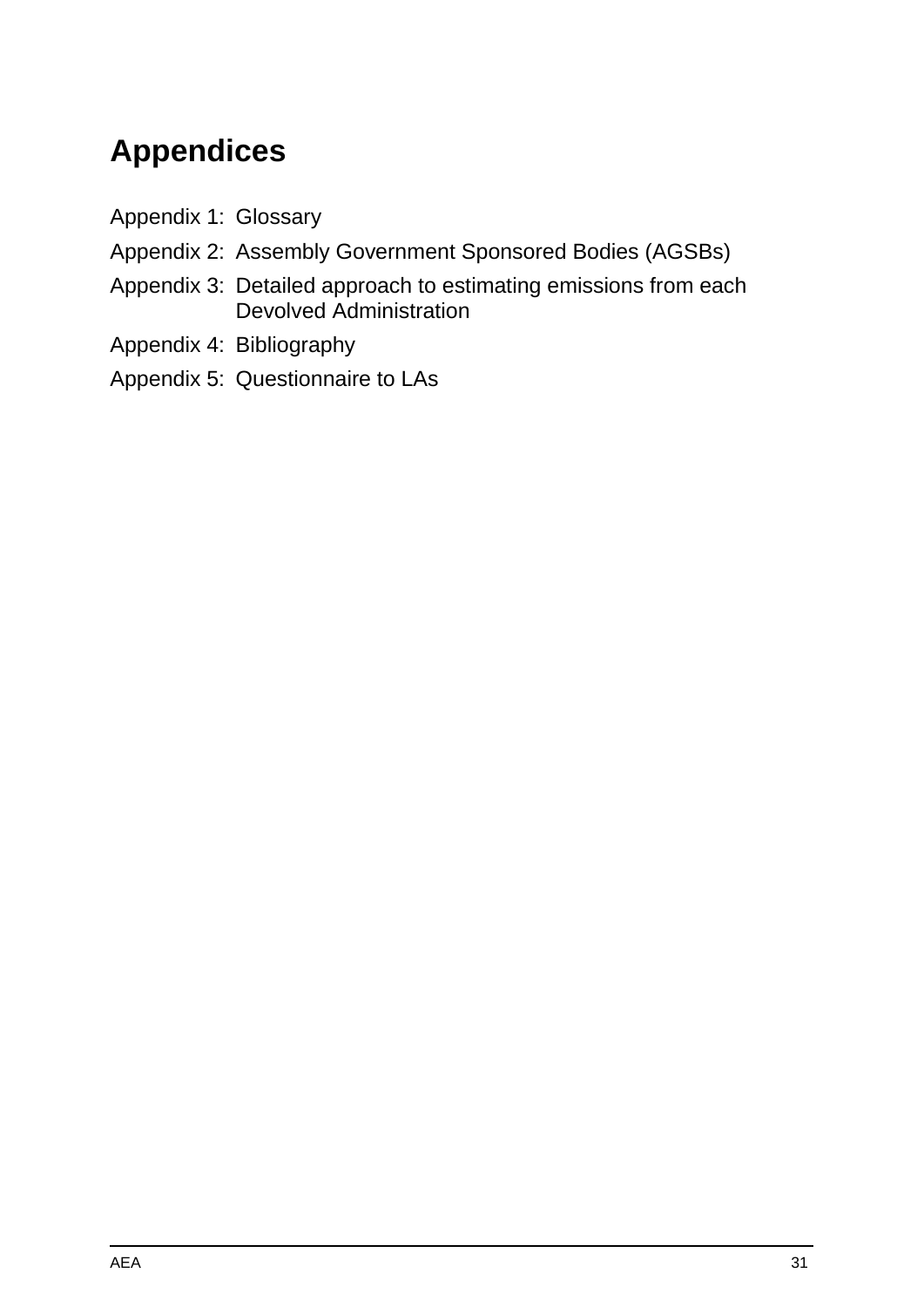## <span id="page-31-0"></span>**Appendix 1 – Glossary**

### **Acronyms and Definitions**

| ABI            | <b>Annual Business Inquiry</b>                                                                                  |
|----------------|-----------------------------------------------------------------------------------------------------------------|
| <b>ATOC</b>    | <b>Association of Train Operating Companies</b>                                                                 |
| ATM            | <b>Air Traffic Movement</b>                                                                                     |
| <b>BAU</b>     | Business as usual                                                                                               |
| <b>BERR</b>    | (UK) Department for Business, Enterprise & Regulatory Reform                                                    |
| <b>BMW</b>     | Biodegradable Municipal Waste                                                                                   |
| <b>CBA</b>     | <b>Cost-Benefit Analysis</b>                                                                                    |
| <b>CCA</b>     | <b>Climate Change Agreement</b>                                                                                 |
| <b>CCGT</b>    | <b>Combined Cycle Gas Turbine</b>                                                                               |
| <b>CCL</b>     | <b>Climate Change Levy</b>                                                                                      |
| <b>CDM</b>     | Clean Development Mechanism (of the Kyoto Protocol)                                                             |
| <b>CHP</b>     | <b>Combined Heat and Power</b>                                                                                  |
| <b>CRC</b>     | <b>Carbon Reduction Commitment</b>                                                                              |
| DA             | <b>Devolved Administration</b>                                                                                  |
| <b>DA GHGI</b> | Devolved Administration Greenhouse gas inventory                                                                |
| <b>DECC</b>    | (UK) Department of Energy & Climate Change                                                                      |
| DEFRA          | (UK) Department of Environment, Food and Rural Affairs                                                          |
| <b>DUKES</b>   | Digest of UK Energy Statistics                                                                                  |
| EЕ             | <b>Energy Efficiency</b>                                                                                        |
| EU ETS         | <b>European Union Emissions Trading Scheme</b>                                                                  |
| EUMM           | European Union Monitoring Mechanism                                                                             |
| EWP            | <b>Energy White Paper</b>                                                                                       |
| <b>FGD</b>     | Flue gas desulphurisation                                                                                       |
| <b>GHG</b>     | Greenhouse gases                                                                                                |
| <b>GHGI</b>    | Greenhouse gas inventory                                                                                        |
| GWh            | Giga Watt Hour (unit of energy)                                                                                 |
| <b>GWP</b>     | Global Warming Potential (radiative forcing rating of a GHG, relative to $CO_2 = 1$ )                           |
| <b>HECA</b>    | Home Energy Conservation Act                                                                                    |
| IAG            | Inter-Departmental Analysts Group                                                                               |
| <b>IGER</b>    | Institute of Grasslands and Environmental Research (now North Wyke Research)                                    |
| <b>IPPC</b>    | Integrated Pollution Prevention and Control                                                                     |
| <b>IPCC</b>    | Intergovernmental Panel on Climate Change                                                                       |
| <b>ISR</b>     | Inventory of Statutory Releases (the DoE's inventory of annual emissions from IPPC<br>regulated industry in NI) |
| ktC            | Kilo tonne of carbon                                                                                            |
| ktC-e          | Kilo tonne of carbon-equivalent (amount of a GHG having accounted for GWP)                                      |
| <b>LA-IPPC</b> | Local Authority Integrated Pollution Prevention and Control                                                     |
|                |                                                                                                                 |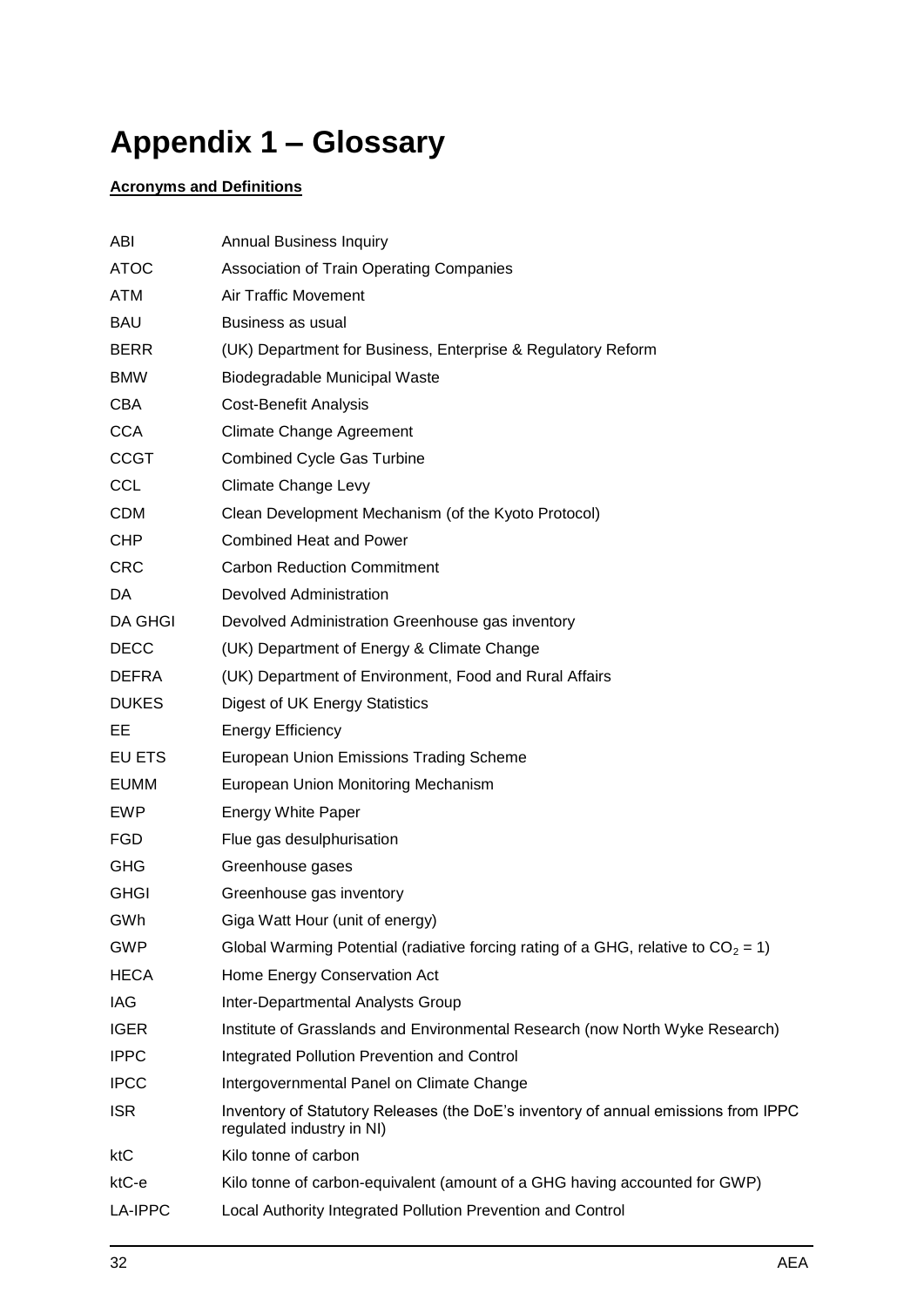| <b>LPG</b>    | Liquefied petroleum gas                                          |
|---------------|------------------------------------------------------------------|
| <b>MACC</b>   | <b>Marginal Abatement Cost Curves</b>                            |
| <b>MPP</b>    | Major Power Producers (i.e. power station operators)             |
| <b>MSW</b>    | <b>Municipal Solid Waste</b>                                     |
| <b>NAEI</b>   | National Air Emissions Inventory                                 |
| <b>NAP</b>    | National Allocation Plan (of the EU-ETS)                         |
| <b>NFFO</b>   | Non Fossil Fuel Obligation                                       |
| ΝI            | Northern Ireland                                                 |
| <b>NIE</b>    | Northern Ireland Electricity                                     |
| <b>NIHE</b>   | Northern Ireland Housing Executive                               |
| <b>NIS</b>    | National Inventory System                                        |
| <b>NISC</b>   | National Inventory Steering Committee                            |
| <b>OCGT</b>   | Open Cycle Gas Turbine                                           |
| <b>OFMDFM</b> | Office of the First Minister and Deputy First Minister           |
| <b>ONS</b>    | <b>Office for National Statistics</b>                            |
| <b>ORR</b>    | Office of Rail Regulation                                        |
| <b>PAMs</b>   | <b>Policies and Measures</b>                                     |
| <b>RDP</b>    | Rural Development Programme                                      |
| RE.           | Renewable Energy                                                 |
| <b>RTFO</b>   | Renewable Transport Fuels Obligation                             |
| <b>SAC</b>    | Scottish Agricultural College                                    |
| SG            | <b>Scottish Government</b>                                       |
| <b>UEP</b>    | Updated Energy Projection (UK energy forecasts produced by DECC) |
| <b>UKCCP</b>  | UK Climate Change Programme                                      |
| <b>UNFCCC</b> | United Nations Framework Convention on Climate Change            |
| <b>WAG</b>    | Welsh Assembly Government                                        |
| <b>WML</b>    | <b>Waste Management Licensing</b>                                |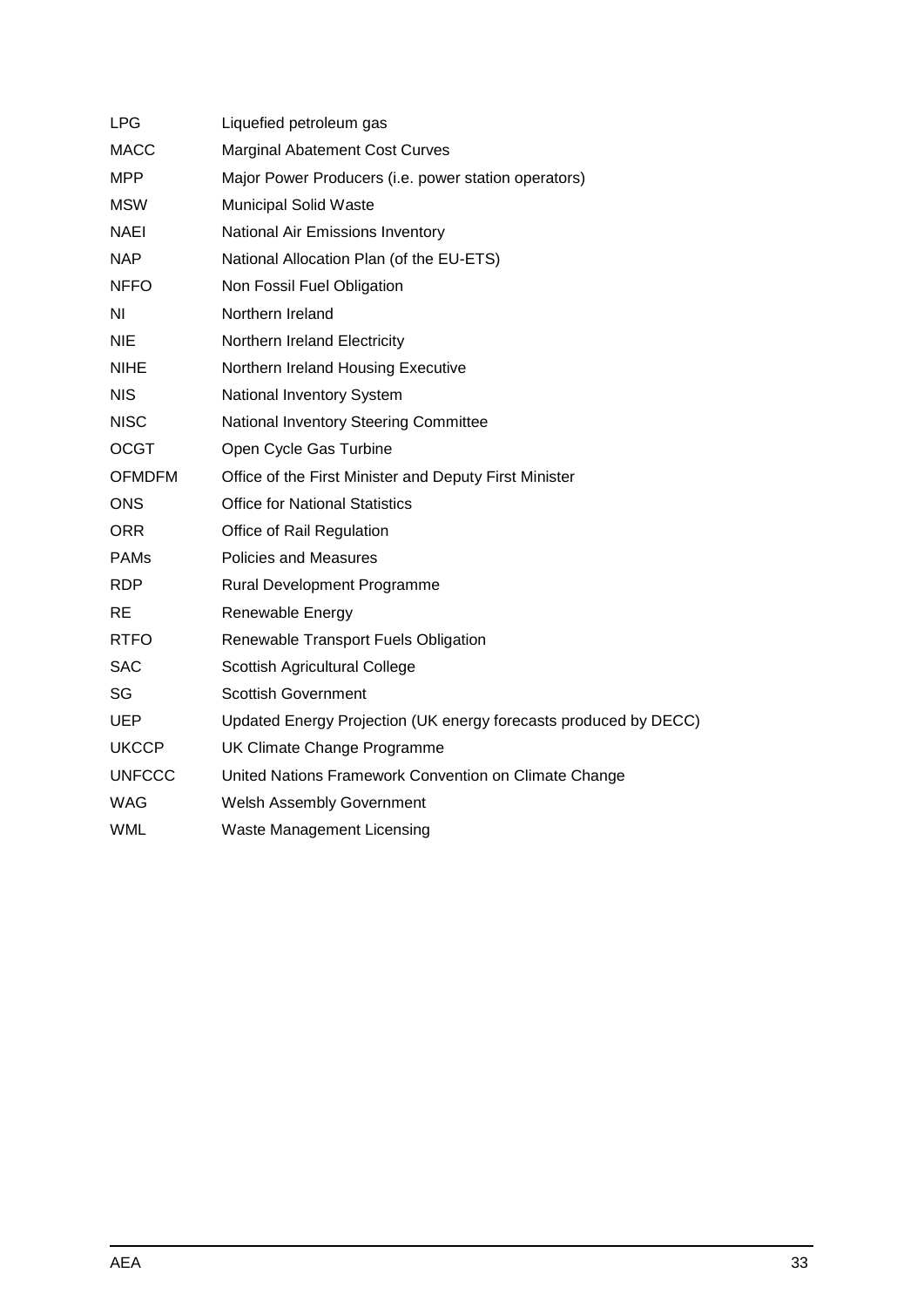## <span id="page-33-0"></span>**Appendix 2 – Assembly Government Sponsored Bodies (AGSBs)**

#### **Executive**

Countryside Council for Wales National Museum Wales National Library Wales Welsh Language Board Sports Council for Wales Arts Council for Wales Royal Commission for Ancient and Historical Monuments of Wales Higher Education Funding Council for Wales Care Council for Wales

#### **Advisory (treated as Executive)**

Local Boundary Commission

#### **Co-sponsored Body**

Environment Agency Wales

#### **Advisory**

Agricultural Dwelling House Advisory Committee Hill Farming Advisory Sub-Committee Independent Appeal Panel for farmers Welsh Scientific Advisory Committee Welsh Therapies Advisory Committee Welsh Medical Committee Welsh Optometric Committee Welsh Dental Committee Welsh Nursing and Midwifery Committee Welsh Pharmaceutical Committee Welsh Committee for Professional Development of Pharmacists Welsh Industrial Development Advisory Board Advisory Panel on substance misuse Agricultural Wages Committee All Wales Medicines Strategy Group

#### **Tribunals**

Valuations Tribunal Registered Inspectors Appeals Tribunal Mental Health Review Tribunal for Wales Agricultural Land Tribunal Rent Assessment Panel for Wales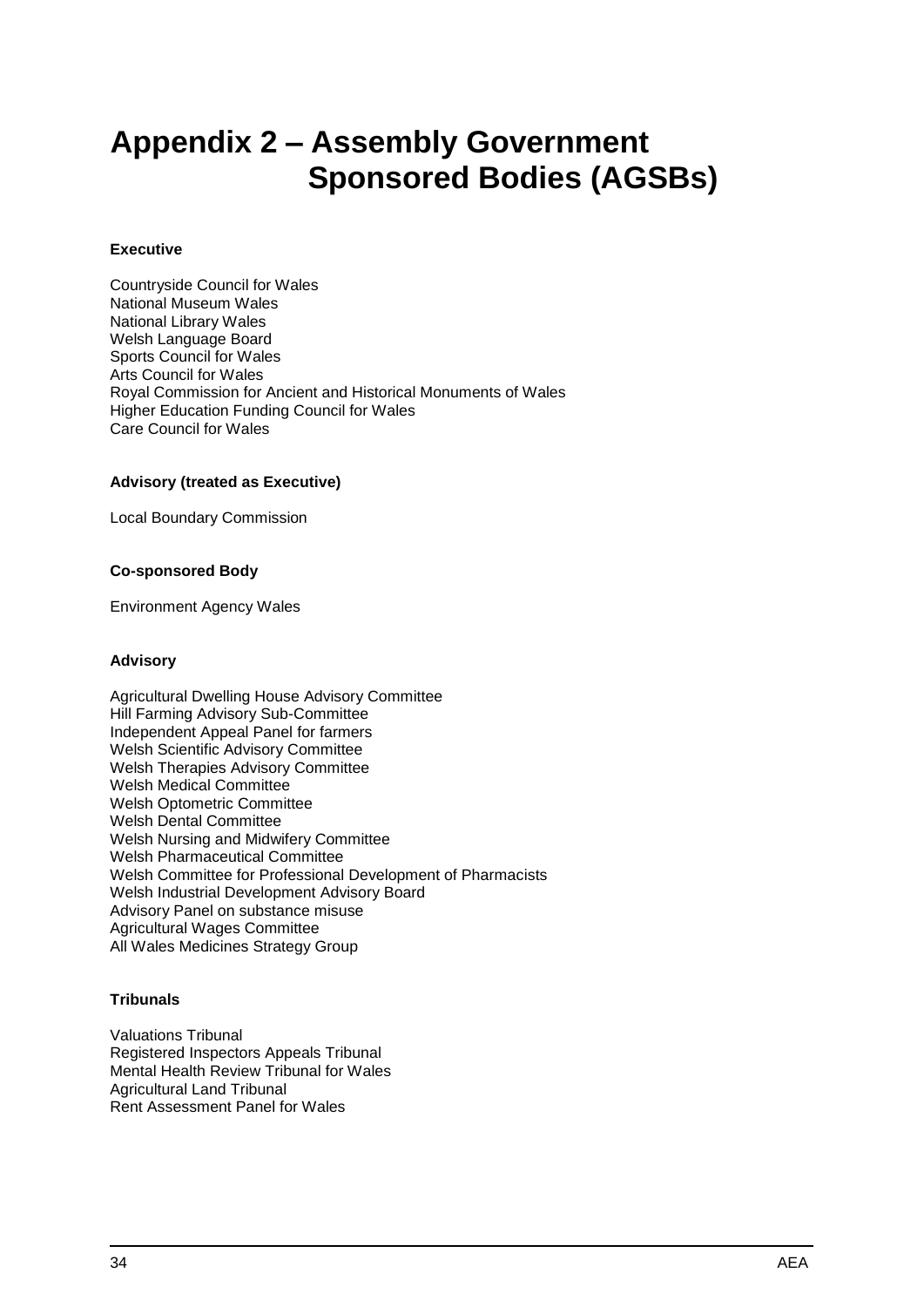## <span id="page-34-0"></span>**Appendix 3 – Detailed approach to estimating emissions from each DA**

### **General approach - the use of drivers and proxy data**

For most sources in the UK inventory, the emission of a pollutant from a source is calculated from the general equation:

$$
E = Ae
$$
 [Equation 1]

where

| E | $=$ | Emission of pollutant (tonnes)                   |
|---|-----|--------------------------------------------------|
| А | $=$ | Activity (unit activity)                         |
| e | $=$ | Emission Factor (tonnes pollutant/unit activity) |

The activity unit may be fuel combustion (tonnes), or production of product (tonnes) or numbers of animals.

A modified equation is used in the compilation of the Devolved Administration GHG inventories:

$$
E_i = \frac{d_i A e}{\sum_{j=1}^{5} d_j}
$$
 [Equation 2]

where

- $E_i$  = Emission (in tonnes) from either England (1), Scotland (2), Wales (3), Northern Ireland (4) or "Unallocated" (5)
- $d_i$  = A driver representing the contribution of the region to UK emissions

$$
i = 1, 2, 3, 4, 5
$$

The driver,  $d_i$  can be any one of:

- 1. The value of the activity data for the region. [For example, consumption of specific fuels or industrial production figures for the region.]
- 2. The fraction of the UK activity in the region.
- 3. The value of a surrogate activity data statistic in the region. Where the required activity is unavailable on a regional basis, a surrogate value may be used. [For example, employment statistics or manufacturing output of a specific product, used as a surrogate for consumption data of a given fuel.]
- 4. In cases where the emissions are derived from a complex model, the driver will be the actual emission for the region calculated from the model.

The modified equation [2] ensures that the sum of the emissions from England, Scotland, Wales and Northern Ireland, plus any "unallocated" (i.e. offshore) emissions, equals the total UK emission reported within the national inventory.

Where the driver is fuel consumption, then the sum of the drivers should add up to the UK consumption. However, in practice this may not be the case if the data are taken from different sources or may be based on the financial rather than the calendar year. The estimation procedure removes such discrepancies.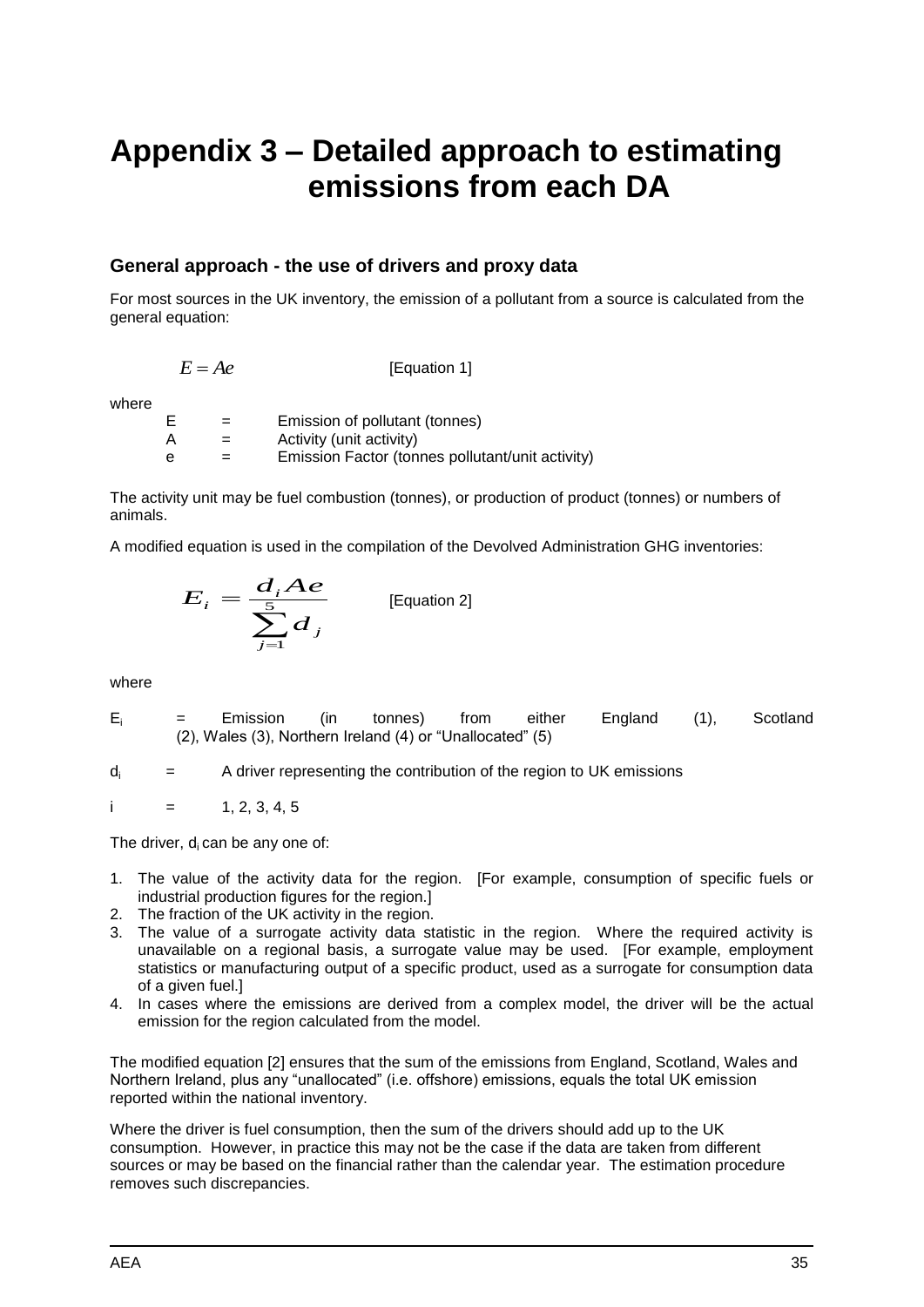Thus the compilation of the greenhouse gas inventories for the constituent countries of the UK reduces to the estimation of a set of drivers, each appropriate to emissions from a specific source. In compiling the 2007 inventories, over 130 drivers have been calculated.

### **Estimating and reporting emissions from the public sector**

#### **Reporting**

The table below show the reporting of emission from the public sector in the current DA inventory, and the sources of information used to provide the activity data -the fuels consumed. The data available in 1900 (see **Table A1a**) was more limited that the data available now (see **Table A1b**).

| <b>IPCC Category</b> | <b>NAEI Sources</b>                                                         | <b>Activity: Fuel</b><br><b>Consumption</b> | 1990                                   |
|----------------------|-----------------------------------------------------------------------------|---------------------------------------------|----------------------------------------|
|                      |                                                                             | Coal                                        | <b>DECC Regional energy statistics</b> |
|                      |                                                                             | <b>SSF</b>                                  | <b>DECC Regional energy statistics</b> |
|                      | Miscellaneous<br>industrial /<br>commercial<br>combustion<br>Public service | Natural gas                                 | Commercial Sales, DECC.                |
|                      |                                                                             | Landfill gas                                | Landfill methane emissions             |
| Commercial &         |                                                                             | Sewage gas                                  | Sewage methane recovered               |
| Institutional        |                                                                             | fuel oil, gas oil                           | <b>DECC Regional energy statistics</b> |
|                      |                                                                             | <b>MSW</b>                                  | As MSW incinerators                    |
|                      |                                                                             | Burning oil                                 | <b>DECC Regional energy statistics</b> |
|                      | Railways                                                                    | fuel oil, burning oil, coal                 | Regional oil consumption, DECC         |
|                      | (Stationary)                                                                | Natural gas                                 | Assumed as all England                 |

**Table A1a (Base Year – 1990)**

#### **Table A1b (1995; 1998 to 2007)**

| <b>IPCC Category</b>          | <b>NAEI Sources</b>                                                         | <b>Activity: Fuel</b><br><b>Consumption</b> | Data Sources / Comments                                                                     |
|-------------------------------|-----------------------------------------------------------------------------|---------------------------------------------|---------------------------------------------------------------------------------------------|
| Commercial &<br>Institutional | Miscellaneous<br>industrial /<br>commercial<br>combustion<br>Public service | Coal                                        | DECC Regional energy statistics, analysis of<br>point source data and energy modelling data |
|                               |                                                                             | <b>SSF</b>                                  | <b>DECC Regional energy statistics</b>                                                      |
|                               |                                                                             | Natural gas                                 | Natural gas consumed, Transco (now UK<br>National Grid), Phoenix, Firmus                    |
|                               |                                                                             | Landfill gas                                | Landfill methane emissions                                                                  |
|                               |                                                                             | Sewage gas                                  | Sewage methane recovered                                                                    |
|                               |                                                                             | fuel oil, gas oil                           | DECC Regional energy statistics, analysis of<br>point source data and energy modelling data |
|                               |                                                                             | <b>MSW</b>                                  | As MSW incinerators                                                                         |
|                               |                                                                             | Burning oil                                 | <b>DECC Regional energy statistics</b>                                                      |
|                               | Railways<br>(Stationary)                                                    | fuel oil, burning oil, coal                 | Regional gas oil consumption, Network Rail<br>(GB) and Translink (NI)                       |
|                               |                                                                             | Natural gas                                 | Assumed as all England                                                                      |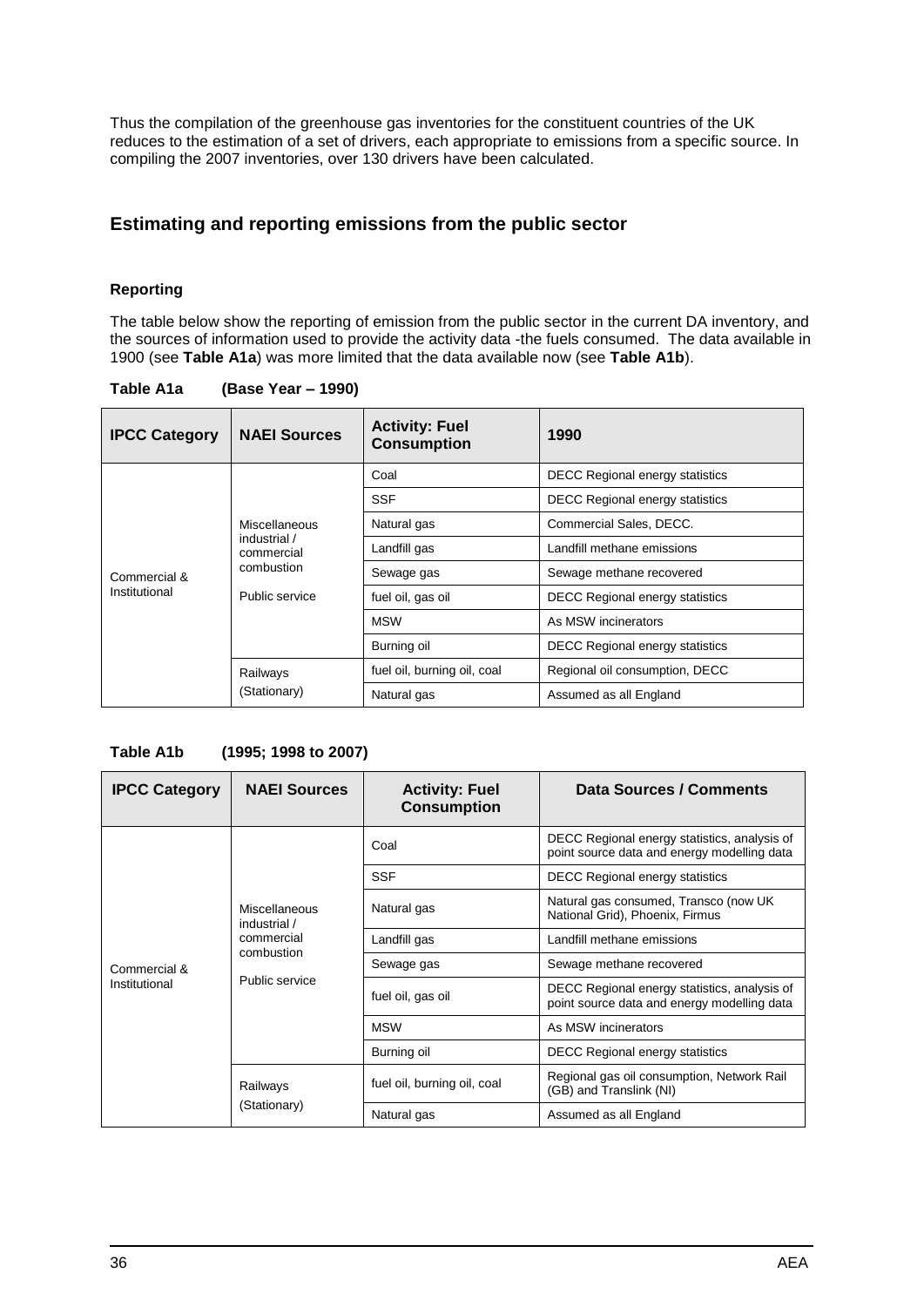#### **Method used to estimate emissions from the public sector**

Emissions estimates for the source categories "public administration" have previously been based on regional proxy activity data including Gross Value Added (GVA), as a broad indicator of economic activity across the DAs, or regional employment statistics. Similar to the source categories for smallscale industry and the domestic sector, there is very little detailed solid or liquid fuel use data for these sectors and hence the estimates are subject to greater error than well-documented sectors such as the energy-intensive industries.

The DECC regional energy statistics (DECC, 2008b), provide estimates of fuel use by Local Authority for each of these sectors, split by solid fuel types and "oil". These data are estimates that are based on (i) local electricity and gas meter data, and (ii) modelled estimates of the distribution of solid and liquid fuels using proxy data, concessionary coal data and information on smoke control zones. The estimation methodology has been developed for the latest inventory cycle and now follows a similar method to that described for other industrial combustion (see Section 1.3.2 of the latest DA GHG inventory report). For gas oil, coal and gas, the available point source emissions data and fuel use data from EUETS and the pollution inventories have been analysed to allocate emissions to the DAs. The remaining emissions are allocated to the DAs using the energy modelling approach consistent with the DECC regional energy statistics.

Regional gas sales data for the commercial sector were previously reported by DTI (1992), but for later years (1995 to date) UK National Grid has provided data for regional gas use in the 73-732 MWh range. The UK National Grid source provides the closest data available for commercial and institutional consumers, but the total is lower than UK data reported by DECC (2008a). This data is used to distribute miscellaneous and public service gas use in GB.

Natural gas use data for Northern Ireland are supplied by Phoenix Gas for 1999 onwards (Phoenix Gas, 2008), with a new supplier, Firmus Energy, also providing sales data for 2005 onwards (Firmus Energy, 2008). The commercial consumption is used as an estimate for Northern Ireland miscellaneous and public service gas consumption. A more detailed split of gas use across the domestic, commercial and industrial sectors in Northern Ireland in 2005 has previously been provided by Phoenix Gas (Phoenix Gas, 2007).

Stationary combustion by the railway sector is classified as a commercial source. Consumption of burning oil, fuel oil, and coke is relatively insignificant, and has therefore been allocated according to the diesel oil driver used for locomotives. Natural gas consumption for electricity generation refers to the London Underground (Lotts Road power station – closed in 2001).

DECC (2008a) reports a small amount of solid waste (municipal, industrial & hospital) consumption for energy production in the commercial and miscellaneous sectors. Little is known about the distribution of these installations, but the emissions have been distributed using the split derived for MSW incinerators.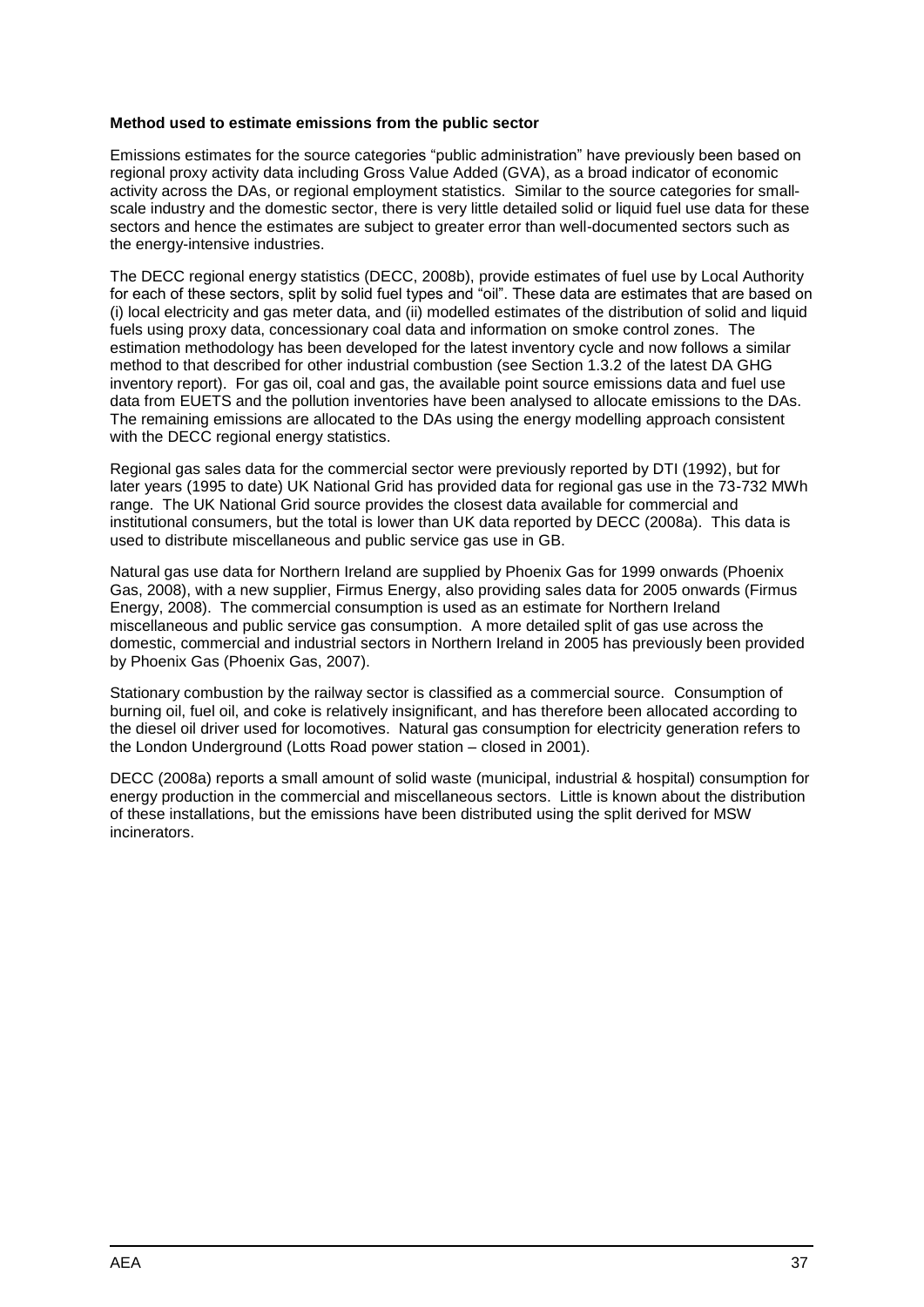## <span id="page-37-0"></span>**Appendix 4 – Bibliography**

**The following reports, publications, web sites and data sets have been reviewed during this scoping study although not all of them have been referenced in the main section of the report.**

Carbon Trust Studies/ Schemes

| <b>CRC</b> Information: | http://www.decc.gov.uk/en/content/cms/what_we_do/lc_uk/crc/crc.aspx<br>http://www.environment-agency.gov.uk/business/topics/pollution/98263.aspx                                                                                                                                                                                                                  |  |  |
|-------------------------|-------------------------------------------------------------------------------------------------------------------------------------------------------------------------------------------------------------------------------------------------------------------------------------------------------------------------------------------------------------------|--|--|
|                         | Ecological Footprint of the Public Sector in Wales - Arup                                                                                                                                                                                                                                                                                                         |  |  |
|                         | Energy Use and Carbon Emissions from the Higher Education Sector (2005)                                                                                                                                                                                                                                                                                           |  |  |
| Green Dragon:           | WAG, Green Dragon Standard Environmental Report 2008 -2009<br>http://www.groundworkinwales.org.uk/greendragon/index.html                                                                                                                                                                                                                                          |  |  |
|                         | Higher Education Funding Council for England database                                                                                                                                                                                                                                                                                                             |  |  |
|                         | Local Area Agreements: progress towards local leadership on climate change mitigation - Impetus                                                                                                                                                                                                                                                                   |  |  |
| LA information:         | http://www.dataunitwales.gov.uk/NPI.asp?cat=289<br>http://www.scotland.gov.uk/About/scotPerforms/indicators                                                                                                                                                                                                                                                       |  |  |
| NHS:                    | THE NHS ESTATE IN WALES: Estate Condition and Performance Report<br>2008/09<br>NHS energy management in Wales, (2005/2006)<br>NHS Energy Efficiency in Wales (Wales Audit Office)<br>NHS Wales Estate and Facilities Performance Management system (EFPMS)<br>Central Energy Efficiency Reporting in the NHS<br>NHS Scotland Annual National Environmental Report |  |  |
|                         | One Wales: One Planet, a new Sustainable Development Scheme for Wales                                                                                                                                                                                                                                                                                             |  |  |

ONS regional trends:<http://www.statistics.gov.uk/regionaltrends40/>

Reporting under Defra National Indicator 185 - Percentage CO<sub>2</sub> reduction from LA operations

Scottish Climate Change Declaration Annual Reports from Local Authorities

Scottish Government Environmental Performance Annual Reports

SDiG report 2008 (Sustainable Development in Government)

SDiG report (Wales)

Sector review of UK higher education energy consumption (Ward et al., 2008)

SOGE report (Sustainable Operations on the Government Estate)

Total Place http://www.localleadership.gov.uk/totalplace/

Welsh Declaration on Climate Change and Energy Efficiency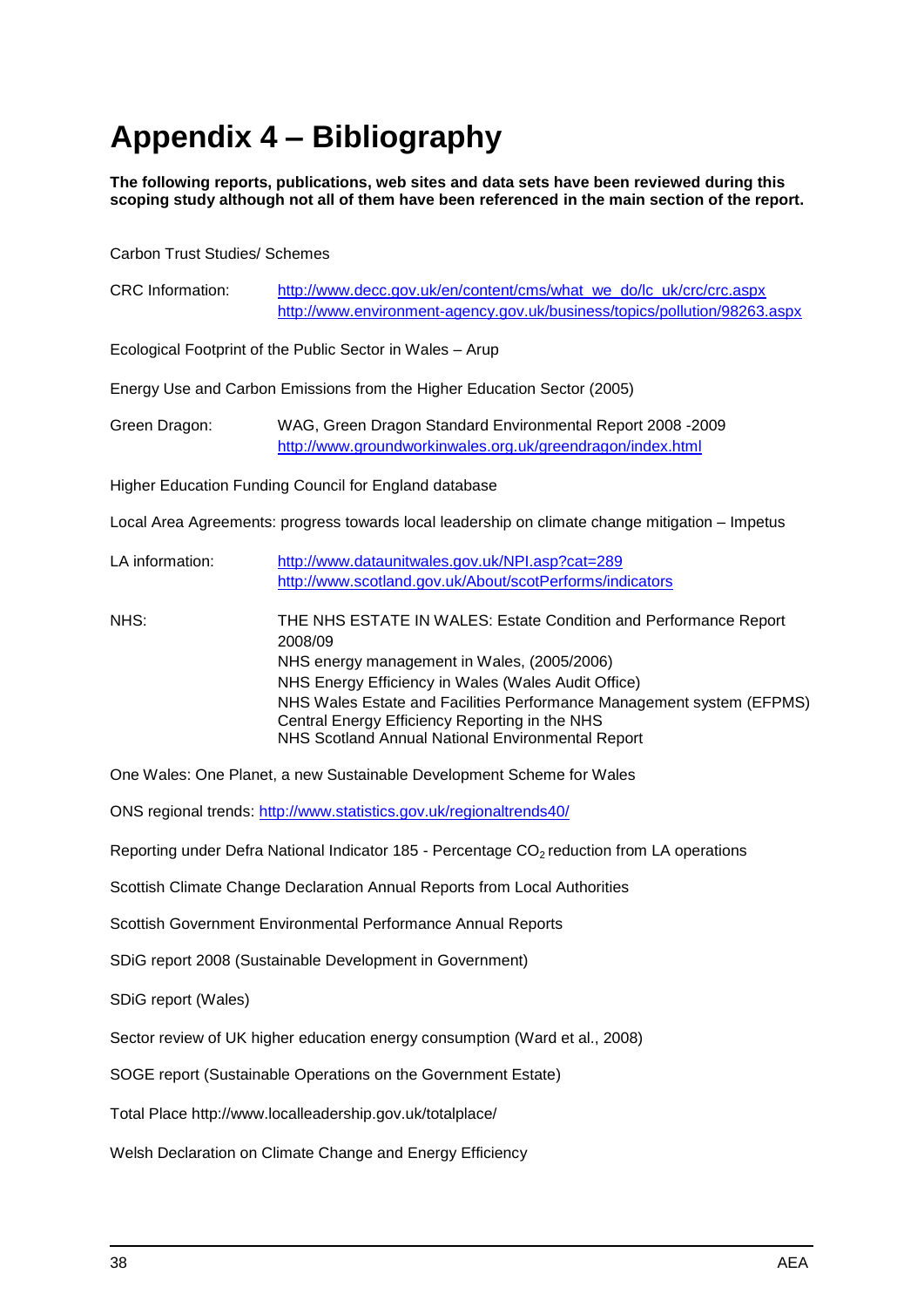## <span id="page-38-0"></span>**Appendix 5 – Questionnaire to LAs**

#### Questionnaire

As the Wales Climate Change Strategy requires annual reporting on progress against sector-specific emission reduction targets; we"re looking to get an insight into the reporting of energy and /or GHG emissions reporting within the public sector in Wales. Your help in completing the questions below is very much appreciated.

- 1. Who leads on reporting energy and/or GHG emissions from within your organisation? (Can you please provide names and contact details.)
- 2. Do you know what the scope of reporting covers? E.g. own estate emissions, communitywide emissions, does it include estimates of emissions from energy use in buildings, transport, off-road machinery, business travel?
- 3. How are the data compiled? E.g. financial / admin systems? Periodic or annual surveys / returns from site managers?
- 4. Will your organisation be reporting energy and emissions under the Carbon Reduction Commitment? What other reporting mechanisms do you use / submit data to? E.g. National Indicators? Specific organisational reporting commitments?
- 5. What are your experiences of data reporting on energy and GHG emissions? Have you used any specific tools / spreadsheets / online systems / guidance? What are the main problems and do you have any suggestions for information / tools that could be developed to make the process easier and more consistent between organisations?

Please send your replies to or if you have any queries please contact [Nicola.brophy@aeat.co.uk](mailto:Nicola.brophy@aeat.co.uk)